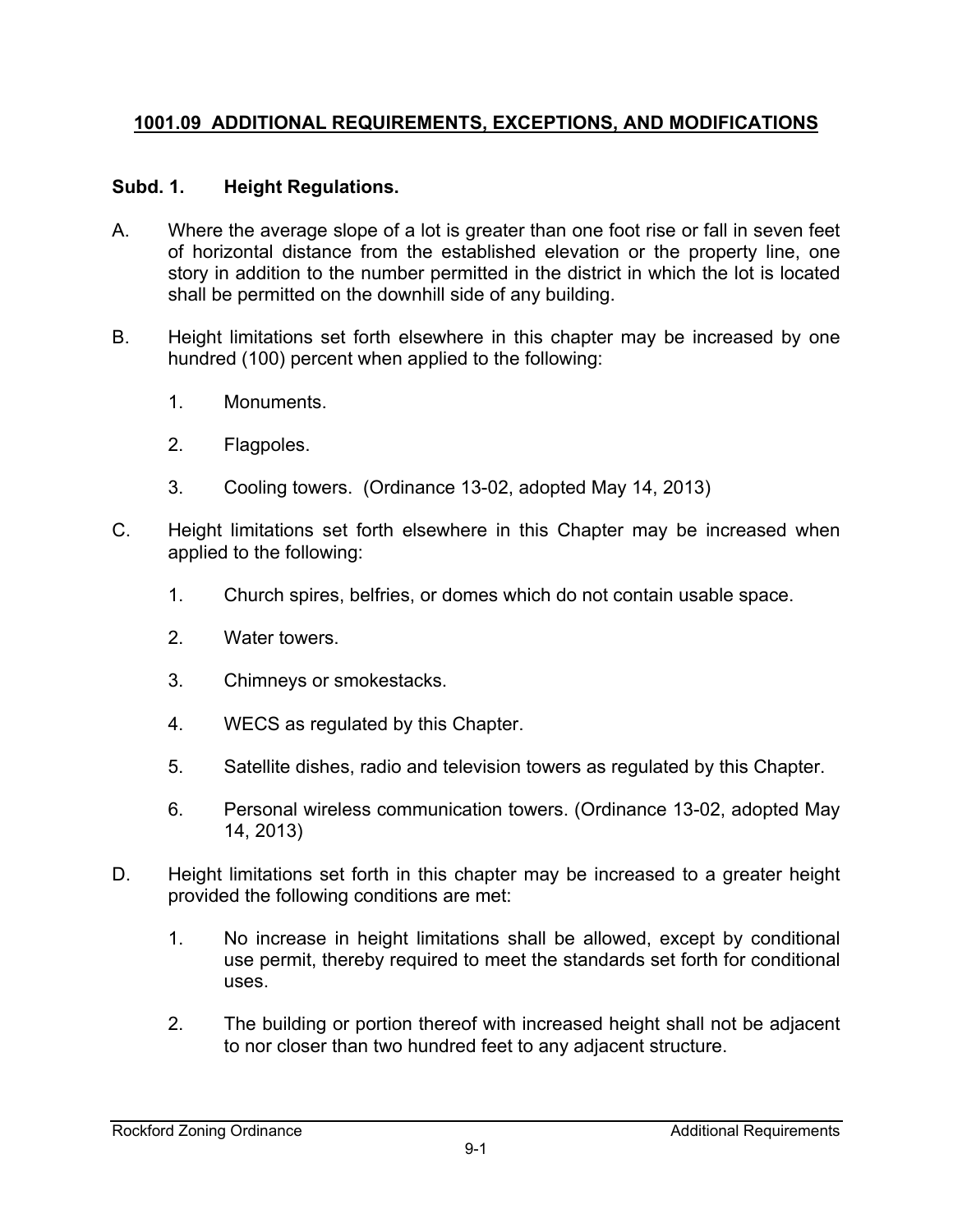- 3. Where an increase in the height limitation is allowed under this subdivision, the building or portion thereof shall be set back from all side and rear lot lines an additional distance of one foot that the building exceeds the height limitation of the district in which it is located.
- 4. A site plan for the proposed building shall be submitted along with the application for conditional use permit. Such site plan shall show the location and extent of the proposed building, parking, loading, access drives, landscaping, and any other improvements. Upon consideration by the Planning Commission and subsequent approval by the council, said site plan shall be attached to and become a part of change to the site plan shall require a resubmission to the Planning Commission and subsequent approval by the council.
- E. Satellite dishes, television receiving antennas, and radio receiving antennas shall be a permitted use within all zoning districts, provided that they meet the following conditions:
	- 1. The dish or antenna shall not exceed fifteen (15) feet in height.
	- 2. The dish or antenna shall not exceed twenty (20) feet above the roof line.
	- 3. No dish or antenna shall be located within the required front yard setback or required side yard setback abutting a street.
	- 4. For ground mounted satellite dishes, television antennas or radio antennas in the A-R district shall be setback from all adjoining lots a distance equivalent to one-half (1/2) the height of the structure; shall be located at least ten (10) feet away from any other building or structure and shall not be located within a utility easement.
	- 5 In all districts other than the A-R district, ground mounted satellite dishes, television antennas, or radio antennas shall be setback from all adjoining lots a distance equivalent to the height of the structure. Such structures shall be located ten (10) feet or more from any other building or structure and shall not be located within a utility easement.
	- 6. Lighting Protection. Each satellite dish, television antenna or radio antenna shall be grounded to protect against natural lightning strikes in conformance with the National Electrical Code as adopted by the City of Rockford.
	- 7. Satellite dishes, television antennas or radio antennas which exceed height limitations specified herein may be allowed by conditional use permit as provided in Section 1001.03, Subd. 5 of this Chapter. (Ordinance 13-02, adopted May 14, 2013)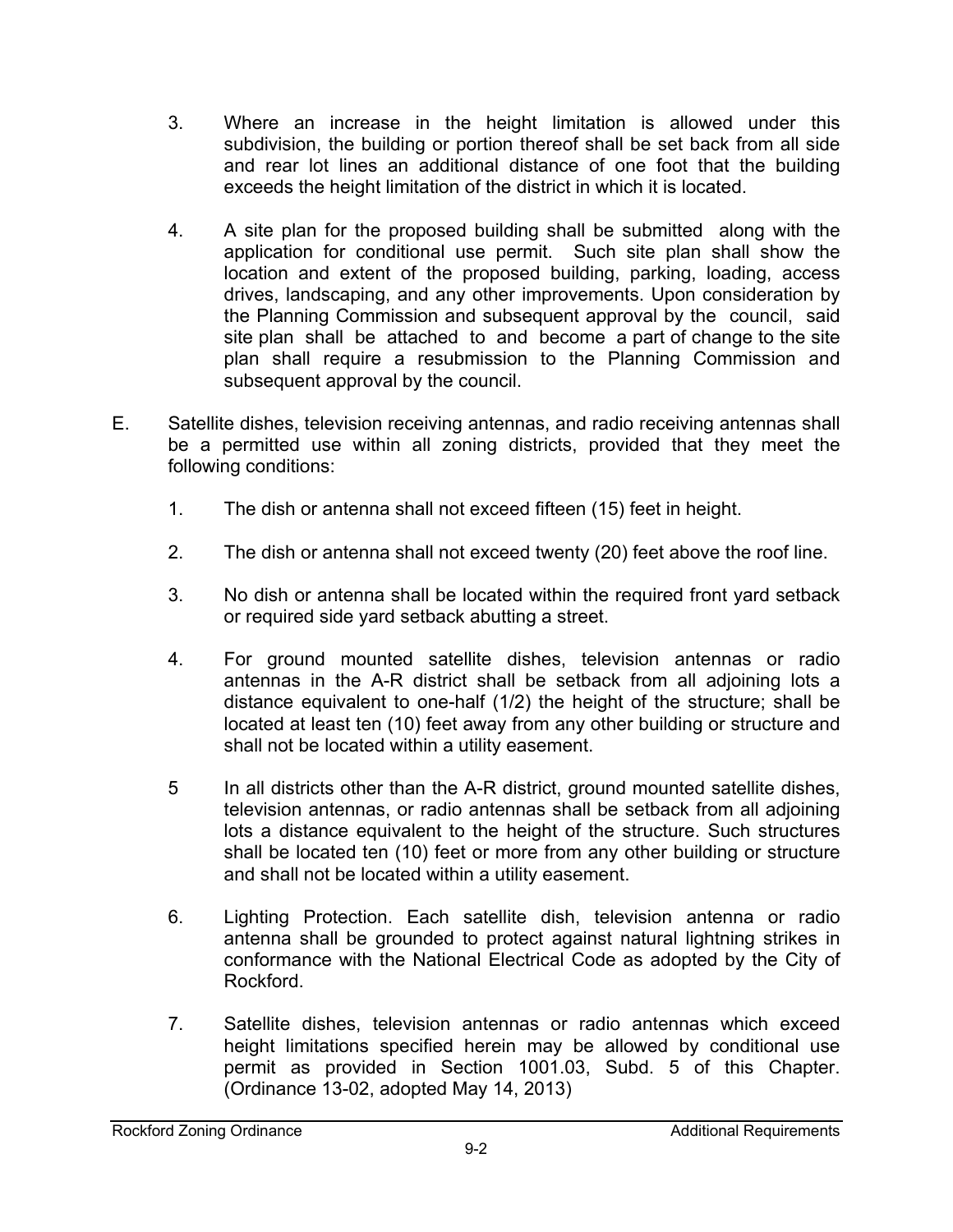#### **Subd. 2. Yard Regulations.**

- A. Measurements shall be taken from the nearest point of the wall of a building to the lot line in question, subject to the following qualifications:
	- 1. Cornices, canopies, or eaves may extend into the required front yard a distance not exceeding four (4) feet, six (6) inches.
	- 2. Fire escapes may extend into the required front yard a distance not exceeding four (4) feet, six (6) inches.
	- 3. A landing place or uncovered porch may extend into the required front yard a distance not exceeding six feet, if the landing place or porch has its floor no higher than the entrance floor of the building. An open railing may be placed around such place.
	- 4. The above listed architectural features may also extend into any side or rear yard to the same extent.
	- 5. When a future public street alignment and/or right-of-way width is known based on the Transportation Plan, the front yard setbacks of a proposed structure shall be measured from the known future right-of-way.
- B. On double frontage lots, the required front yard shall be provided on both streets.
- D. Visibility from any street or driveway shall be unobstructed above a height of three (3) feet, measured from where both street or driveway centerlines intersect within the triangle described as beginning at the intersection of the projected curb line (or edge of shoulders for rural sections) of two (2) intersecting streets or drives, thence forty five (45) feet along one curb line, thence diagonally to a point forty five (45) feet from the point of beginning along the other curb line.
- E. The rear yard setback for any accessory building on a lot where the rear yard opens into an alley may be reduced to not less than five (5) feet subject to the following qualifications:
	- 1. If the door of any attached or detached garage opens toward an alley the minimum setback shall be fifteen (15) feet.
- F. Required Buffer Yards.
	- 1. Purpose. Buffer yards are required as to reduce the negative impacts that result when incompatible uses abut one another.
	- 2. The following table lists the minimum buffer yard requirements dependent upon the intensity of the conflict of the abutting uses: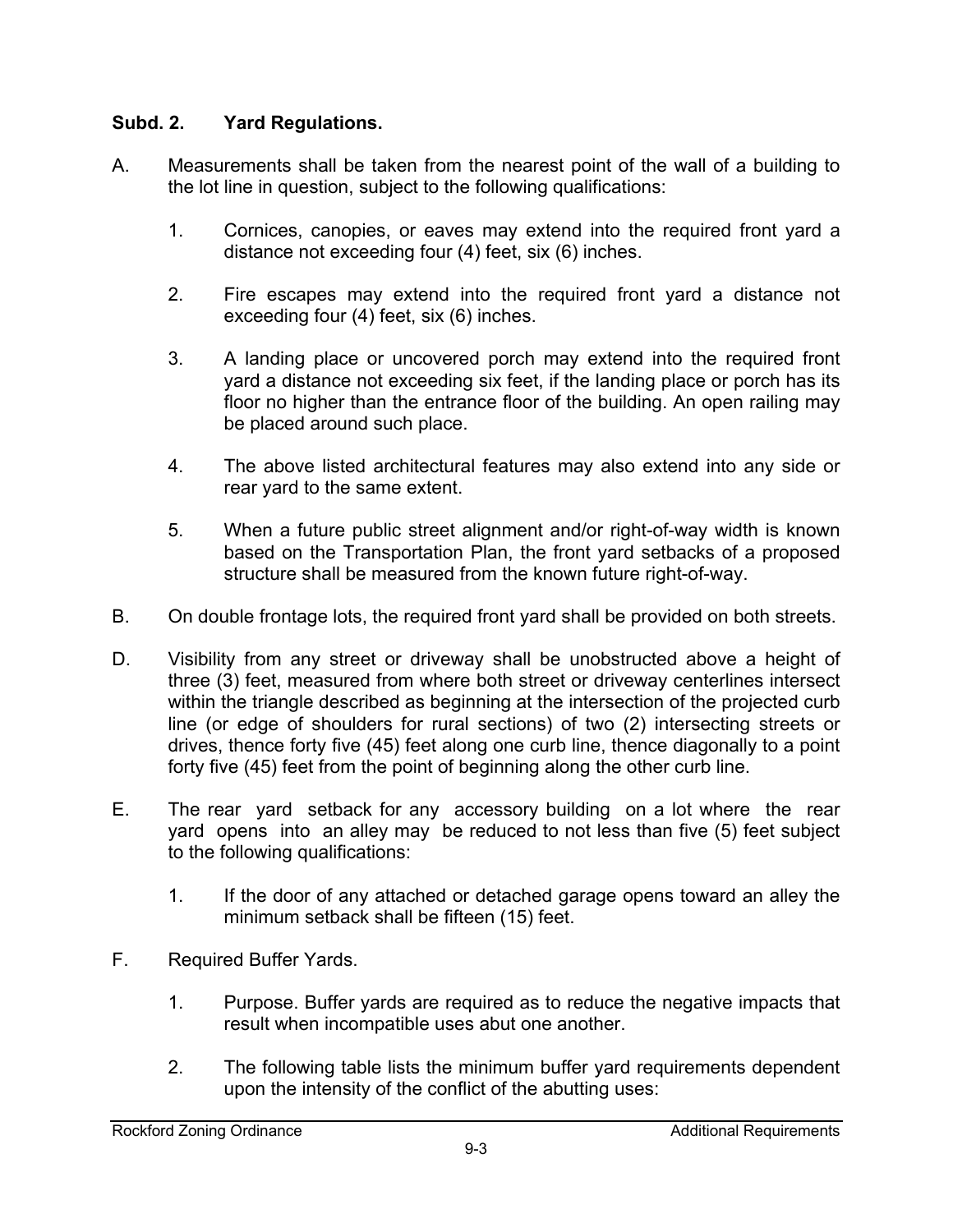| Intensity of | Type | Minimum         | <b>Minimum</b> | No. Plant Units          |
|--------------|------|-----------------|----------------|--------------------------|
| Conflict     |      | <b>Building</b> | Landscape      | <b>Required 100 Feet</b> |
|              |      | Setback         | Yard           | of Property Line         |
| Minimal      |      | 30 Feet         | 10 Feet        | 40                       |
| Moderate     | B    | 30 Feet         | 20 Feet        | 80                       |
| Significant  |      | 40 Feet         | 30 Feet        | 120                      |
| Severe       |      | 50 Feet         | 40 Feet        | 160                      |

- a. Minimum building setback measured from the abutting property line.
- b. Minimum landscaped yard measured as extending perpendicular from the abutting property line and extending along length of property line. Half of the required distance on each side of the property line and extending the length of the property line.
- c. Plant units are a quantitative measure of the required plantings for the minimum landscaped yard.
	- 1) Plant unit value shall be assigned as follows:

| Vegetation                  | <b>Plant Unit Value</b> |
|-----------------------------|-------------------------|
| <b>Evergreen Trees</b>      | 15                      |
| <b>Deciduous Trees</b>      | 10                      |
| Evergreen/Coniferous Shrubs | 5                       |
| Shrubs/Bushes               | 1                       |

- 2) The number of plantings required shall equal or exceed the number of required plant units based upon the values assigned in Section 1001.02, Subd. F.2 of this Section.
- 3) The property owners on both sides of the abutting property line for which the buffer yard overlays shall each be responsible for fifty (50) percent of the required planting required for the length of the abutting property line.
- 3. Minimum Required Buffer Yard. The following table represents the type as specified by Section 1001.09, Subd. 2.F.2 of buffer yard required for abutting incompatible uses: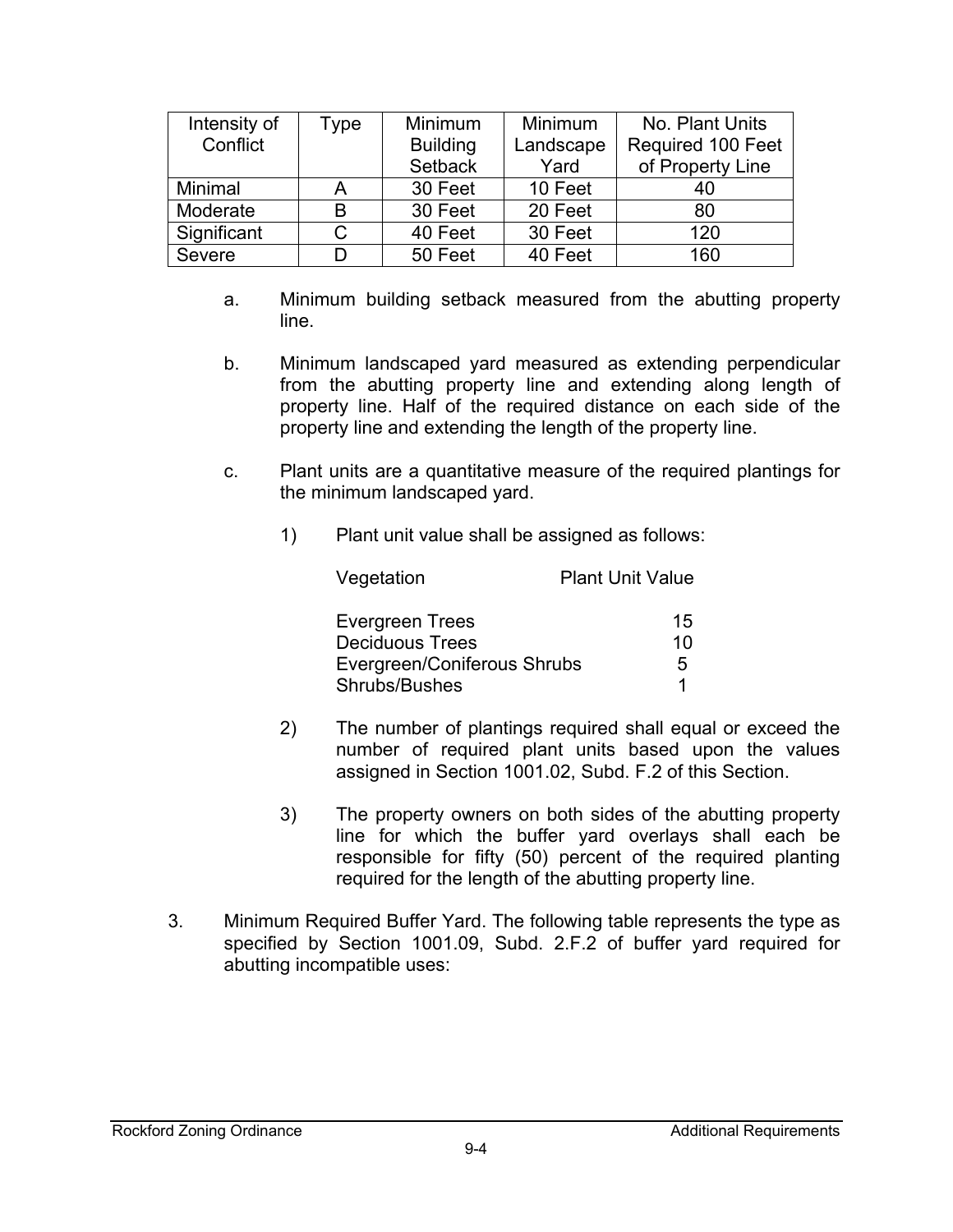| Use                 | Low Density | <b>High Density</b> | Institutional | Commercial | Industrial |
|---------------------|-------------|---------------------|---------------|------------|------------|
|                     | Residential | Residential         |               |            |            |
| Low Density         | None        | $\overline{a}$      | B             |            |            |
| Residential         |             |                     |               |            |            |
| <b>High Density</b> | A           | <b>None</b>         | A             | в          |            |
| Residential         |             |                     |               |            |            |
| Institutional       | B           |                     | None          | A          |            |
| Commercial          |             |                     | A             | None       |            |
| Industrial          |             |                     |               |            | None       |

#### **MINIMUM REQUIRED BUFFER YARD**

- 4. The size and type of required plantings shall be according to Section 1001.09, Subd. 3B.2 of this Chapter.
- 5. Existing trees or vegetation within a required minimum landscape yard preservation may substitute for required plants. The number of plant units required shall be proportionately reduced according to the number of trees or vegetation preserved.
- 6. The location of an opaque fence or earth berm of at least five (5) feet in height within a required landscaped yard shall be considered credit toward the plant unit requirement. The number of required plant units shall be reduced by fifty (50) percent.
	- a. All fences shall be subject to the requirements of Section 1001.09, Subd. 11 of this Chapter.
- 7. Development of Vacant Property.
	- a. The owner of a vacant property which would require a buffer yard under the terms of this Ordinance shall be required to install onehalf (1/2) of the width and intensity of the required buffer yard along the entire length of the abutting property line in all cases except for the following:
	- b. When a vacant property abuts property that has already developed more than fifty (50) percent of the length of the abutting vacant property line by footage, the owner/developer of the vacant parcel will be required to install the entire width and intensity of buffer vard as determined in this Ordinance.
- 8. Existing Development. Any existing development adjacent to property developed in accordance with Section 1001.09, Subd. 2.F.7.a shall be considered exempt from the provisions of said ordinance until such time as the property or development is substantially altered, remodeled, or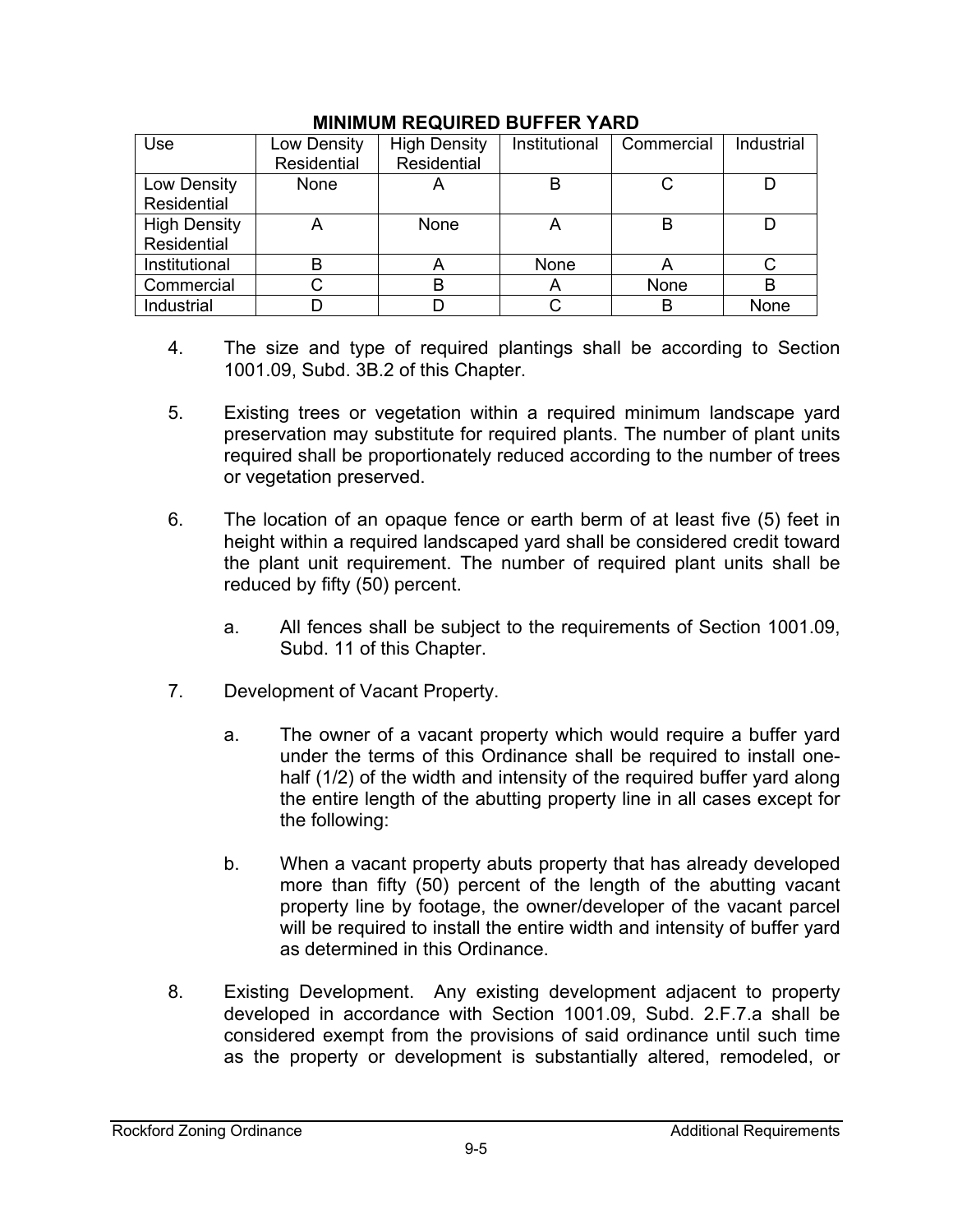expanded. At such time, the existing development shall provide the remaining one-half (1/2) of the buffer yard improvement.

 9. The criteria for the submission requirements and approval of a buffer yard landscape plan shall be according to Section 1001.01, Subd. 3 of this Chapter. (Amended by Ordinance No. 99-06, passed October 18, 1999). (Ordinance 13-02, adopted May 14, 2013)

### **Subd. 3. Yard Landscaping.**

- A. Landscaping, General Residential.
	- 1. Except as may be otherwise provided by development contract or approval by the City Council, the lot area remaining after providing for off-street parking, off-street loading, sidewalks, driveways, building site and/or other requirements shall be landscaped using ornamental grass, shrubs, trees or other acceptable vegetation or treatment generally used in landscaping prior to the date of building occupancy. Fences or trees placed upon utility easements are subject to removal at the cost of the property owner if required for the maintenance or improvement of the utility. Trees on utility easements containing overhead wires shall not exceed twenty (20) feet in height. (The planting of large trees is not recommended under overhead wires.) The amount of hard surfacing provided on a lot shall be limited to the size and area necessary to accommodate ordinance requirements and allowances.
- 13 2. For all residential lots:
	- a. At least two (2) two-inch caliper trees per unit will be required to be planted within one (1) year following the date of occupancy following initial construction, unless more are required as part of the development agreement.
	- b. The builder or developer shall provide evidence that required planting will occur within the prescribed time prior to occupancy of any structure. Such evidence may be a landscape guarantee provided by a third party, such as the prior owner or developer, or a contract for landscaping held by the owner.
	- c. If two (2) or more existing significant trees are preserved in the front yard of the lot, the landscape plan requirement of two 2) 2-inch caliper trees is waived.
- B. Landscaping, New Residential Subdivision, Semi-Public, and All Income Producing Property Uses. (Excluding residential structures containing less than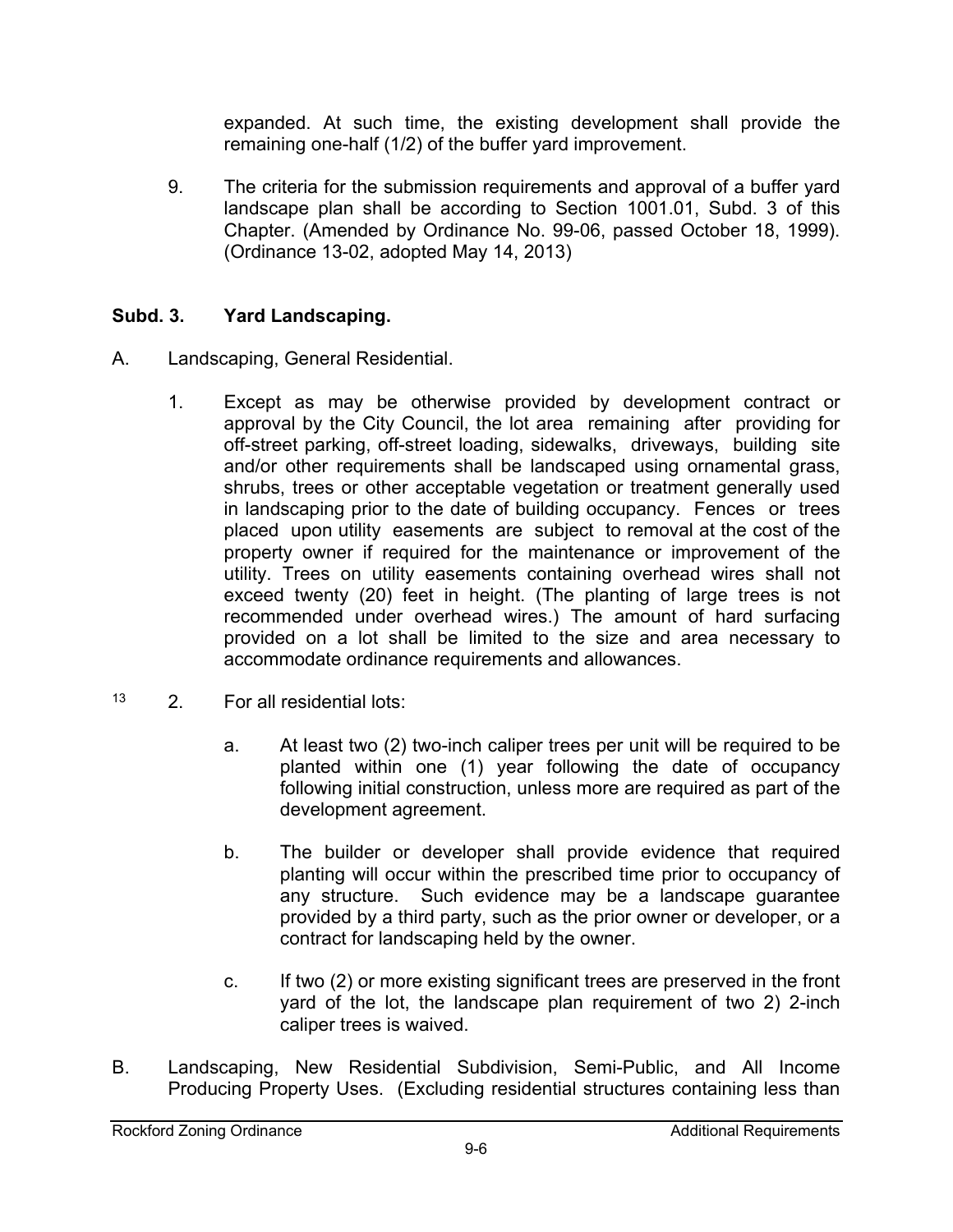four (4) dwelling units.) Prior to approval of a building permit, all above referenced uses shall be subject to mandatory landscape plan and specification requirements.

- 1. Said landscape plan shall be developed with an emphasis upon the following areas:
	- a. The boundary or perimeter of the proposed site at points adjoining other property.
	- b. The immediate perimeter of the structure.
	- c. The perimeter of parking and loading areas.
- $7$  2. All landscaping incorporated in said plan shall conform to the following standards and criteria:
	- a. All plants must at least equal the following minimum size:

|                                                                         | Potted/Bare Root or<br><b>Balled &amp; Burlapped</b> |
|-------------------------------------------------------------------------|------------------------------------------------------|
| Shade Trees*                                                            | 2-inch diameter                                      |
| <b>Half Trees (Flowering</b><br>Crab, Russian Olive,<br>Hawthorn, etc.) | 1-1/2 inch diameter                                  |
| <b>Evergreen Trees</b>                                                  | 6 feet high                                          |
| Tall Shrubs & Hedge Material<br>(Evergreen or Deciduous)                | 6 feet high                                          |
| Low Shrubs - Deciduous<br>- Evergreen<br>- Spreading Evergreens         | 24 - 30 inches<br>24 - 30 inches<br>18 - 24 inches   |

\* Type and mode are dependent upon time of Planting season, availability, and site Conditions (soils, climate, ground water, man-made irrigation, grading, etc.)

- b. Spacing.
	- 1) Plant material centers shall not be located closer than three (3) feet from the fence line or property line and shall not be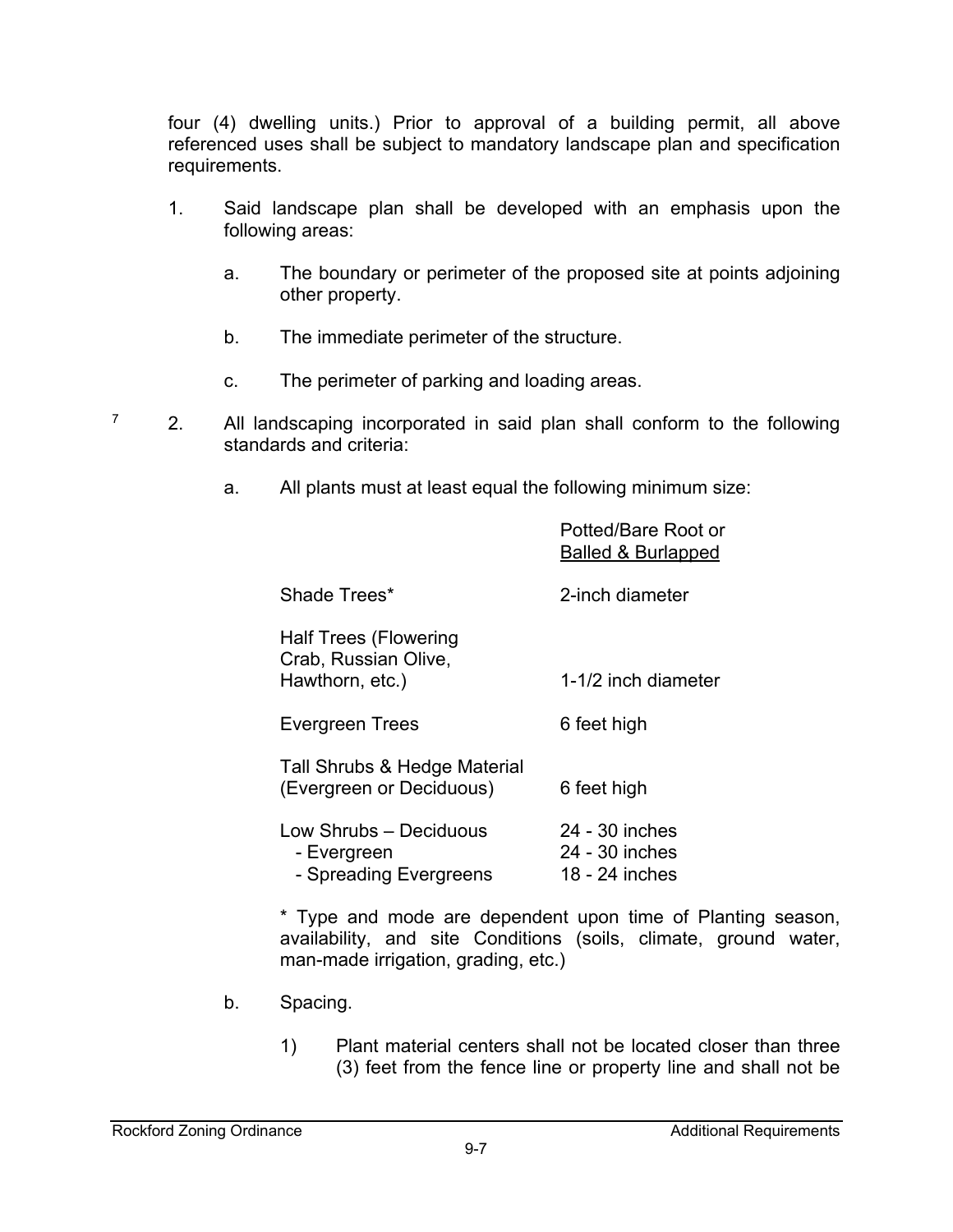planted to conflict with public plantings based on the judgment of the Zoning Administrator.

- 2) Where plant materials are planted in two (2) or more rows, plantings shall be staggered in rows unless otherwise approved by the Zoning Administrator.
- 3) Where massing of plants or screening is intended, large deciduous shrubs shall not be planted more than four (4) feet on center, and/or evergreen shrubs shall not be planted more than three (3) feet on center.
- c. Types of New Trees. Plantings, suitable trees include:

| <b>Botanical Name</b>               | <b>Common Name</b>                                                 |
|-------------------------------------|--------------------------------------------------------------------|
| Quercus (varieties)                 | Oak                                                                |
| Acer platanoides (and               | Norway Maple (and varieties)<br>Schwedler, Emerald Queen, etc.)    |
| Acersaccharum                       | <b>Sugar Maple</b>                                                 |
| Celtis occidentalis                 | Hackberry                                                          |
| Betula (varieties)                  | <b>Birch</b>                                                       |
| Gleditsia Triacanthos               | Honeylocust (Imperial, Majestic,<br>Skyline, Sunburst & Thornless) |
| Tilia cordata (and<br>varieties)    | Little Leaf Linden<br>and Redmond, Greenspire, etc.                |
| Tilia americana                     | Basswood (American Linden)                                         |
| Fraxinus Pennsylvania<br>Lanceolata | Green Ash (and<br>Summit, Marshall's)                              |
| Ginkgo biloba (male<br>tree only)   | Ginkgo                                                             |
| Gymnocladus dioicus                 | <b>Kentucky Coffee Tree</b>                                        |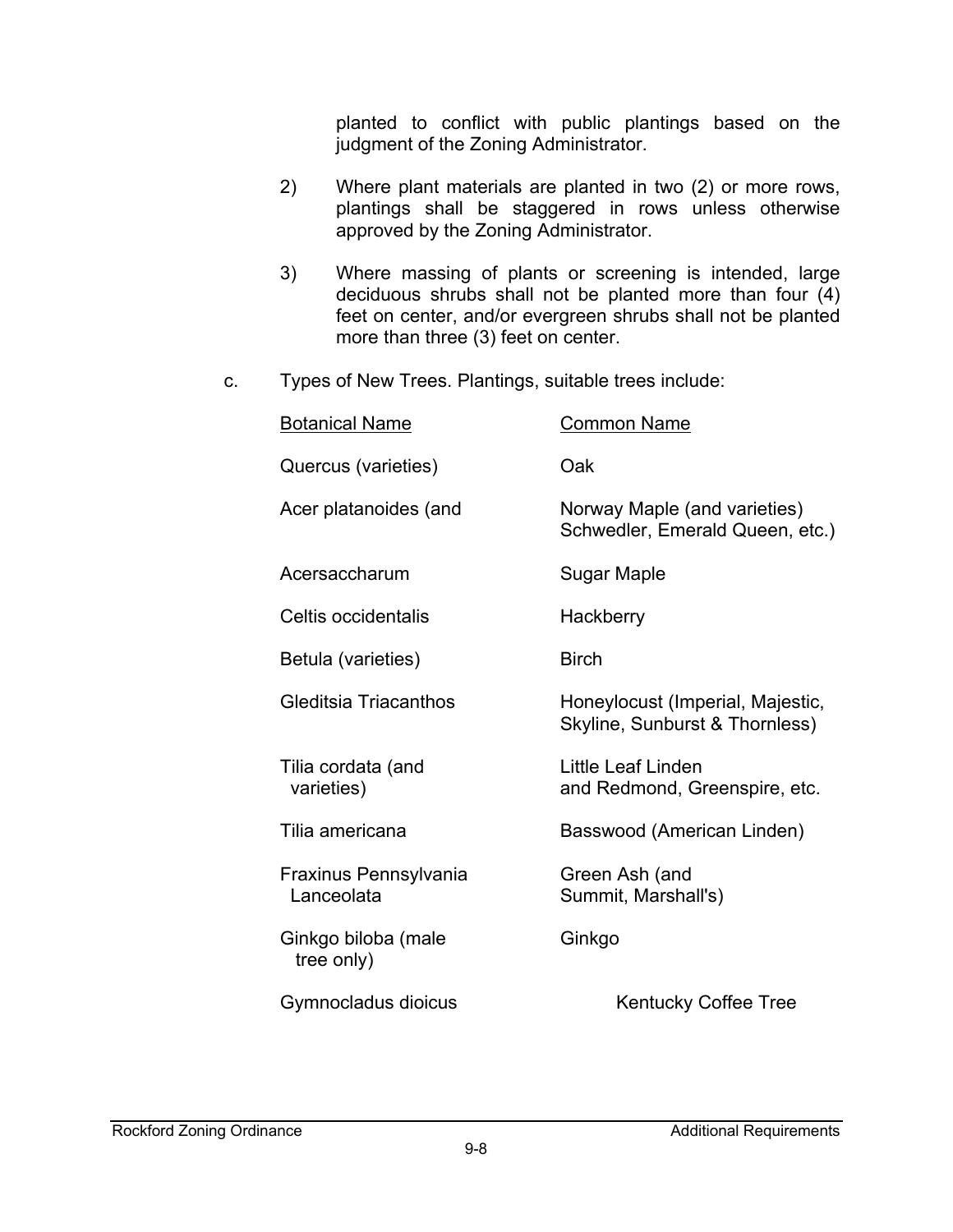- d. Design.
	- 1) The landscape plan must show some form of designed site amenities (i.e., composition of plant materials, and/or creative grading, decorative lighting, exterior sculpture, etc., which are largely intended for aesthetic purposes).
	- 2) All areas within the property lines (or beyond, if side grading extends beyond) shall be treated. All exterior areas not paved or designated as drives, parking or storage, must be planted into ornamental vegetation (lawns, ground covers or shrubs) unless otherwise approved by the Zoning Administrator.
	- 3) Turf slopes in excess of 2:1 are prohibited unless approved by the Zoning Administrator. (Ordinance 13-02
	- 4) All ground areas under the building roof overhang must be treated with a decorative mulch and/or foundation planting.
	- 5) All buildings must have an exterior water spigot to ensure that landscape maintenance can be accomplished.
- e. Landscape Guarantee: All new plants shall be guaranteed for two (2) full years from the time planting has been completed. All plants shall be alive and in satisfactory growth at the end of the guarantee period or be replaced.
- f. Existing Trees:
	- 1) With respect to existing trees in new developments, all trees on the site are to be saved which do not have to be removed for street, buildings, utilities, drainage or active recreational purposes.
- $13$  2) Protection of significant trees to be saved shall include, but are not limited to the following methods:
	- a) Installation of snow fencing or polythylene laminar safety netting at the drip line before any grading or construction begins and remaining in place until all grading and construction is terminated.
	- b) No grade change, construction activity, or storage of fill, materials, or equipment shall occur within the fenced area.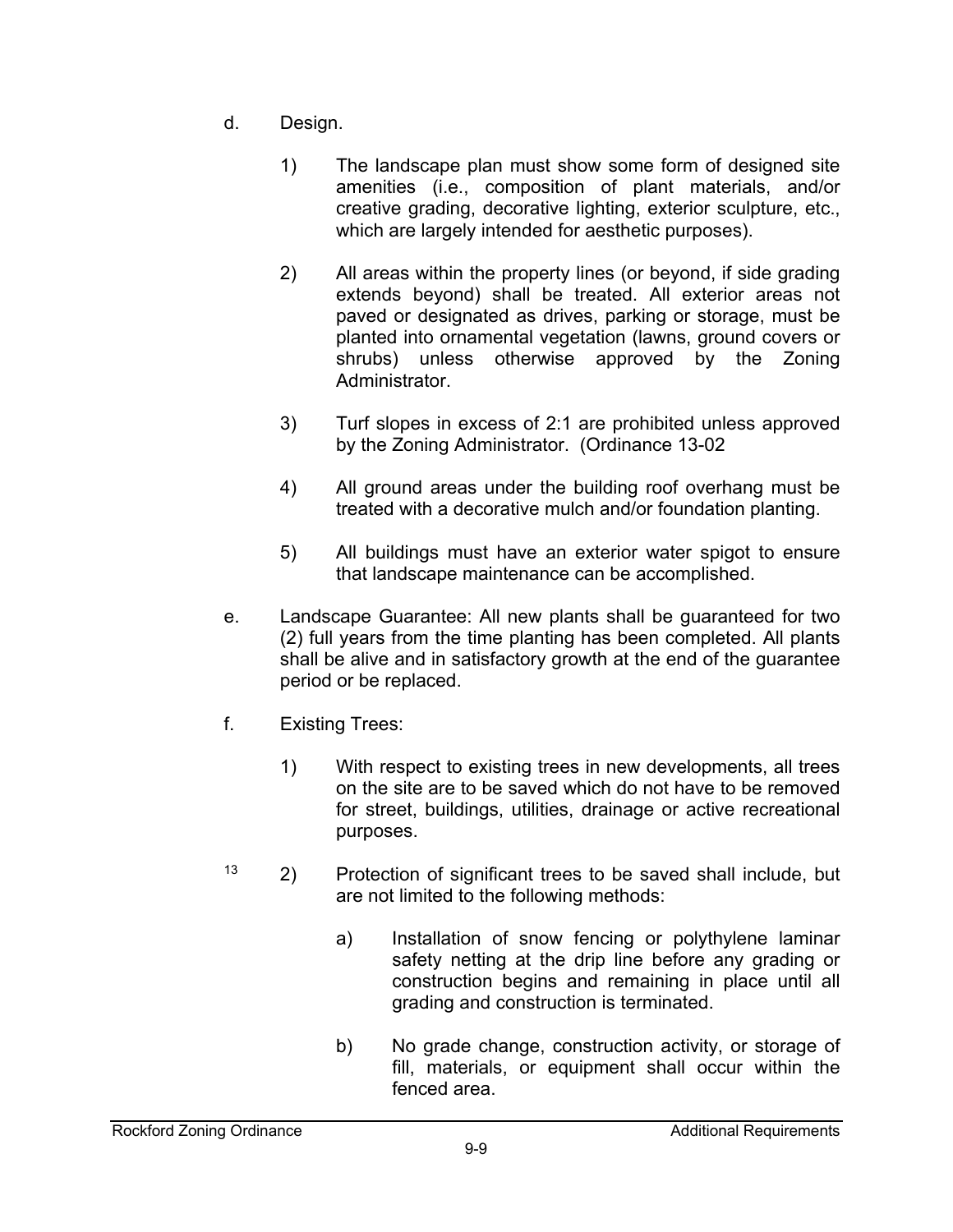- c) Installation of erosion control measures is required.
- d) Prevention of change in soil chemistry due to concrete washout and leakage or spillage of toxic materials such as fuels or paints is required.
- e) Pruning of oak trees must not take place from April 15 through July 1. If wounding of oak trees occurs, a nontoxic tree wound sealant must be applied immediately.

# **Subd. 4. Storage and Display of Materials.**

- A. In all classes of commercial and industrial districts, open storage or display of materials in any required front, side, or rear yard shall be prohibited. Any other outside storage shall be located or screened with an adequate buffer so as not to be visible from any of the residential districts, adjoining property, or public streets.
- B. No boat, boat trailer, travel trailer, pick-up camper or coach designed to be mounted on a motor vehicle, motorized dwelling, tent trailer, or similar recreational equipment, and no case or box used for transporting such equipment shall be parked or stored for more than thirty days on any lot in a residential district except in a car port or enclosed building or in a side or rear yard. No point of any such equipment shall be located within three feet of the rear or side lot line except when parked in an established driveway and in no case shall any such point be closer than ten feet from the living quarters of a residence on adjoining property. No such equipment shall be used for living, sleeping, or housekeeping purposes when parked or stored on a residential lot, or in any location not approved for such use.

# **Subd. 5. Seventy Percent (70%) Lot Provision.**

A. Intent. The City recognizes that many existing platted residential lots within the City are not able to meet the City's present requirements with respect to lot area, depth, area, width, coverage and setbacks. Land owners initiating plans to make improvements to, or to develop or redevelop these lots often create the need for the City to grant variances to the Zoning Ordinance to relieve some hardship caused by the strict enforcement of the City's Zoning Ordinance when applied to these lots.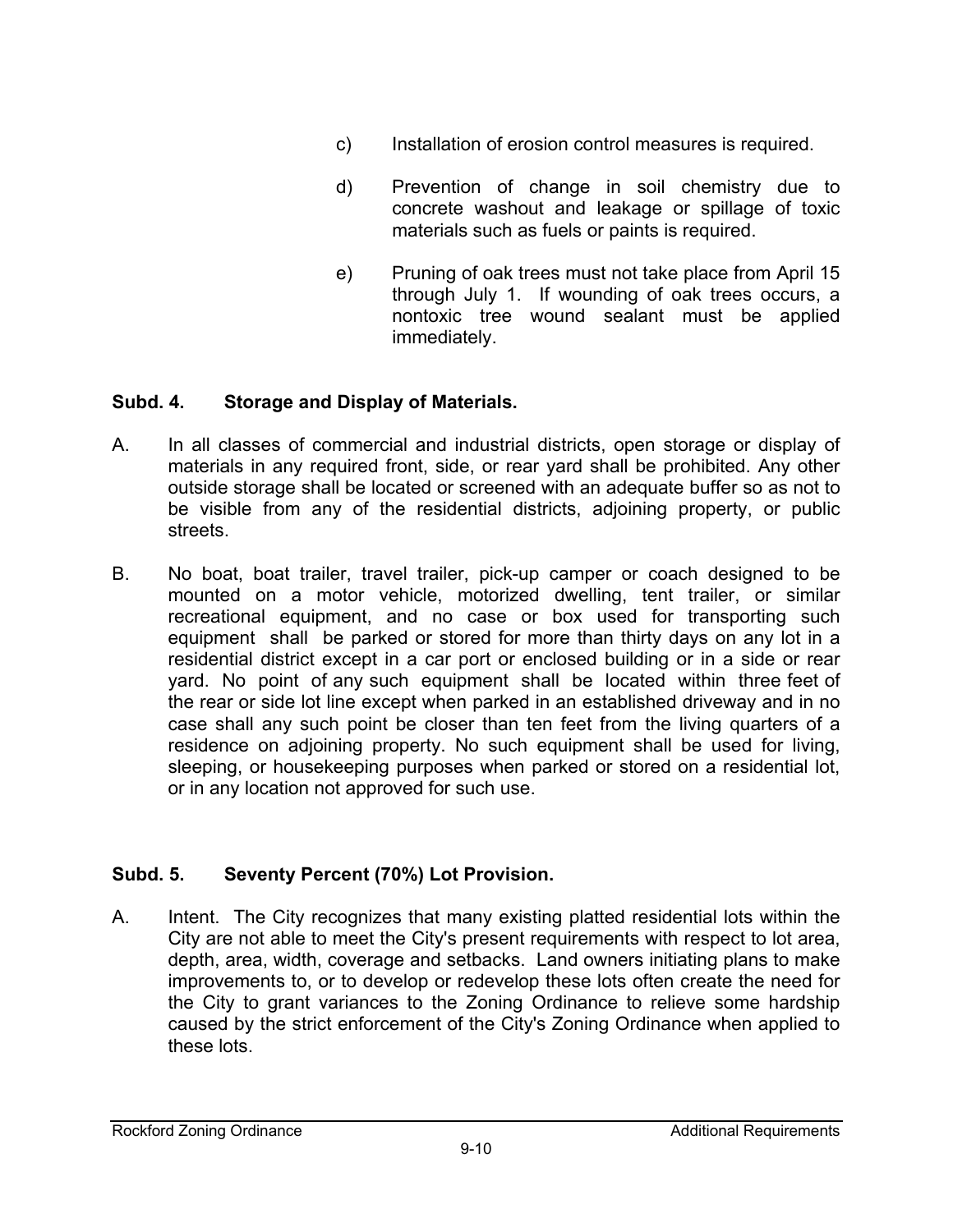- B. Criteria. A lot or parcel of land which has been platted on, or prior to, June 1, 1989, shall be deemed a buildable lot and may be used for single family detached dwelling purposes provided:
	- 1. The lot has frontage on a public right-of-way;
	- 2. The lot is within the current R-1 district and does not meet the requirements of the city zoning ordinance, Section 1001.12, Subd. 6 and 7, as to lot area, depth, width, coverage and setbacks;
	- 3. It can be demonstrated that City sewer and water has been or shall be properly installed;
	- 4. The measurements of the lot's area, depth, width, coverage and setbacks are all within seventy percent (70%) of the requirements of of the respective Zoning District in which the lot is located. (Ordinance 13-02, adopted May 14, 2013)

### **Subd. 6. Platted and Unplatted Property.**

- $14A$ . Any person desiring to improve property shall submit to the Building Official a Certificate of Survey of said premises and information on the location and dimensions of existing and proposed buildings, location of easements crossing the property, encroachments, and any other information which may be necessary to ensure conformance to City Code provisions.
- B. All buildings shall be so placed so that they will not obstruct future streets which may be constructed by the City in conformity with existing streets and according to the Comprehensive Plan and to the system and standards employed by the City. Furthermore, all buildings shall be placed so that they will not obstruct future utility routes or the potential resubdivision of the property.
- C. Except in the case of a PUD, Planned Unit Development District, not more than one principal building shall be located on a lot. The words "principal building" shall be given their common, ordinary meaning as defined in Section 1001.02. In case of doubt or on any questions or interpretation, the decision of the Zoning Administrator shall be final, subject to the right of appeal.
- $14D$ . On a through lot, both street lot lines shall be front yards for applying the yard and parking setback regulations of this Chapter.
- **Subd. 7. Reserved.** (Ordinance 13-02, adopted May 14, 2013)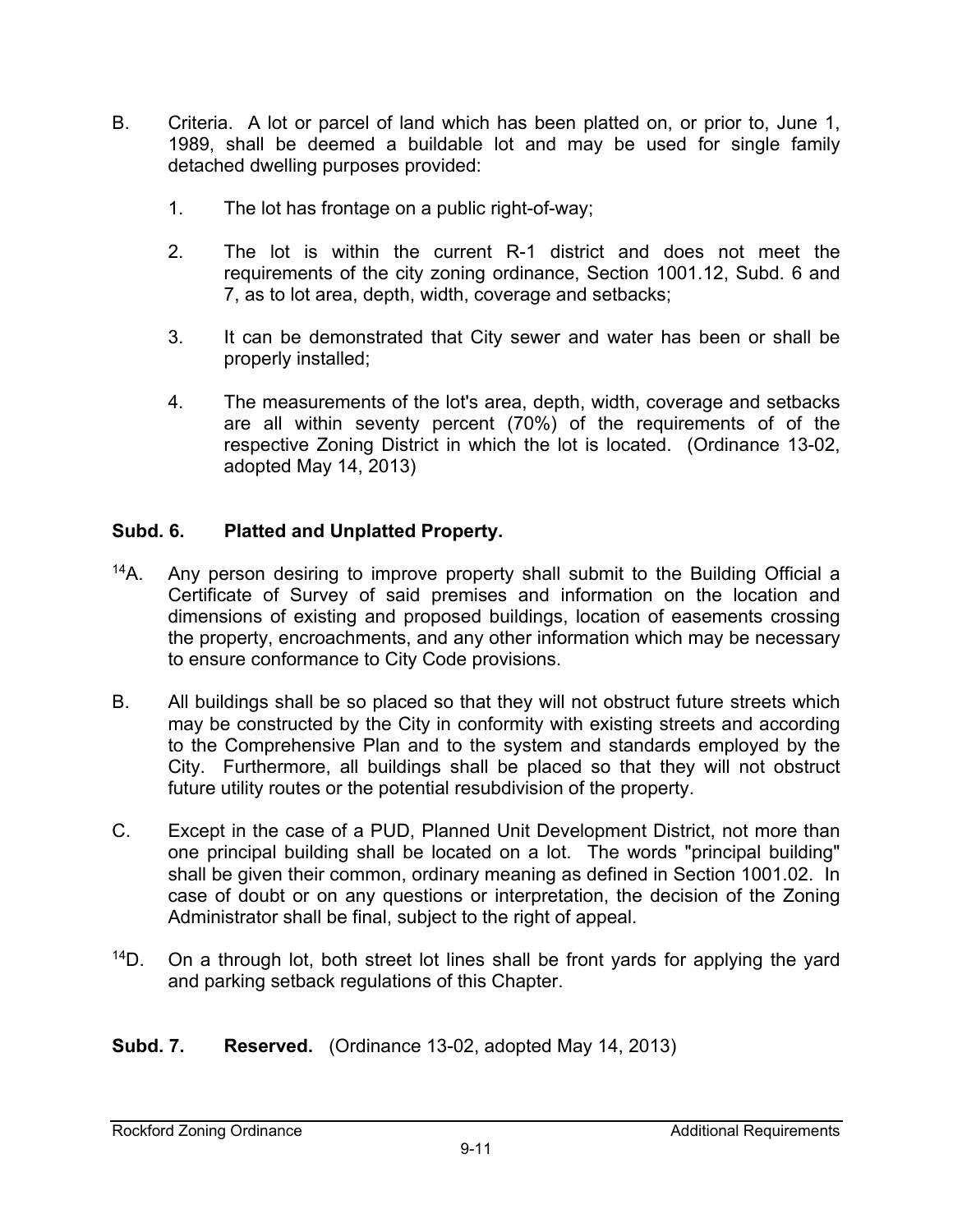### **Subd. 8. Swimming Pools - Single & Two Family Dwelling.**

- A. Construction or installation of any pool, tank, depression or excavation in or above ground, including swimming pools, spas and hot tubs but not including stormwater facilities, which causes or has the capacity to retain more than five thousand (5,000) gallons water and a depth greater than thirty (30) inches that is intended to be used by individuals for swimming, wading or immersion purposes shall be subject to review and approval by the Zoning Administrator and Building **Official**
- B. An application to construct or install a swimming pool as listed above requires a building permit and shall show:
	- 1. The type, size of pool, and volume of water.
	- 2. A site plan indicating the following: location of pool, location of house, garage, fencing, and other improvements on the lot, location of filter unit, pump, and wiring indicating the type of such units, location of back flush and drainage outlets, grading of back flush and drainage outlets, grading plan, finished elevations and final treatment (decking, landscaping, etc.) around the pool, location of existing overhead or underground wiring, utility easements, trees, and similar features, and location of any water heating unit.
	- 3. The swimming pool is subjected to an annual review by the Zoning Administrator.
- C. Construction:
	- 1. All access for construction shall be over the owner's land and due care shall be taken to avoid damage to public streets and adjacent private or public property.
	- 2. All wiring, installation of heating units, grading, installation of pipes, and all other installations and construction shall be subject to inspection by the Building Official.
	- 3. All pools must be inspected prior to initial use or filling.
	- 4. Electrical installation shall meet State requirements.
- D. Location:
	- 1. Pools shall not be located within any required front yard and shall not be located within ten (10) feet of any side or rear lot line or within six (6) feet of any principal structure or frost footing.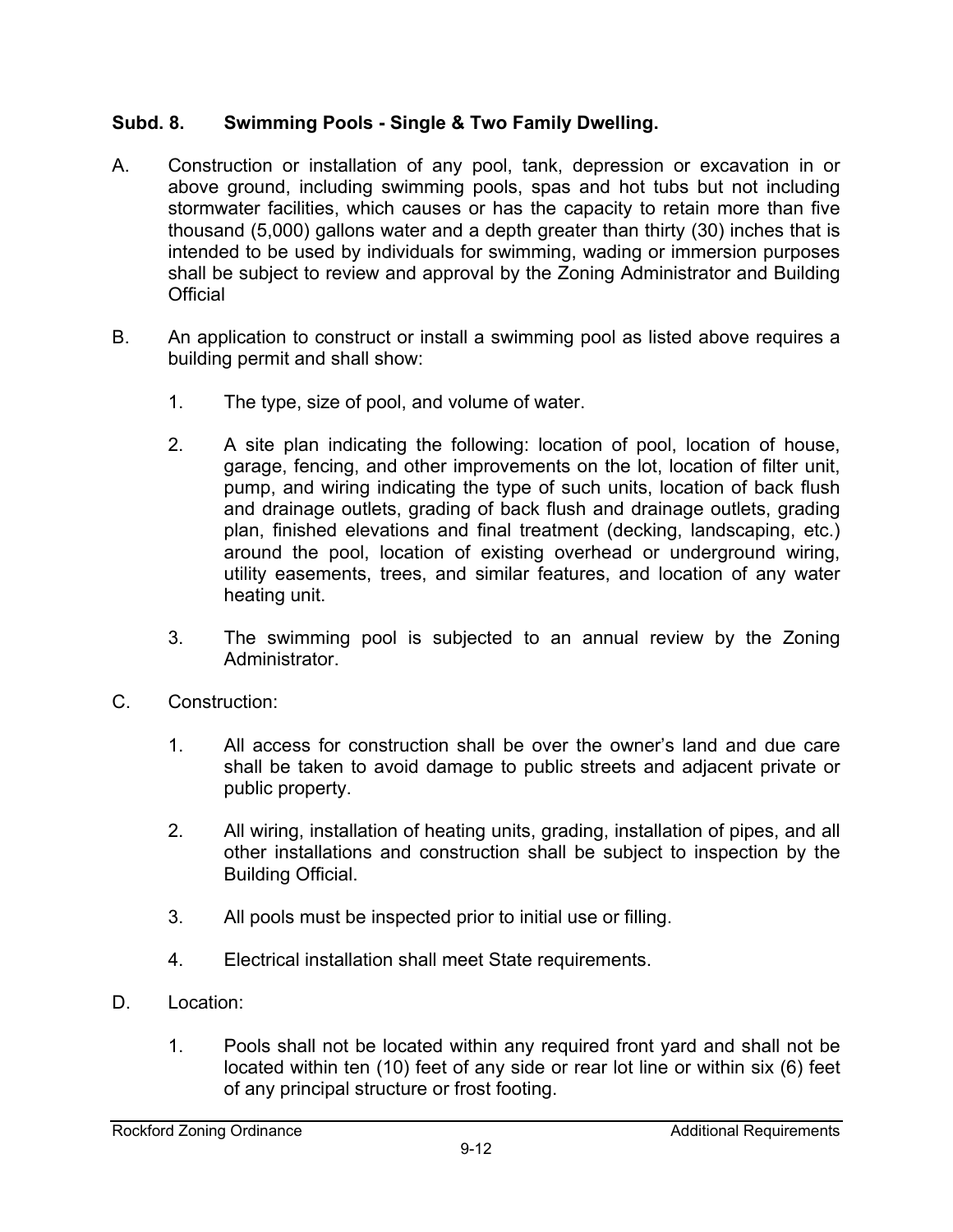- 2. Pools shall not be located beneath overhead lines nor over underground utility lines of any type.
- 3. Pools shall not be located within any private or public utility, walkway, drainage or other easement.
- 4. The filler unit, pump, heating unit, and any other noise making mechanical equipment shall be located at least thirty (30) feet from any adjacent or nearby residential structure and not closer than ten (10) feet to any lot line.
- 5. Lighting for the pool shall be directed toward the pool and not toward adjacent property.
- E. Water Source and Drainage:
	- 1. The swimming pool shall be filled only through the property owner's water meter or at the owner's expense. (Ordinance 13-02, adopted May 14, 2013)
	- 2. Back-flush water or water from pool drainage shall be directed toward the sanitary sewer. Water shall not drain onto adjacent or nearby private land.
	- 3. Violations of this subsection will result in doubling the water and sewer bill for the amount of water used to fill the pool.
- F. Access restrictions:
	- 1. A structure or safety fence at least four (4) feet in height shall completely enclose the pool at all times and any opening in the fence must include a lockable gate; or,
	- 2. A safety pool cover that meets the American Society of Testing and Materials, as approved by the Building Official, shall be required.
	- 3. For all above-ground swimming pools utilizing a ladder for pool access, ladders shall be removed from the pool area when not in use to prevent uncontrolled access. (Ordinance #11-08, adopted November 8, 2011)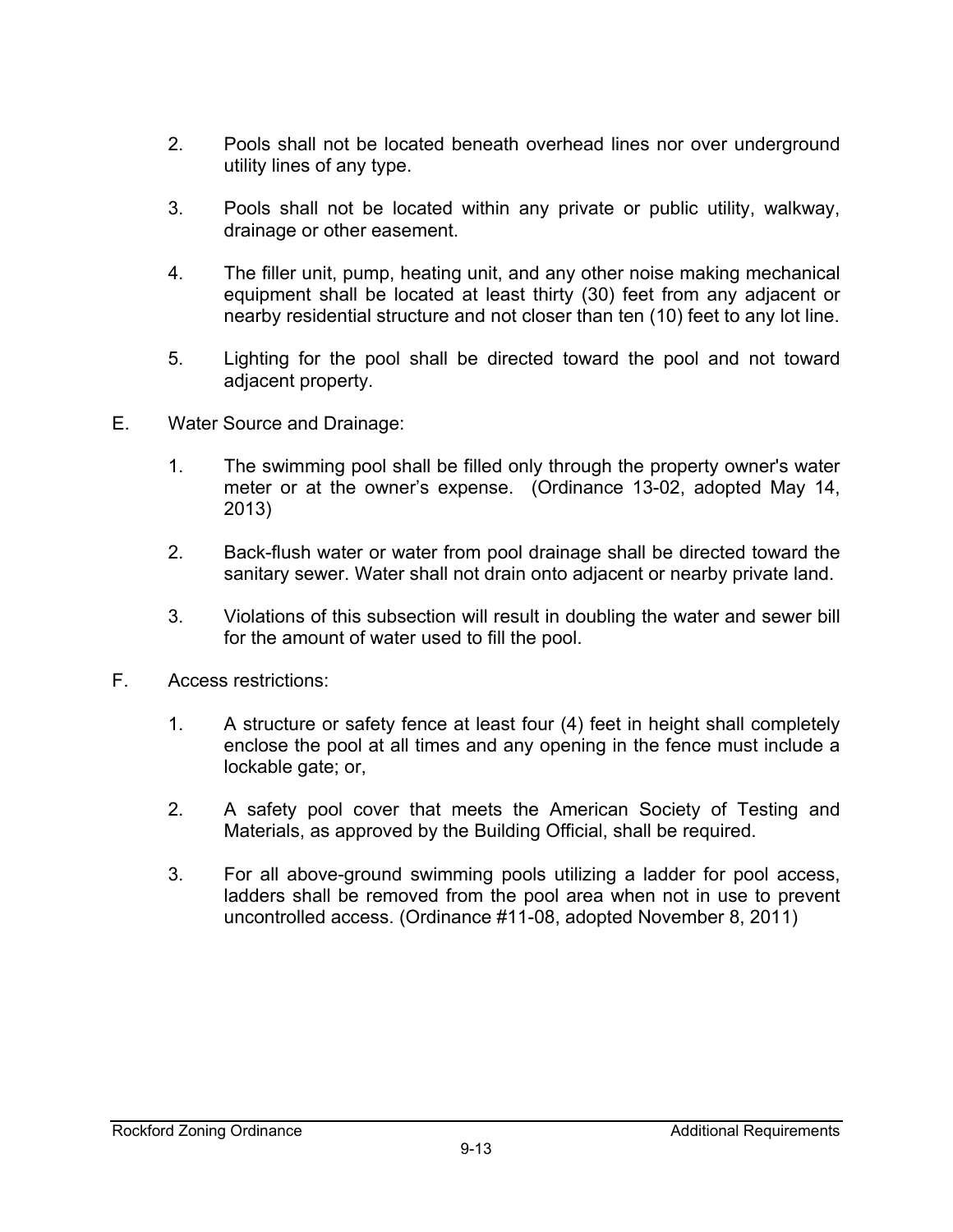### **Subd. 9. Swimming Pools - Multiple Family Dwelling Areas**.

- A. Private swimming pools which are intended for and used by the occupants of a multiple family dwelling and the guests of the occupants of said dwelling, shall adhere to the following regulations:
	- 1. No part of the water surface of the swimming pool shall be less than fifty (50) feet from any lot line.
	- 2. No pumps, filter or other apparatus used in connection with or to service a swimming pool shall be located less than forty (40) feet from any lot line.
	- 3. The pool area shall be adequately fenced to prevent uncontrolled access from the street or adjacent property. Adequate screening, including, but not limited to, landscaping shall be placed between the pool area adjacent single family lines district lot lines.
	- 4. All deck areas, adjacent patios, or other similar areas used in conjunction with the swimming pools shall be located at least thirty (30) feet from any lot in an adjacent single family district.
	- 5. Approval by the State Health Inspector must be obtained prior to construction and a copy retained at city hall.
	- 6. All pools within the city shall be subject to all rules and statutes of the State of Minnesota.

### **Subd. 10. Swimming Pools - All Zoning Districts.**

- A. Required structure or safety fencing shall be completely installed within one (1) week following the installation of the pool.
- B. Nuisances such as undue noise, lighting of adjacent property, health and safety hazards, damage to nearby vegetation, and the like, shall not be permitted.
- C. Drainage of pools into public streets or other drainage ways shall not be allowed without the sewer treatment superintendent's supervision.

### **Subd. 11. Fences and Walls.**

A. Approval Required. No person shall hereafter construct or cause to be constructed or erected within the City any fence without first making an application for and securing approval by the Zoning Administrator.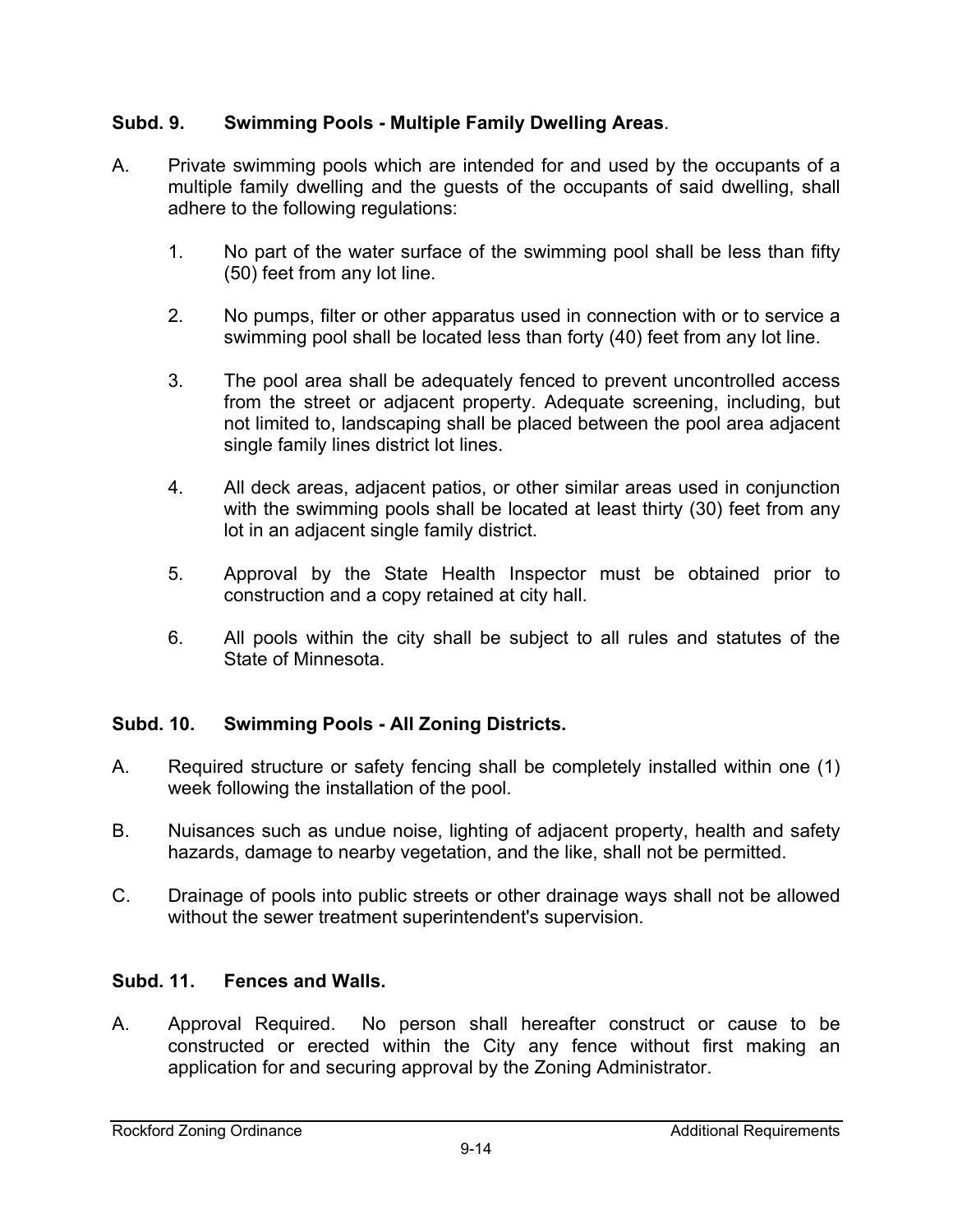- B. Location. All boundary line fences shall be located entirely within the private property of the person, firm or corporation constructing or causing the construction of such fence.
- C. Installation and Maintenance.
	- 1. Every fence shall be constructed in a professional and substantial manner and of substantial material limited to maintenance free material or weather resistant wood, such as pressure treated lumber, cedar or redwood, reasonably suitable for the purpose for which the fence is proposed to be used. The materials and design shall also be compatible with other structures in the area in which the fence is located and shall not cause blight or a negative impact.
	- 2. Every fence shall be maintained in a condition of reasonable repair and shall not be allowed to become and remain in a condition of disrepair or danger, or constitute a nuisance, public or private. Any such fence which is or has become dangerous to the public safety, health or welfare is a public nuisance, and the City shall commence proper proceedings for the abatement thereof.
	- 3. All posts or similar supporting instruments used in the construction of fences shall be faced inward toward the property being fenced.
	- 4. All fences require approval from the Zoning Administrator prior to installation and construction.
- D. Access. All fences shall be provided with a gate which affords reasonable and convenient access for public safety.
- E. Fences Prohibited. Barbed wire fences and electric fences shall be prohibited within the City except, within the A-R district when related to farming, and hobby farms.
- E. Drainage and Utility Easements. Fences may be constructed within public and private utility and drainage easements provided that:
	- 1. The fence and its design is subject to the approval of the Public Works Supervisor.
	- 2. Removal of the fence or a portion thereof for the purpose of utilizing the easement shall be at the property owner's expense.
- G. Residential District Fences. All residential district fences shall be placed within the property being fenced.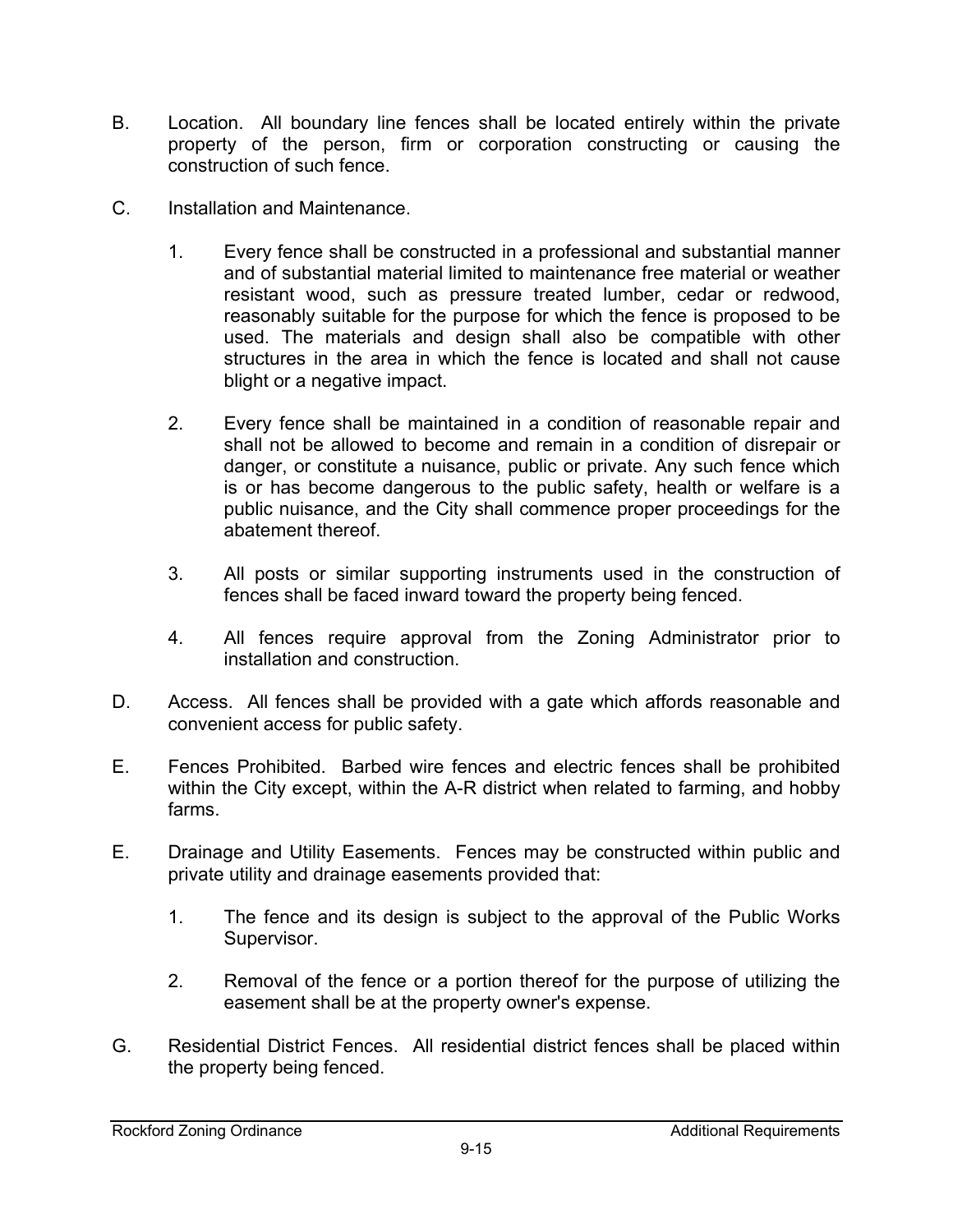- 1. Front Yards.
	- a. Within front yards or side yards of a corner lot abutting a public right of way the fence shall not exceed forty eight (48) inches in height and shall be at least seventy five (75) percent open space for the passage of air and light except as provided for by Section 1001.09, Subd. 11.F.1.b of this Chapter.
	- b. A fence with a height greater than forty-eight (48) inches and/or less than seventy-five (75) percent open space may be constructed within the required rear yards and side yard of a corner lot abutting collector or arterial street by administrative permit, provided that:
		- (1) The fence does not exceed six (6) feet in height.
		- (2) The fence is setback ten (10) feet from the lot line abutting a collector or arterial street right-of-way.
		- (3) For interior lots, a gate or other opening is to be provided in the fence to allow for maintenance of the street side boulevard.
		- (4) The fence along a side lot line abutting a collector or arterial street right-of-way shall not extend into a required front yard and be no closer to the front lot line than a point intersecting the front line of the principal building.
- 2. Residential Districts Side Yard. No fence or wall, other than a retaining wall, along a side lot line in a residence district, shall be higher than six (6) feet unless the adjoining lot is not in a residential district.
- 3. Residential Districts Rear Yard. Fences having a height of six (6) feet or less may be located within the required rear yards in any residence district.
- H. Non-Residence Districts Fences and Walls.
	- 1. Fences extending across a required front yard or a required side yard which abuts a street on a corner lot shall be at least seventy-five (75) percent open for the passage of air and light and shall maintain the traffic visibility requirements of Section 20-16-8 of this Chapter.
	- 2. Business and industrial fences may be erected up to eight (8) feet in height. Fences in excess of eight (8) feet shall require a conditional use permit.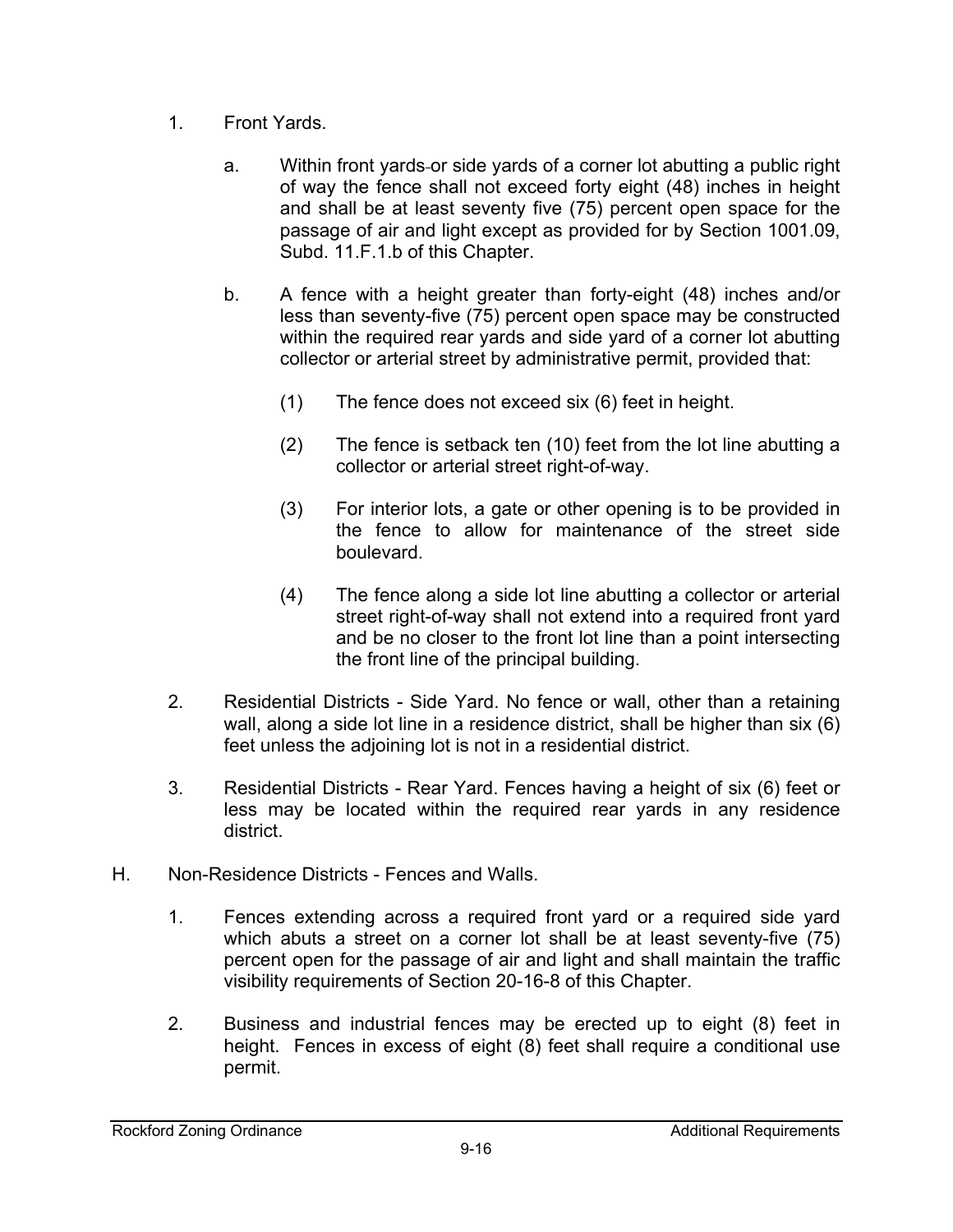- 3. Fences which are primarily erected as a security measure may have arms projecting into the property on which barbed wire can be fastened commencing at a point at least seven (7) feet above the ground.
- 4. Required walls or fences used as screens between a residence district and a non-residence district shall be of not less than 90% opacity and not less than five, nor more than seven feet in height above the level of the residential district boundary. The height regulations shall not apply to screens of parking and loading areas.
- I. Plantings. Screen plantings may be substituted for walls or fences, provided such plantings are of such type as to permit a minimum of 90% opacity during all months of the year.
- J. Exceptions. Walls or fences of lesser or greater heights or planting screens of lesser opacity or otherwise not conforming with the subdivision may be permitted by the Board of Zoning Appeals and Adjustments if there is a finding that the nature of the use being screened is such that a lesser or greater degree of screening will as adequately promote and protect the use and enjoyment of the properties within the adjacent residential district, or there is a finding that the screening of the type required by this chapter would interfere with the provisions of adequate amounts of light and air to same said properties. (Ordinance 13-02, adopted May 14, 2013)

### **Subd. 12. Architectural Review.**

- A. Elevations, Architectural Design, Exterior Facing. The application for a building permit, in addition to other information required, shall include an exterior elevation of the proposed structure that will adequately and accurately indicate the height, size and design and the appearance of all elevations of the proposed building and a description of the construction and indicate that the exterior architectural design, when erected, will not be so at variance with, nor so similar to, the exterior architectural design of any structure or structures already constructed or in the course of construction in the immediate neighborhood, nor so at variance with the character of the applicable district as established by the code of the City as to cause a substantial depreciation in the property values of said neighborhood within said applicable district or elsewhere or adversely affect the public health, safety, morals or general welfare.
- B. Useable Materials.
	- 1. All Zoning Districts. Exterior building materials shall consist of materials compatible in grade and quality to the following:
		- a. Brick.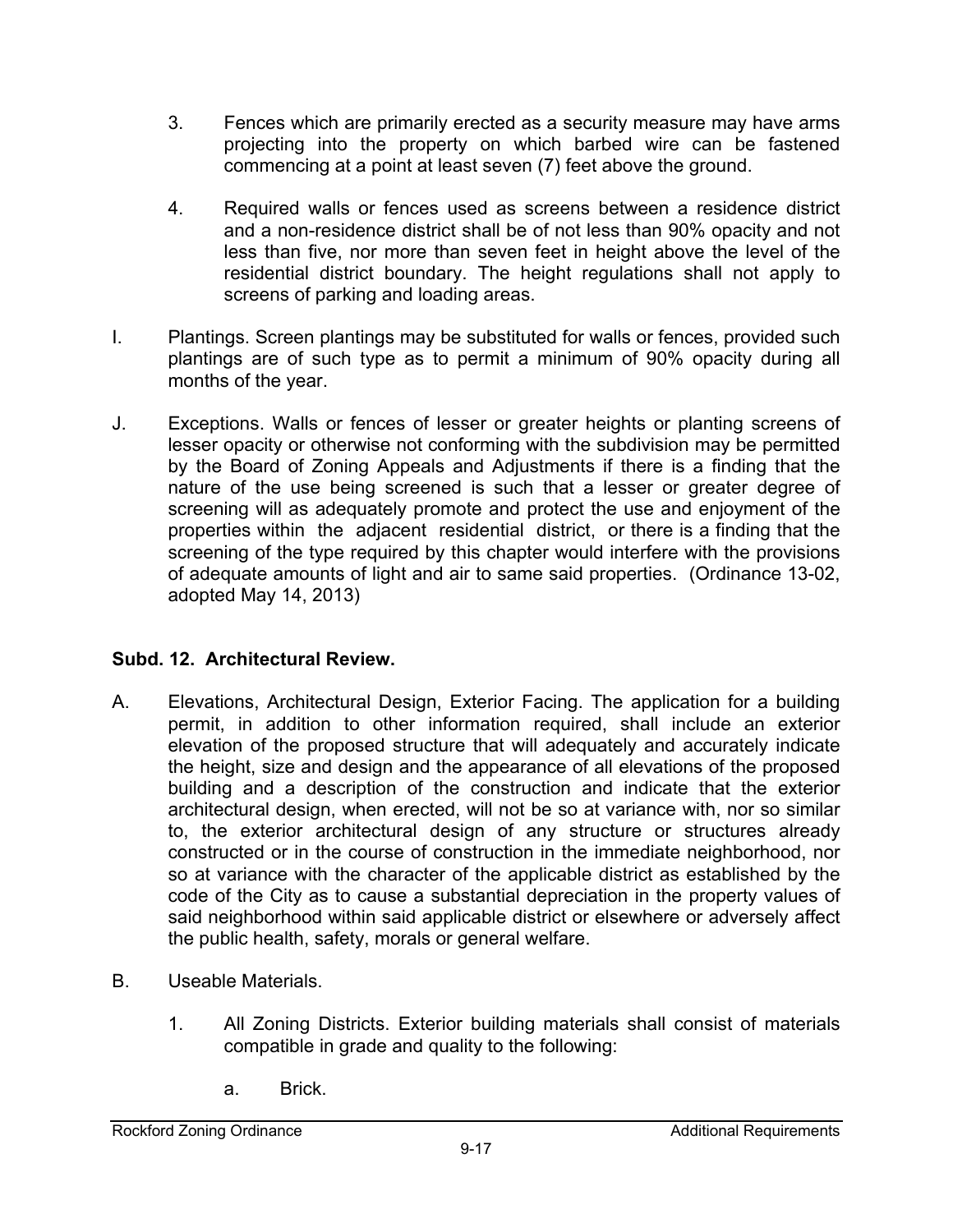- b. Natural stone.
- c. Decorative concrete block.
- d. Cast in place concrete or pre-cast concrete panels.
- e. Wood, provided that the surfaces are finished for exterior use and wood of proven exterior durability is used, such as cedar, redwood or cypress.
- f. Glass curtain wall panels.
- g. Stucco.
- h. Vinyl.
- i. Curtain wall panels of steel, fiberglass and aluminum (nonstructural, non-load bearing) provided that such panels are factory fabricated and finished with a durable non-fade surface and their fasteners are of a corrosion resistant design.
- j. Other materials determined by the City Building Official, not including galvanized or unfinished metal.
- 2. All buildings in the C-2, C-3, C-O, I-1 and POS District shall be constructed of solid wall masonry, pre-cast concrete, aggregate panels, or wood frame masonry veneer (excluding stucco). Wood and metal exterior may be allowed as part of window and door frames or fascia treatment of the exterior wall facing design. (Ordinance 13-02, adopted May 14, 2013)
- 3. In the I-1 District, the following materials, in conjunction with the materials in Section 1001.09, Subd. 12.B.2, may be used to a maximum of twentyfive (25) percent of the proposed area if it is coordinated into the architectural design of the structure:
	- a. Wood, provided the surfaces are finished for exterior use and wood of proven, exterior durability is used, such as cedar, redwood or cypress.
	- b. Curtain wall panels of steel, fiberglass, aluminum, (non-structural; non-load bearing) and finished with a durable non-fade surface and their fasteners are of a corrosion resistant design.
	- c. Glass curtain wall panels.
	- d. Stucco.
- ${}^{7}C$ . Exceptions to the provisions of Section 1001.09, Subd. 12.B of this Chapter may be granted as a conditional use permit pursuant to Section 1001.03, Subd. 5 of this Chapter, provided that:
	- 1. The proposed building materials maintain the quality and value intended by this Section.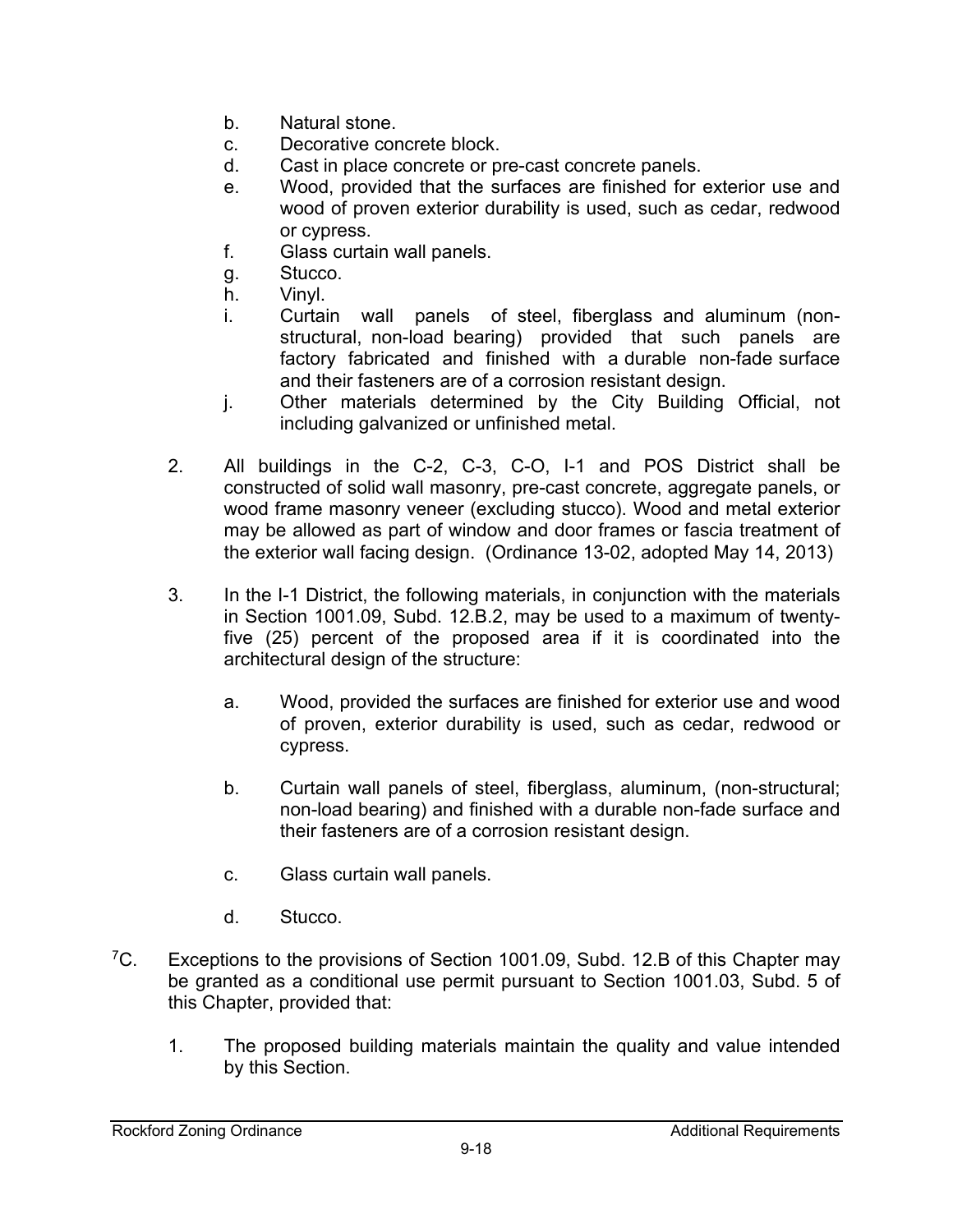- 2. The proposed building is compatible and in harmony with other existing structures within the District and immediate geographic area.
- 3. The provisions of Section 1001.03, Subd. 5.C of this Chapter are considered and determined to be satisfied.
- D. Appeals. Any person aggrieved by a decision of the building inspector regarding the use of certain materials or regarding questions of architectural design shall be entitled to appeal the building inspector's decision to the council.

### **Subd. 13. Essential Services.**

- A. Purpose. The purpose of this Section is to provide for the installation of essential services such as telephone lines, pipelines, electric transmission lines, substations, and related structures in such a manner that the health, safety and welfare of the City will not be adversely affected. Essential services should also be installed in cognizance of existing and projected demands for such services.
- B. Administrative Approval Required. All telephone lines, pipelines for local distribution, underground electric transmission lines, and overhead electric transmission lines and substations less than 33kV, and related structures, when installed in any public right-of-way in any zoning district, shall require by the Zoning Administrator with recommendation from the City Engineer. (Ordinance 13-02, adopted May 14, 2013)
- C. Procedural Requirements. All telephone lines, pipelines for local distribution, underground transmission lines, overhead electric transmission lines less than 33kV, and related structures, which are extended to serve more than one (1) parcel and are proposed to be installed at locations other than in public right-ofway, shall require approval by the Zoning Administrator with recommendation by the City Engineer based upon the information required to be furnished as outlined in Section 1001.09, Subd. 13.D of this Section. (Ordinance 13-02, adopted May 14, 2013)
- D. Installation Requirements.
	- 1. Prior to the installation of any of the previous essential services, the owner of such service shall file with the Zoning Administrator, all maps and other pertinent information as deemed necessary for the City to review the proposed project and agree to pay all costs incurred by the City in review of the application. (Ordinance 13-02, adopted May 14, 2013)
	- 2. The Zoning Administrator shall transmit the map and accompanying information to the City Engineer and/or other staff for review and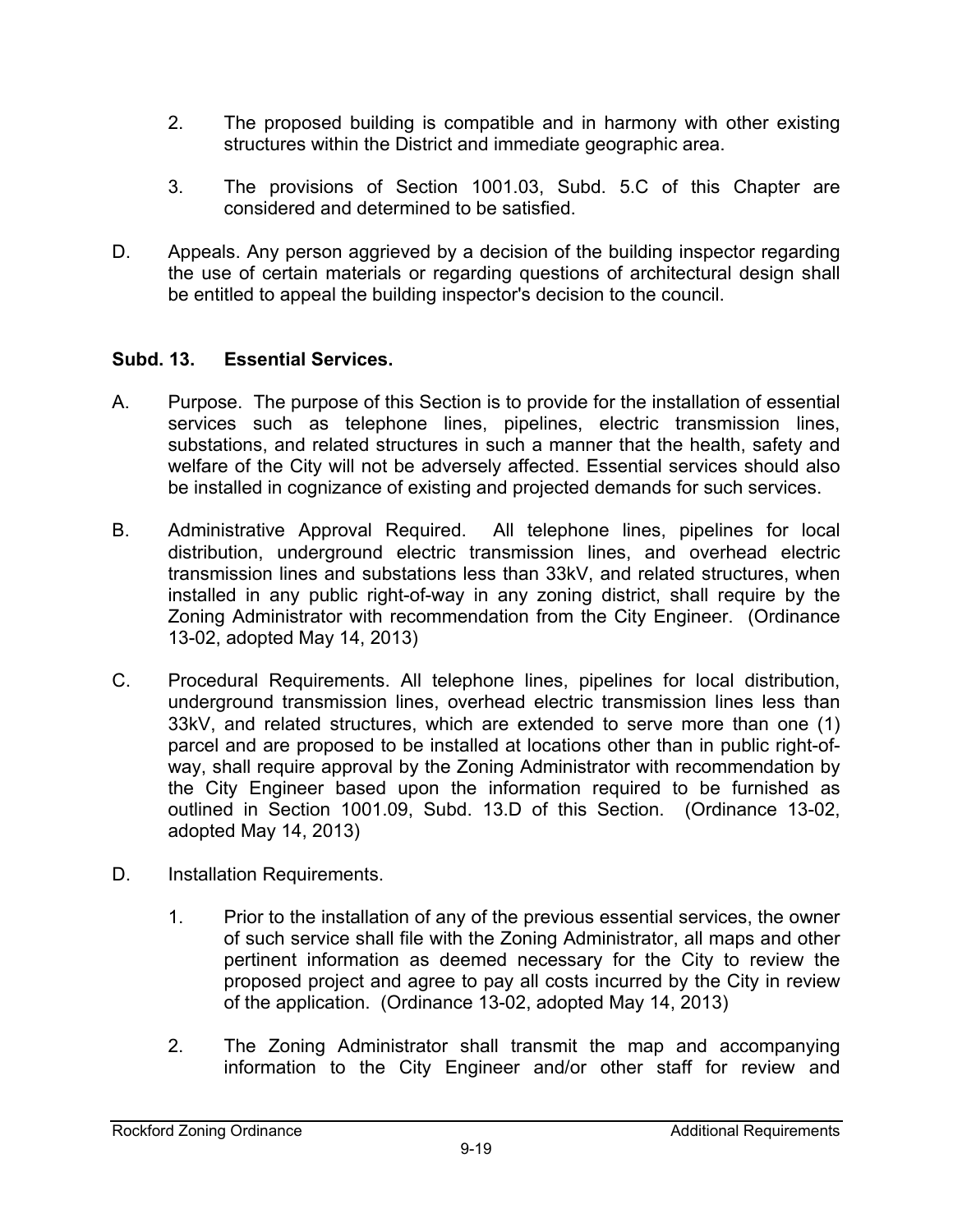recommendation regarding the project's relationship to the Comprehensive Plan and/or Ordinances and parts thereof.

- 3. City Staff shall report in writing to the Zoning Administrator their findings as to the compliance of the proposed project with the Comprehensive Plan and Ordinances of the City.
- 4. In considering applications for the placement of essential services, as regulated in this Section, the aforesaid City staff shall consider the effects of the proposed project upon the health, safety and general welfare of the City, as existing and as anticipated; and the effect of the proposed project upon the Comprehensive Plan. In addition, the following specific performance standards shall be reviewed as they may apply to the application:
	- a. Lot Requirements. All lots must meet the dimensional standards of the zoning district with respect to width, area, and structure setbacks from property lines.
	- b. Parking. The site must provide for required off-street parking in conformance with Section 1001.05 of this Chapter.
	- c. Building Materials. The essential service buildings must be constructed with exterior building facades that maintain a high standard of architectural and aesthetic compatibility with surrounding properties and in compliance with standards of this Chapter.
	- d. Screening and Landscaping. Adequate screening and landscaping from neighboring property is provided in accordance with Sections 1001.09, Subd. 19 of this Chapter.
	- e. Site Access. Direct lot access from major collector or arterial streets shall be discouraged and where possible, be provided access through shared access arrangement from an existing curb cut and driveway or a neighboring use. Direct lot access from a minor collector or local street may be allowed, provided the curb cut access complies with the standards outlined in Section 1001.04 of this Chapter.
	- f. Unless otherwise approved by the City Council, all equipment shall be completely enclosed in a permanent structure with no outside storage.
- 5. Upon receiving the recommendations of the staff, the City Council may issue a special permit for the installation and operation of the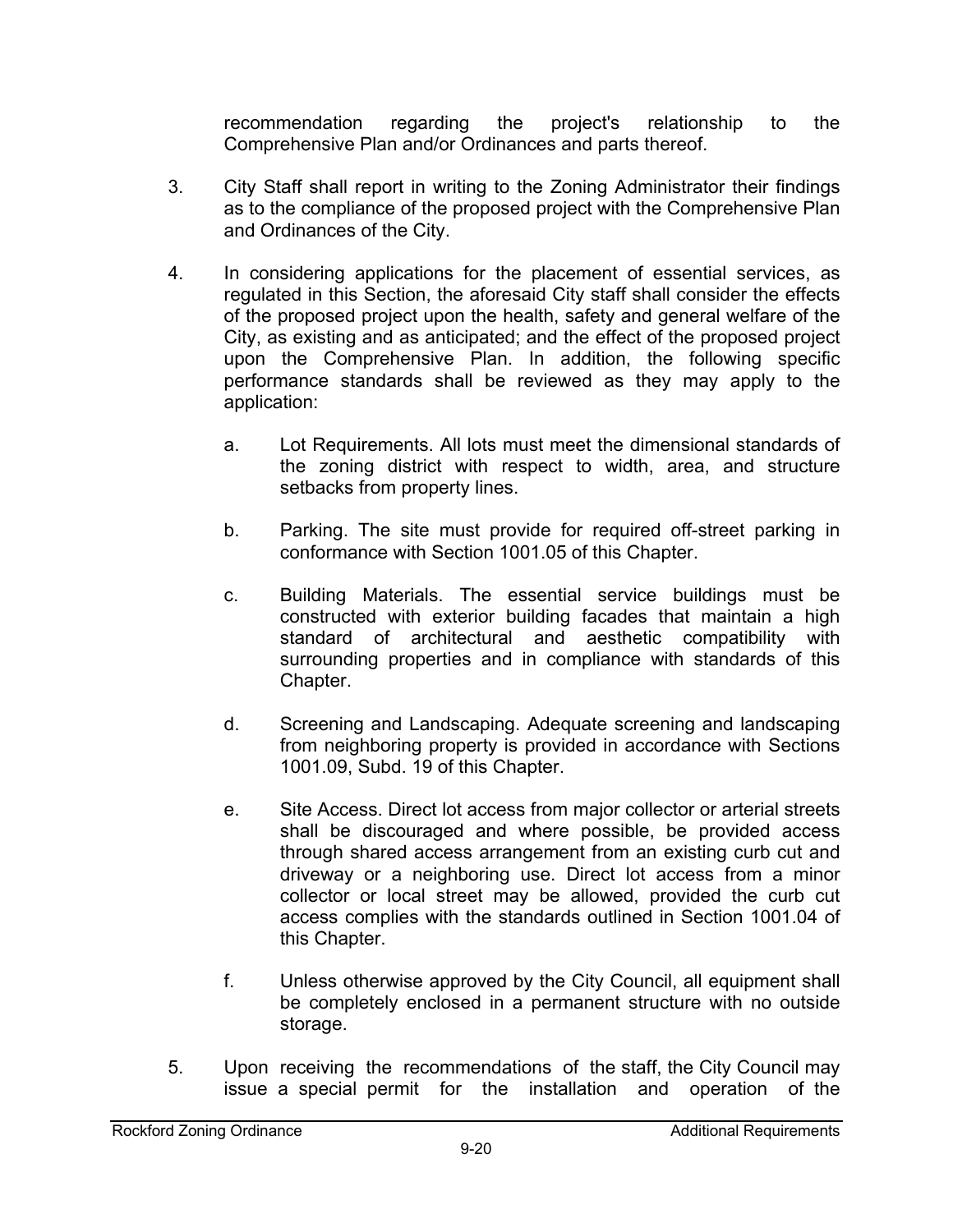applicant's essential services. If the staff reports regarding said permit cause the City Council to deny its issuance, the applicant may appeal said decision to the Board of Appeals and Adjustments under the rules and procedures as set forth in Section 1001.03, Subd. 03 of this Chapter.

- E. Conditional Use Permit Required.
	- 1. All receiving or transmission facilities (i.e., facilities not required for local distributing network) and overhead transmission and substation lines in excess of 33kV and up to 100kV shall be a conditional use in all districts subject to the following requirements:
		- a. Adherence to all applicable Federal Aviation Administration (FAA) and State performance standards.
		- b. The performance standards as specified in subsection 3 of this Section are adhered to.
		- c. The procedural and review standards for conditional use permits are followed as specified in Section 1001.03, Subd. 5 of this Chapter.
		- d. Any alteration of an existing use (i.e., building expansion, change/intensification in use, etc.) involving items not identified upon initial approved plans shall require a conditional use permit amendment.
	- 2. Lots reserved specifically for essential services, whether of record, or newly subdivided, may be less than the specified dimensions of the applicable zoning district, both in area and width as a conditional use, under the following stipulations:
		- a. The lot is of sufficient dimensions to allow the setbacks from all property lines to be equal to height of the various structures on the parcel or the setback requirements of the district, whichever are greater. Lesser structure setbacks may be allowed by the City Council upon demonstration that the facility's design is such that the collapse of said structure will not endanger surrounding property. In no case shall the setbacks be reduced to less than that required by the individual districts.
		- b. Applications for subdivision of new lots under this provision are accompanied by the appropriate conditional use permit applications.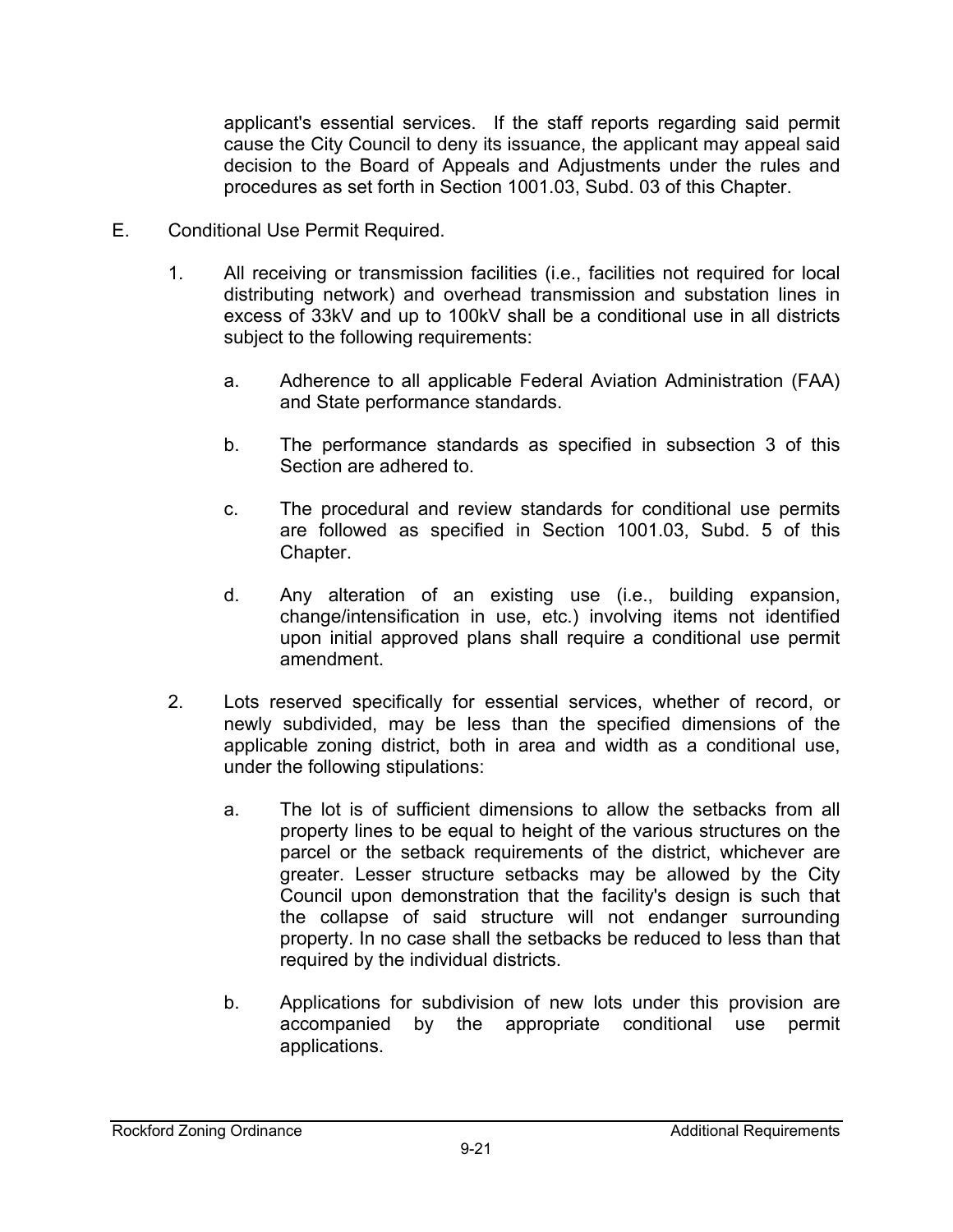- c. A restrictive covenant, removable by the City, is recorded against a parcel which prohibits any sale, transfer, or use other than for an essential service as defined in the City ordinances so long as the parcel is substandard in size, according to the applicable zoning districts.
- d. In the event of abandonment of the essential service for any reason on the substandard lot, all equipment, structures, cables, buildings or any other improvements to the property shall be removed from said property within a period of three (3) months. At the end of three (3) months, if the above listed items have not been completely removed, the City may enter said property and remove any of the above listed items and improvements and charge said costs to the owners) of the property, and any such unpaid charge shall be a lien against the affected property, including any and all administrative, legal and other fees expended by the City in enforcing this provision.
- e. The procedural and review standards for conditional use permits are followed as specified in Section 1001.03, Subd. 5 of this Chapter.
- f. Any alteration of an existing use (i.e., building expansion, change/intensification in use, etc.) involving items not identified upon approved initial plans shall require a conditional use permit amendment.
- 3. This Section shall not apply to overhead electric transmission lines and substations greater than 100kV. (Ordinance 13-02, adopted May 14, 2013)

### **Subd. 14. Home Occupations.**

- A. Purpose: The purpose of this Section is to maintain the character and integrity of residential areas, to prevent competition with commercial districts, to encourage telecommuting, and to provide a means through the establishment of specific standards and procedures by which home occupations can be conducted in residential neighborhoods without jeopardizing the health, safety and general welfare of the surrounding neighborhood.
- B. Application: All occupations conducted in the home shall comply with the provisions of this section. This section shall not be construed, however, to apply to home occupations accessory to farming, nor home offices as defined by this Chapter.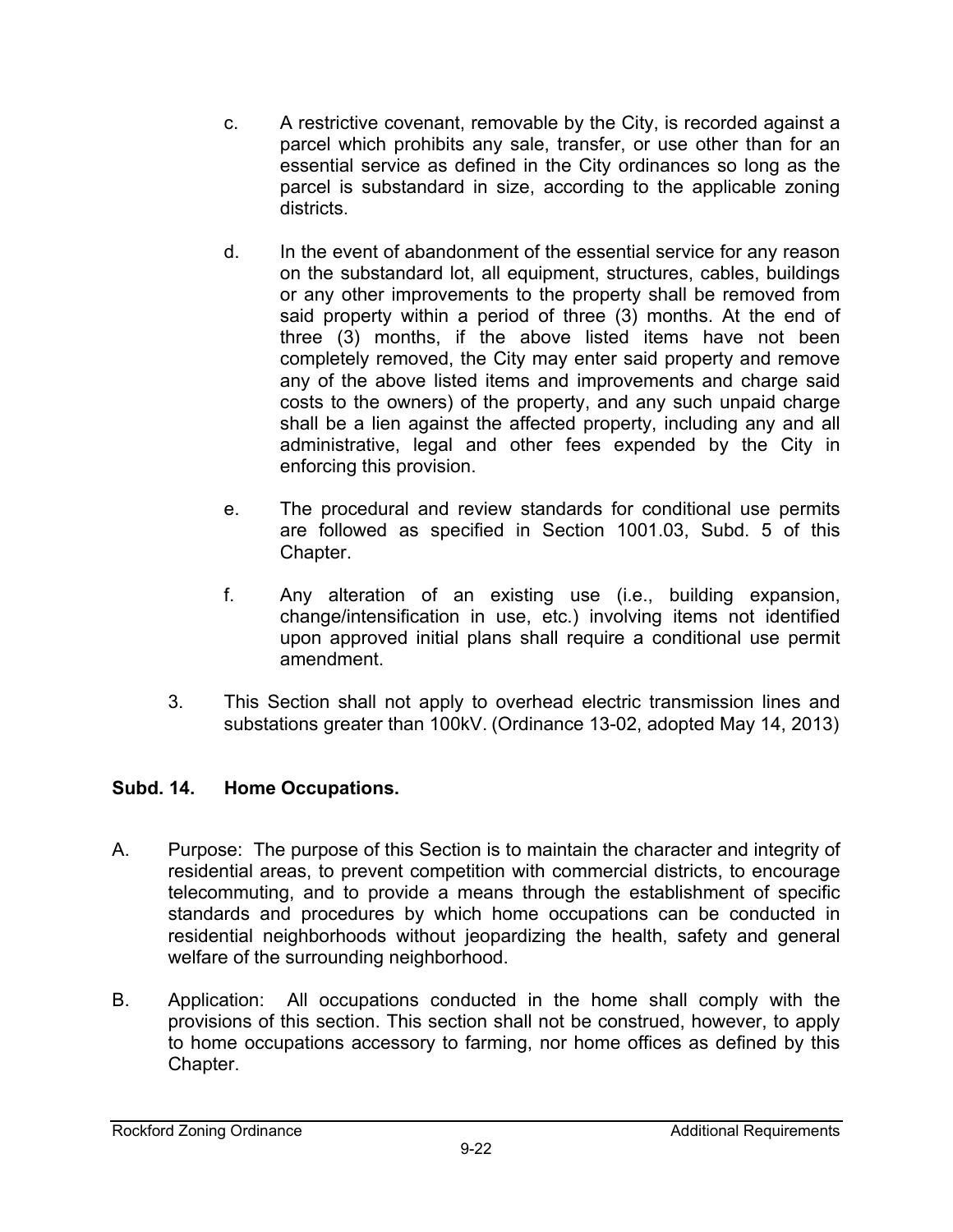- C. Procedures:
	- 1. Administrative Permit:
		- a. Except as required by this section, home occupations shall require approval from the Zoning Administrator issued subject to the conditions of this Chapter, other applicable City ordinances and State law.
		- b. The permit shall remain in full force and effect until such time as there has been a change in conditions or until such time as the provisions of this Section have been breached.
	- 2. Declaration Of Conditions: The Zoning Administrator may impose such conditions on the granting of an administrative permit as may be necessary to carry out the purpose and provisions of this Section.
	- 3. Effect Of Permit: An administrative permit may be issued for a period of one (1) year, after which the permit may be reissued for periods of up to three (3) years each.
	- 4. Transferability: Administrative permits shall not run with the land and shall not be transferable.
	- 5. Lapse Of Administrative Permit By Non-use:
		- a. Whenever within one (1) year after granting an administrative permit, the use as permitted by the permit shall not have been initiated, then such permit shall become null and void unless a petition for extension of time in which to complete the work has been granted by the Zoning Administrator.
		- b. Such extension shall be requested in writing and filed with the Zoning Administrator at least thirty (30) days before the expiration of the original permit. There shall be no charge for the filing of such petition. The request for extension shall state facts showing a good faith attempt to initiate the use.
	- 6. Renewal Of Permits:
		- a. An applicant shall not have a vested right to renewal of an administrative permit by reason of having obtained a previous permit.
		- b. In applying for and accepting a permit, the permit holder agrees that their monetary investment in the home occupation will be fully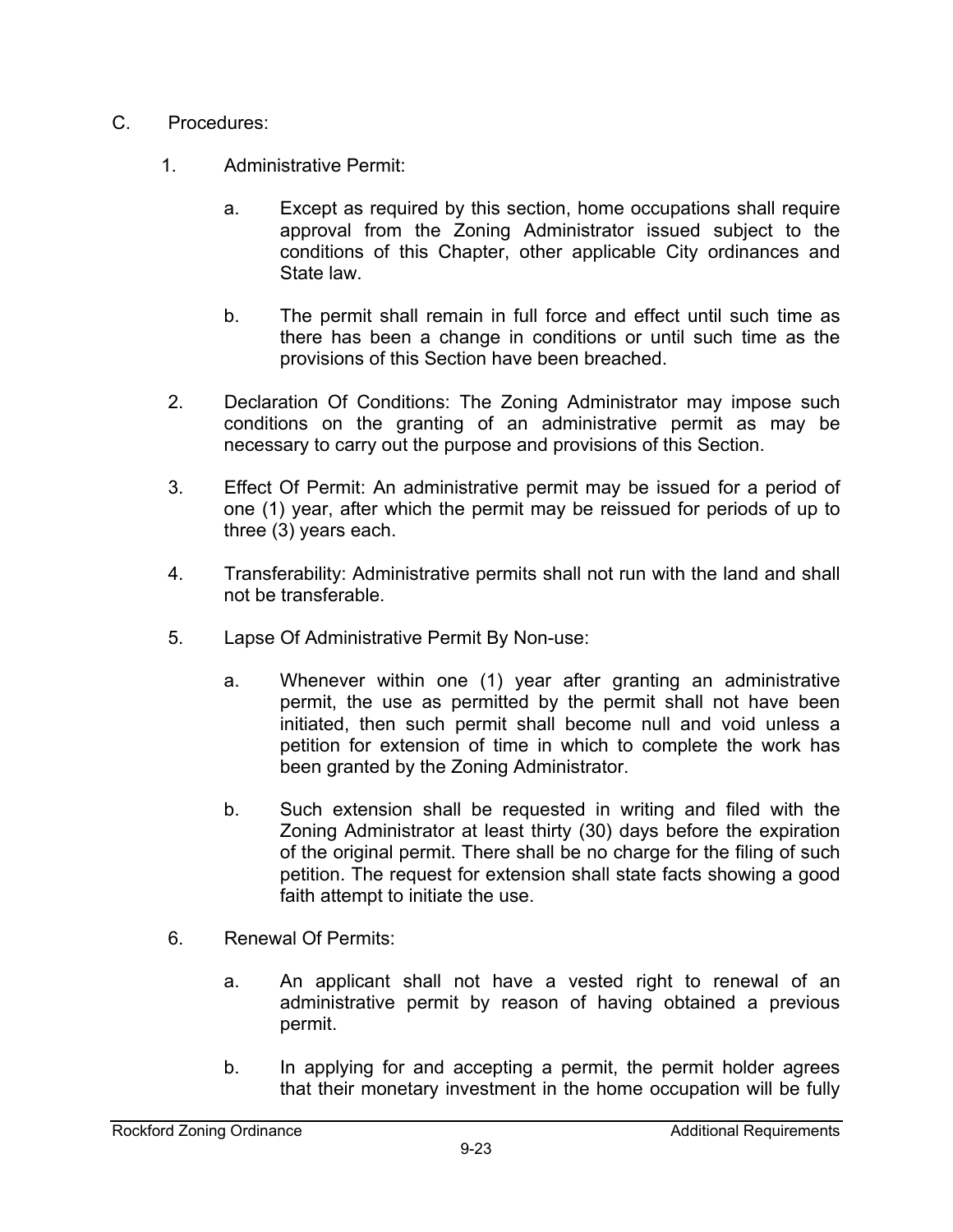amortized over the life of the permit and that a permit renewal will not be needed to amortize the investment.

- c. Each application for the renewal of a permit will be considered de novo without taking into consideration that a previous permit has been granted. The previous granting or renewal of a permit shall not constitute a precedent or basis for the renewal of a permit.
- D. General Provisions: All home occupations shall comply with the following general provisions and according to definition, the applicable requirement provisions.
	- 1. No home occupation shall produce light, glare, noise, odor or vibration that will in any way have an objectionable effect upon adjacent or nearby property.
	- 2. No equipment shall be used in the home occupation which will create electrical interference to surrounding properties.
	- 3. Any home occupation shall be clearly incidental and secondary to the residential use of the premises, should not change the residential character thereof, and shall result in no incompatibility or disturbance to the surrounding residential uses.
	- 4. No home occupation shall require internal or external alterations or involve construction features not customarily found in dwellings except where required to comply with local and State fire and police recommendations.
	- 5. All home occupations shall be conducted entirely within the living quarters of the principal dwelling and may not be conducted in any portion of an attached private garage or within accessory buildings.
	- 6. There shall be no exterior storage of equipment or materials used in the home occupation, except personal automobiles used in the home occupation may be parked on the site.
	- 7. The home occupation shall meet all applicable fire and building codes.
	- 8. There shall be no exterior display or exterior signs or interior display or interior signs which are visible from outside the dwelling with the exception of one (1) sign not to exceed four (4) square feet in area.
	- 9. All home occupations shall comply with the provisions of the City Code regarding nuisances.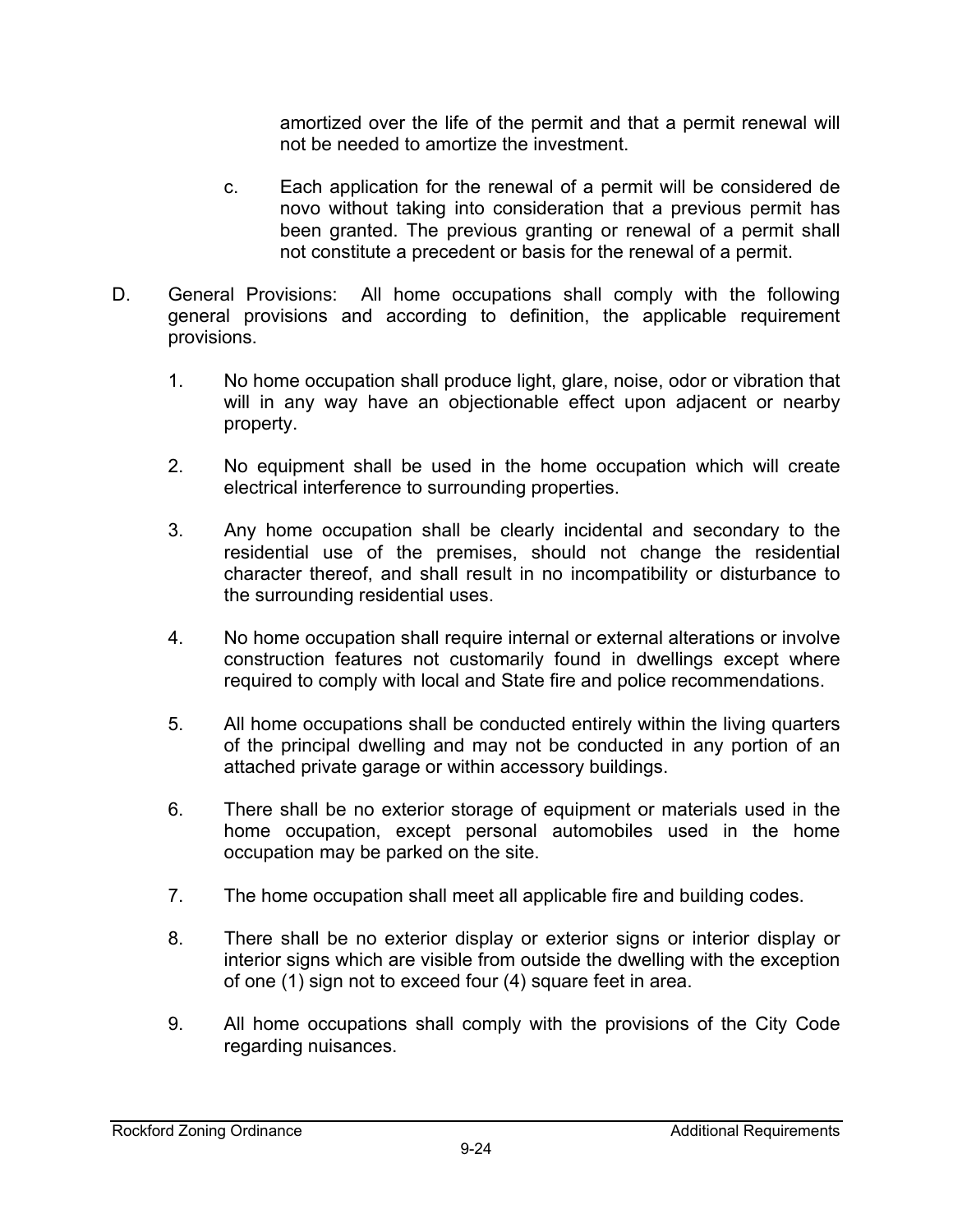- 10. No home occupation shall be conducted between the hours of ten o'clock (10:00) P.M. and seven o'clock (7:00) A.M.
- 11. No person other than those who customarily reside on the premises shall be employed by the home occupation.
- 12. Home occupations shall not create a parking demand in excess of that which can be accommodated in an existing driveway or guest parking area for multiple-family dwellings, where no vehicle is parked so as to obstruct a public street, sidewalk or trail or private driveway.
- 13. Allowed home occupations:
	- a. Home occupations include and are limited to:
		- 1. Business consulting service.
		- 2. Hair salon.
		- 3. Instructional classes with not more than one (1) pupil at a time. Additional students receiving instruction at one time may be allowed for single family uses subject to approval of an interim use permit.
		- 4. Massage therapy.
		- 5. Photography studio.
		- 6. Small appliance repair.
		- 7. Tailoring, sewing and alternations.
	- b. Home occupations shall not involve any of the following:
		- 1. Repair service or manufacturing which requires equipment other than found in a dwelling.
		- 2. Services which consists of more than one pupil, client, or customer at a time.
		- 3. Over-the-counter retail sale of merchandise produced off the premises.
- E. Inspection: The City hereby reserves the right upon issuing any home occupation permit to inspect the premises in which the occupation is being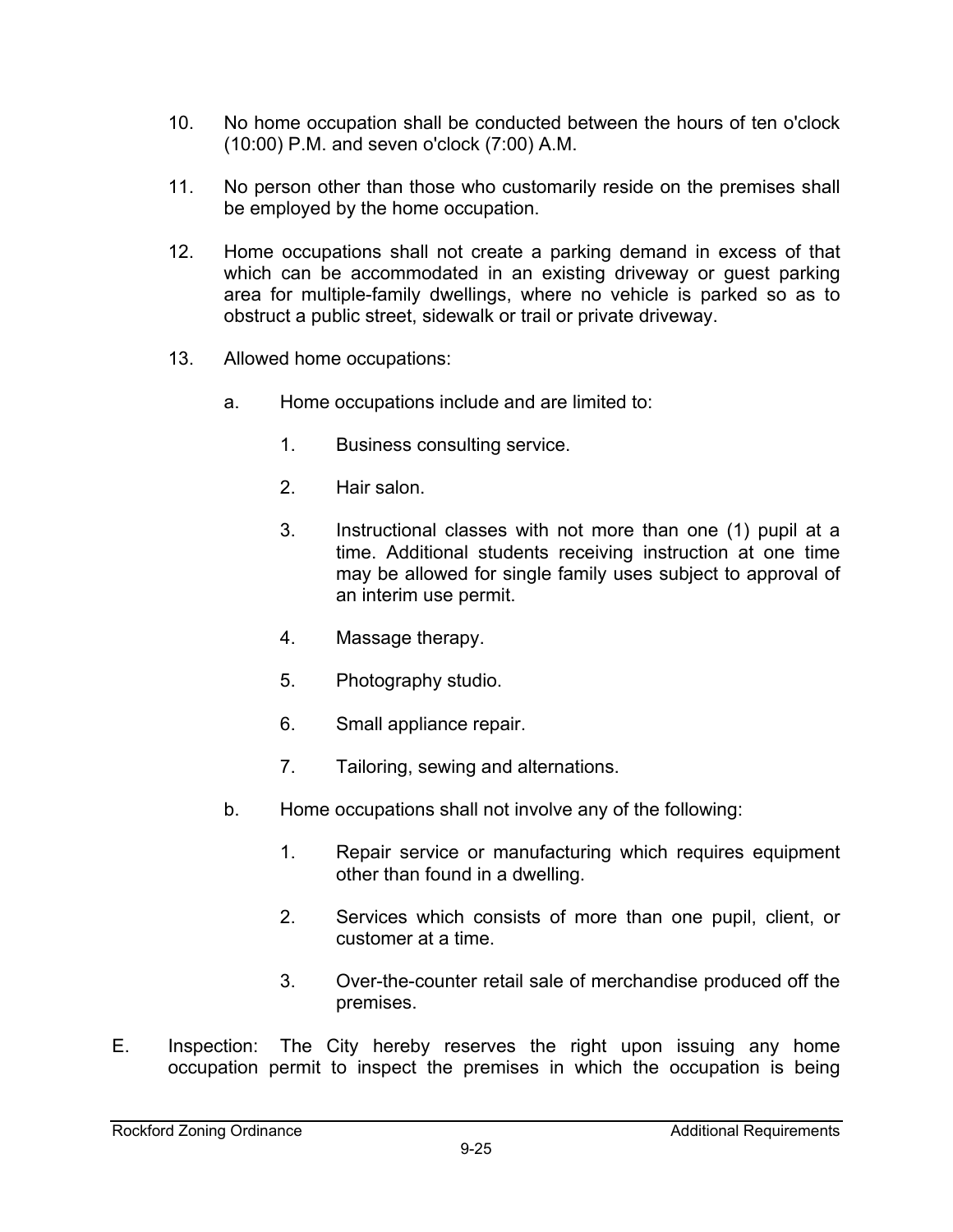conducted to ensure compliance with the provisions of this Chapter or any conditions additionally imposed. (Ordinance 13-02, adopted May 14, 2013)

### **Subd. 15. Day Care Facilities.**

- A. Purpose. The regulation of day care nursery facilities in these zoning regulations is to establish standards and procedures by which day care facilities can be conducted within the City without jeopardizing the health, safety and general welfare of the day care participants and/or the surrounding neighborhood. This Section establishes the city's minimum requirements for the establishment of a day care facility which are not defined as permitted uses by state Statute or which are operated in uses other than single family homes. Day care facilities defined as permitted uses by State Statutes which operate in a single family dwelling as an accessory use shall be subject to Subd. 15 of this Chapter and processed as a home occupation.
- B. Application. Day care facilities shall be considered an allowed conditional use within all business zoning districts and the Industrial District of the City and shall be subject to the regulations and requirements of Section 3 of this Chapter. In addition to the City regulation, all day care facility operations shall comply with the minimum requirements of the Minnesota Department of Health and Human Services regulations, as may be amended.
- C. Declaration of Conditions. The Planning Commission may recommend and the City Council may impose such conditions on the granting of a day care facility conditional use permit as may be necessary to carry out the purpose and provisions of this Section.
- D. Site Plan -Drawing Necessary. All applications for a day care facility conditional use permit shall be accompanied by a site plan drawn to scale and dimension, displaying the information required by Section 1001.05, Subd. 3 of this Chapter.
- E. General Provisions. Day care facilities shall be allowed as a principal or as an accessory use, provided that the day care facilities meet all the applicable provisions of this Section.
	- 1. Lot Requirements and Setbacks Principal Use. The proposed site for a day care facility must have a minimum lot area as required by the applicable zoning district in which it is located and as determined by the Minnesota Department of Health and Human Services. The City Council may increase the required lot area in those cases where such an increase is considered necessary to ensure compatibility of activities and maintain the public health, safety and general welfare. The day care facility must meet the minimum setback requirements of the respective zoning district.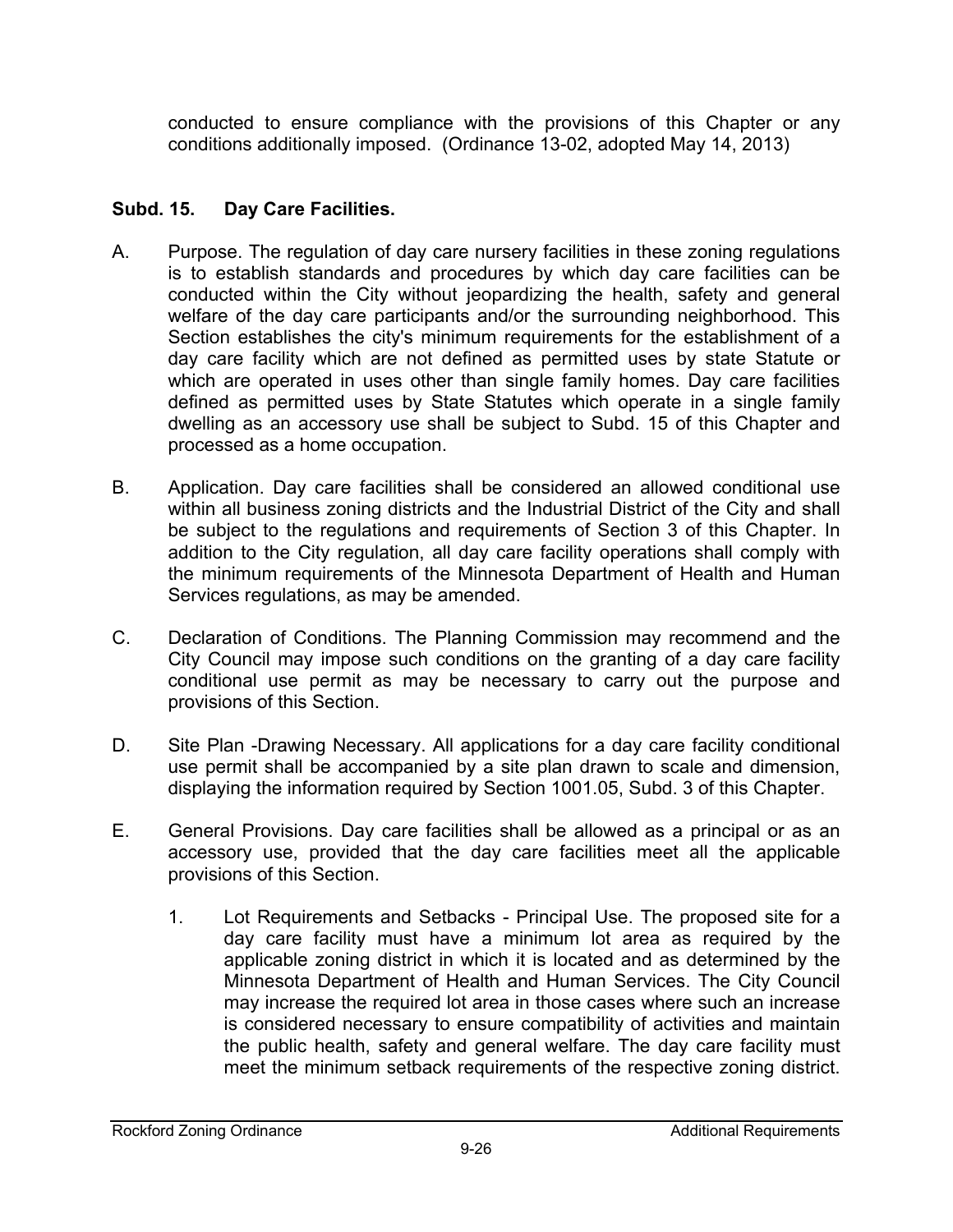The City Council may increase setback requirements if considered necessary to ensure compatibility.

- 2. Lot Requirements and Setbacks; Accessory Use. The site of the proposed day care facility as an accessory use shall meet all area and setback provisions of the respective zoning district in which the facility is to be located. The City Council may increase such standards if considered necessary to maintain compatibility.
- 3. Sewer and Water. All day care facilities shall have access to municipal sewer and water or have adequate private sewer and water to protect the health and safety of all persons who occupy the facility.
- 4. Screening. A day care facility shall provide screening along shared property boundaries. Such required fencing and screening shall comply with the required fencing and screening provisions of Section 1001.09, Subd. 19 of this Chapter.
- 5. Parking.
	- a. For day care facilities as a principal use, there shall be adequate off-street parking which shall be located separately from any outdoor play area and shall be in compliance with Section 1001.05 of this Chapter. Parking areas shall be screened from view of surrounding and abutting residential uses in compliance with Section 1001.09, Subd. 19 of this Chapter.
	- b. When a day care facility is an accessory use within a structure containing another principal use, each use shall be calculated separately for determining the total off-street parking spaces required.
- 6. Loading. For day care facilities as a principal use, two (2) off-street loading spaces in compliance with Section 1001.05 of this Chapter shall be provided.
- 7. Signage. All signing and informational or visual communication devices shall be in compliance with the provisions of Section 1001.08 of this Chapter.
- 8. Compliance with State Requirements. The structure and operation shall be in full compliance with State of Minnesota, Department of Health and Human Services regulations and be licensed accordingly.
- F. Non-Conforming Use. Existing day care facilities lawfully existing on the effective date of this Chapter may continue as non-conforming uses. They shall, however,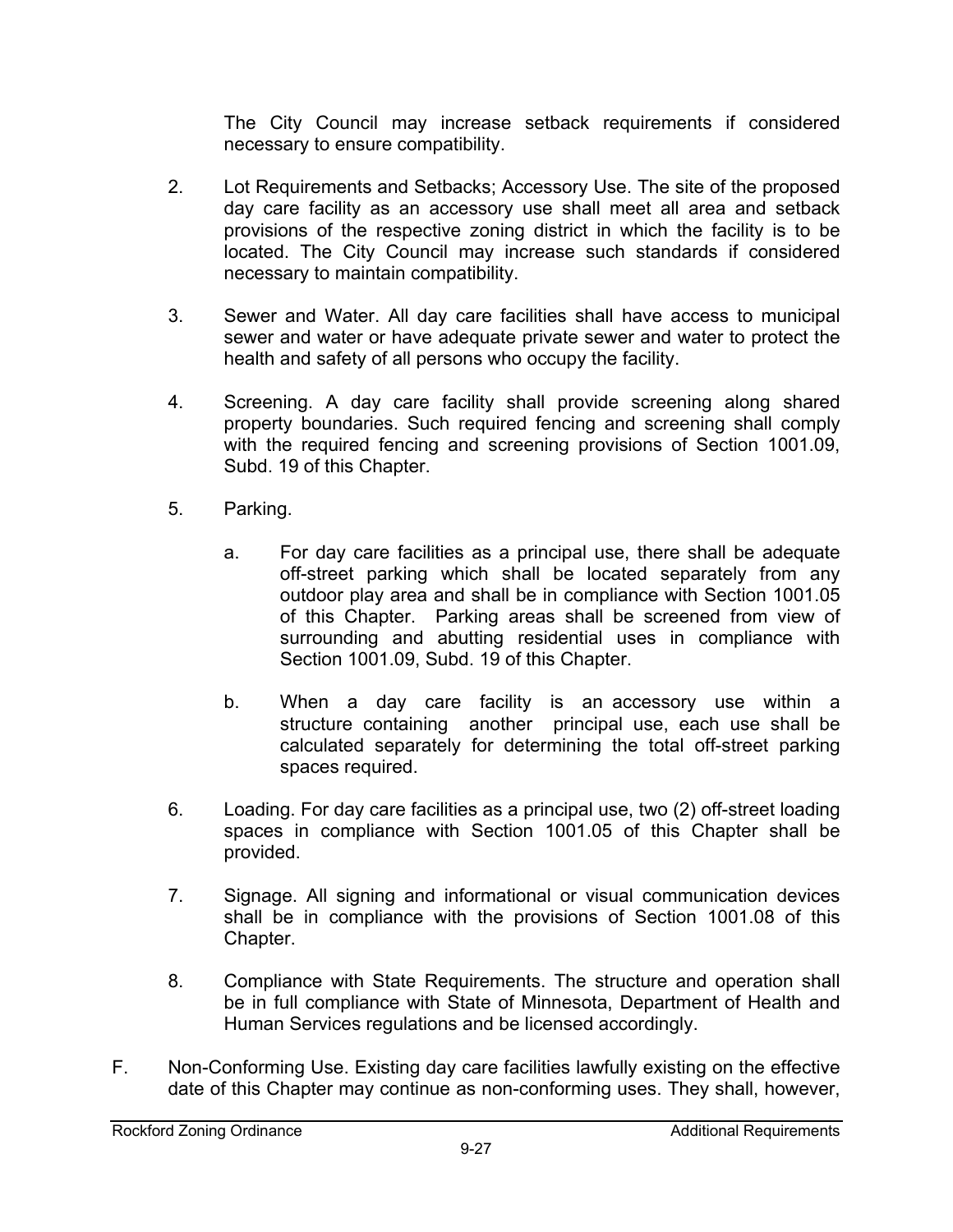be required to obtain permits for their continued operation. Any existing day care facility that is discontinued for a period of more than one hundred eighty (180) days, or is in violation of the provisions of the ordinance under which it was initially established, shall be brought into conformity with the provisions of this Section.

G. Inspection. At any and all reasonable hours, with or without notice, the City hereby reserves the right upon issuing any day care facility conditional use permit to inspect the premises in which the occupation is being conducted to ensure compliance with the provisions of this Section, Chapter, or any conditions additionally imposed.

#### **Subd. 16. Model Homes.**

- A. Purpose. The purpose of this Section is to provide for the erection of model homes in new subdivisions without adversely affecting the character of surrounding residential neighborhoods or creating a general nuisance. As model homes represent a unique temporary commercial use, special consideration must be given to the peculiar problems associated with them and special standards must be applied to ensure reasonable compatibility with their surrounding environment.
- $23B$ . Procedure. The erection of a model home(s) shall require approval of the Zoning Administrator subject to compliance with the provisions of this Section.
- C. Special Requirements.
	- 1. Temporary parking facilities equal to four (4) spaces per model home dwelling unit shall be provided. The overall location, design, drainage, and surfacing of the temporary parking facility shall be subject to the approval of the City Engineer and zoning Administrator.
	- 2. Traffic generated by the model home shall be directed away from residential neighborhoods to the greatest extent possible.
	- 3. No model home shall incorporate outside lighting which creates a nuisance due to glare or intensity.
	- 4. All model home signage shall comply with the sign regulations as contained in the provisions of this Chapter relating to signs.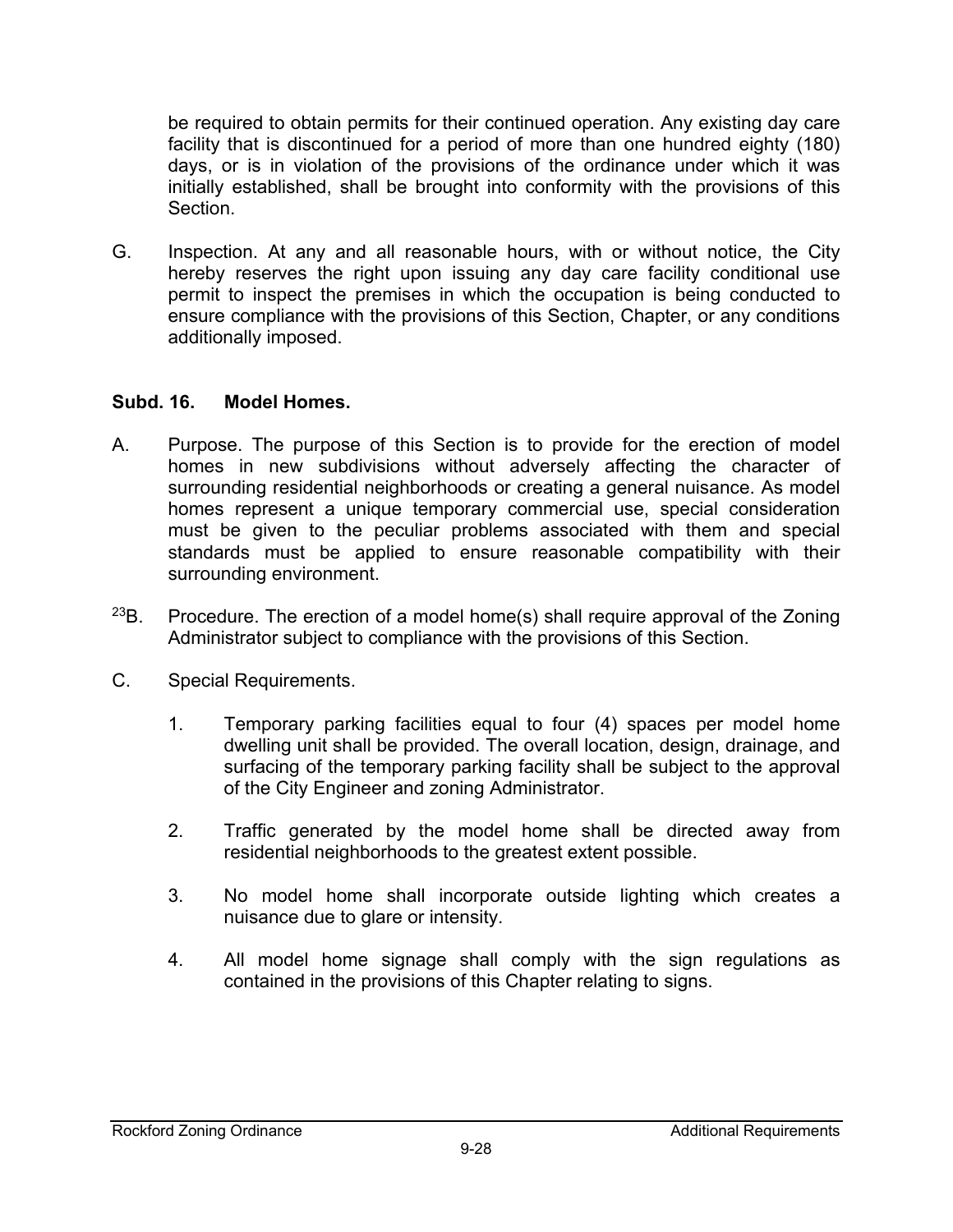### **Subd. 17. Standards for Residence Districts.**

- A. Site Plan. For all permitted developments in the residence districts, except those containing only permitted single family detached dwellings, a site plan must be reviewed by the Planning Commission and approved by the Council as set forth in this Chapter.
- B. Projecting Air Conditioning and Heating Units Multiple Dwellings. Air conditioning or heating units projecting through exterior walls or windows shall be located and designed so that they neither unnecessarily generate or transmit sound nor disrupt the architectural amenities of the building. Units projecting more than twelve inches beyond the exterior finish of a building wall shall be permitted only with the written consent of the building official, which shall be given only if structural systems prevent compliance.
- <sup>7</sup>C. Trash and Refuse Disposal Multiple Dwellings.
	- 1. Except for residences with private entrances, one trash receptacle for each apartment structure shall be required.
	- 2. The storage of trash shall be pursuant to the provisions of Section 1001.09, Subd. 19.B of this Chapter.
- D. Elevators. Except for residences with private entrances, multiple residence buildings of three stories or more shall be equipped with at least one public elevator and lobby for each structure.
- E. Accessory Buildings Multiple Dwellings. Accessory buildings shall observe the same setback requirements established for the residence building except that accessory buildings located within the rear yard of the multiple residence building may be located to within five feet of the rear or interior side property line. The council may require common walls for accessory buildings where common walls will eliminate unsightly and hazardous areas. Exteriors of accessory buildings to multiple dwellings shall have the same exterior finish as the main structure. Additional regulations applicable to main structures shall apply to accessory buildings.
- F. Housing-Performance Standards. Except for mobile or manufactured homes located in an approved mobile home park, all dwelling within the city shall:
	- 1. Be firmly anchored to a permanent foundation consisting of poured concrete, concrete block or treated wood, the latter as defined in the Minnesota Building Code. All such permanent foundations shall be built in accordance with standards set forth in the Minnesota Building Code.
	- 2. Be at least twenty-two (22) feet in width.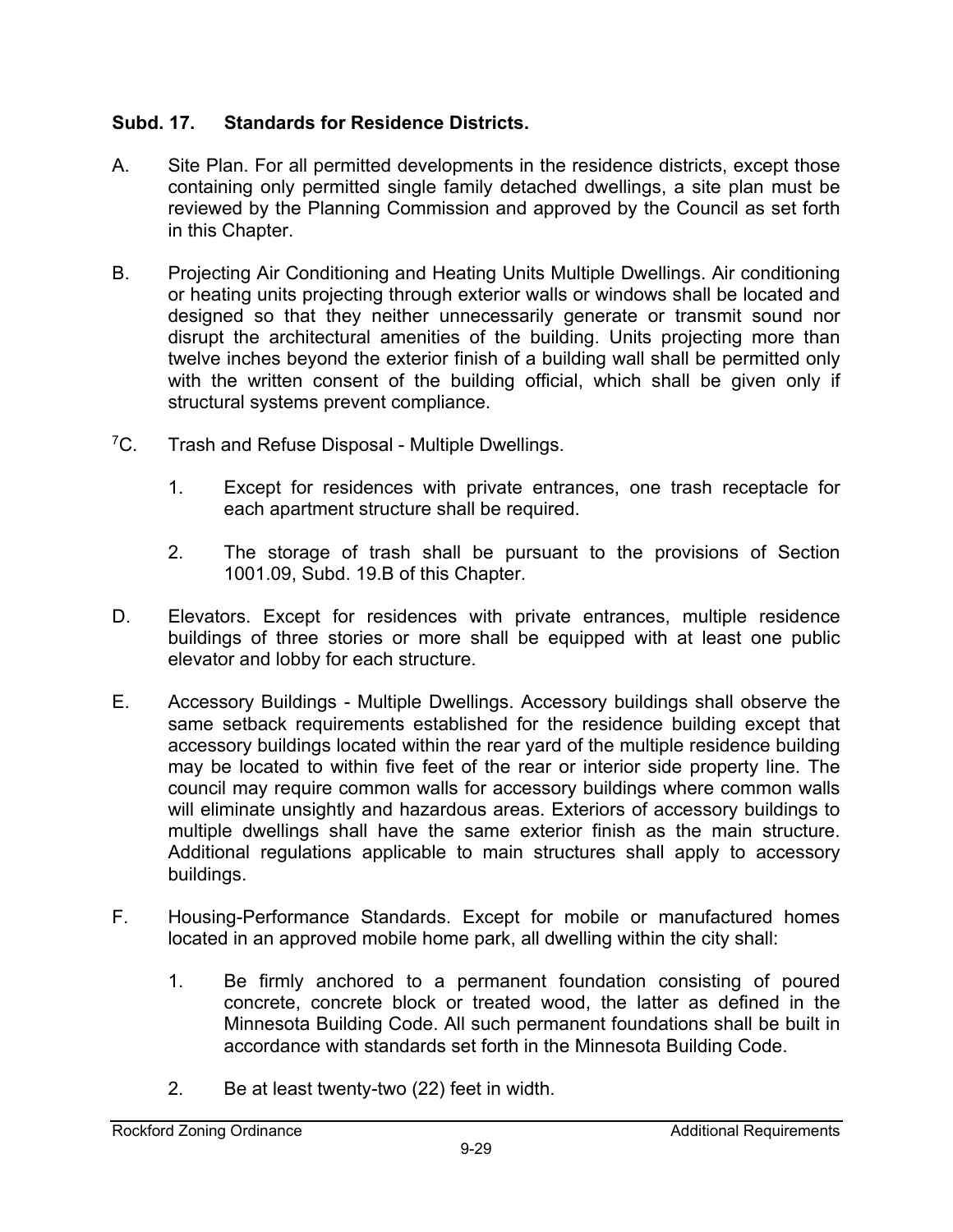- G. Manufactured Home. No manufactured home may be placed on any lot, whether within or without an approved mobile home park, within the city unless such manufactured home is built in conformance with Minnesota Statutes 327.31 to 327.35 as in effect on the date of the passage of this code, and any successor provisions to those statutes and any superseding statutes.
- H. Secondary Living Quarters and Accessory Apartments.
	- 1. Secondary Living Quarters. Secondary living quarters that include kitchen facilities for housing multiple generations may be allowed an accessory use within a single family dwelling provided that:
		- a. The design and construction of the principal building is not a twofamily dwelling as defined by this Chapter.
		- b. There shall be an interior connection between the main living area and accessory living quarters that is able to be unlocked from each side of the connection and that is not secured by a deadbolt or keyed lockset.
	- 2. Accessory Apartments. Accessory apartments constitutes a small renters apartment in a single family home which is subordinate to the principal residential use and requires approval of a conditional use permit. The purpose of permitting temporary accessory apartments is to:
		- a. Provide older homeowners with a means of obtaining, through tenants, in accessory apartments, rental income, companionship, security, and services, and thereby to enable them to stay more comfortably in homes and neighborhoods they might otherwise be forced to leave.
		- b. Add inexpensive rental units to the housing stock to meet the needs of smaller households, both young and old.
		- c. Make housing units available to moderated income households who might otherwise have difficulty finding homes within the town.
		- d. Develop housing units and single family neighborhoods that are appropriate for households at a variety of stages in the life cycle, thereby lessening fluctuations in the neighborhood demand for particular services such as education.
		- e. Protect stability, property values, in the single family residential character of the neighborhood by ensuring that temporary accessory apartments are installed only in a owner-occupied house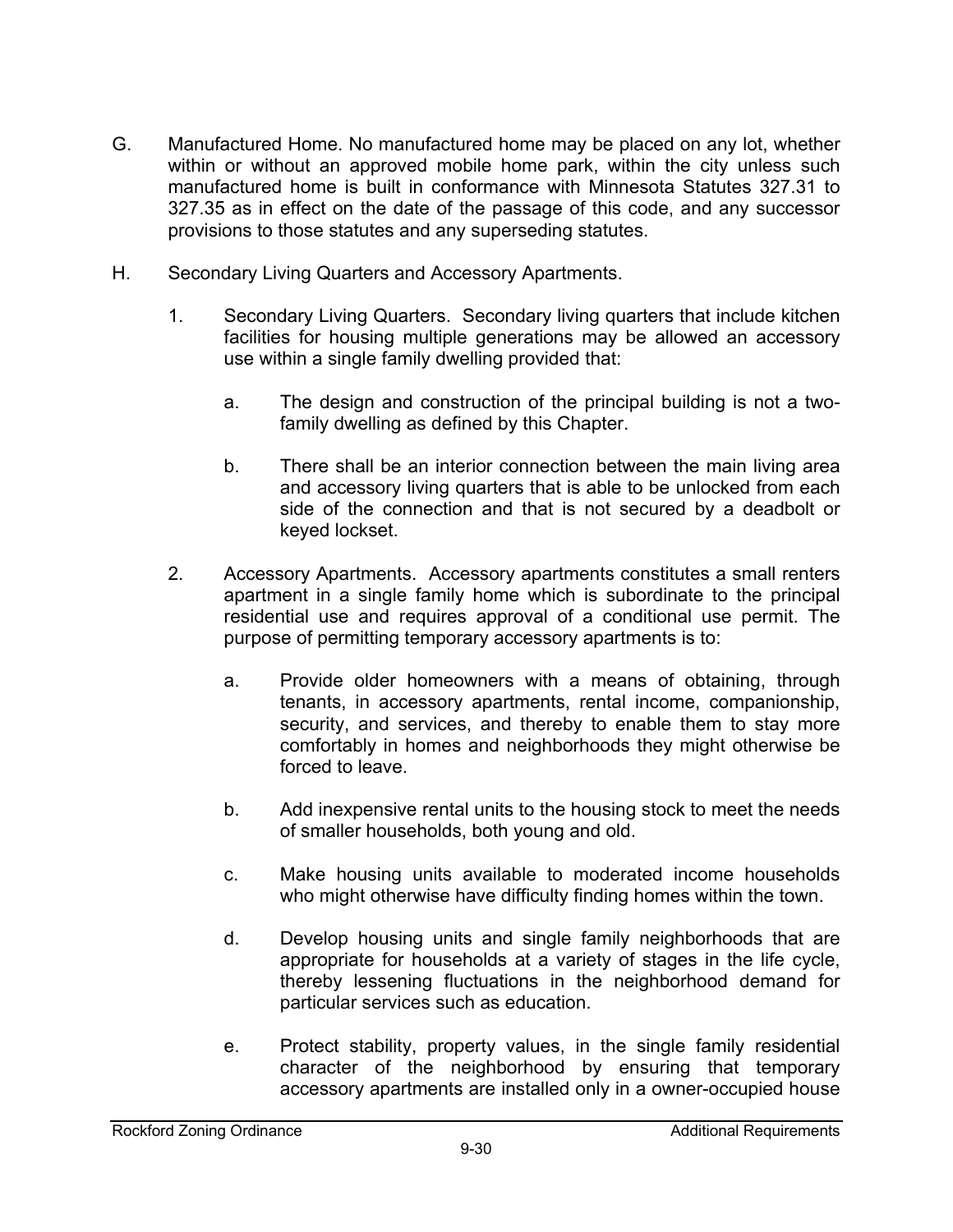and under such additional conditions as may be appropriate to further the purposes of this ordinance.

- 3. Performance Standards. Secondary living quarters and accessory apartments shall comply with the following requirements:
	- a. The principal building shall be served by single municipal water, sanitary sewer, gas and/or electric utility service lines each with a single meter for the respective utility where applicable.
	- b. The principal building shall have one (1) heating and air conditioning system.
- c. There shall be three (3) garage stalls having directed exterior access (not in a tandem arrangement) attached to the principal building with a driveway access in front of each stall so as to allow direct vehicle maneuvering to each of the stalls. (Ordinance 13-02, adopted May 14, 2013)
- I. The City opts-out of the requirements of Minnesota Statute §462.3593, which defines and regulates Temporary Family Health Care Dwellings, pursuant to authority granted by Minnesota Statutes, Section 462.3593, Subdivision 9. (Ordinance 16-03, adopted August 23, 2016)

### **Subd. 18. Sexually Oriented Uses.**

- A. Intent. The purpose of this section is to establish provisions for the opportunity as well as controls of Sexually oriented uses within the City of Rockford.
- B. Sexually Oriented Use General. Sexually oriented uses, as defined in this Chapter, shall be subject to the following general provisions:
	- 1. Activities classified as obscene under Minnesota State Law are not permitted and are strictly prohibited.
	- 2. Sexually oriented uses, either principal or accessory, shall be prohibited from locating in any building which is also utilized for residential purposes.
	- 3. Sexually oriented uses, either principal or accessory, shall be prohibited from locating in any place which is also used to dispense or consume alcoholic beverages.
	- 4. Sexually oriented uses-principal as defined in this Chapter which deal solely in the retail sales of Sexually oriented materials only for off-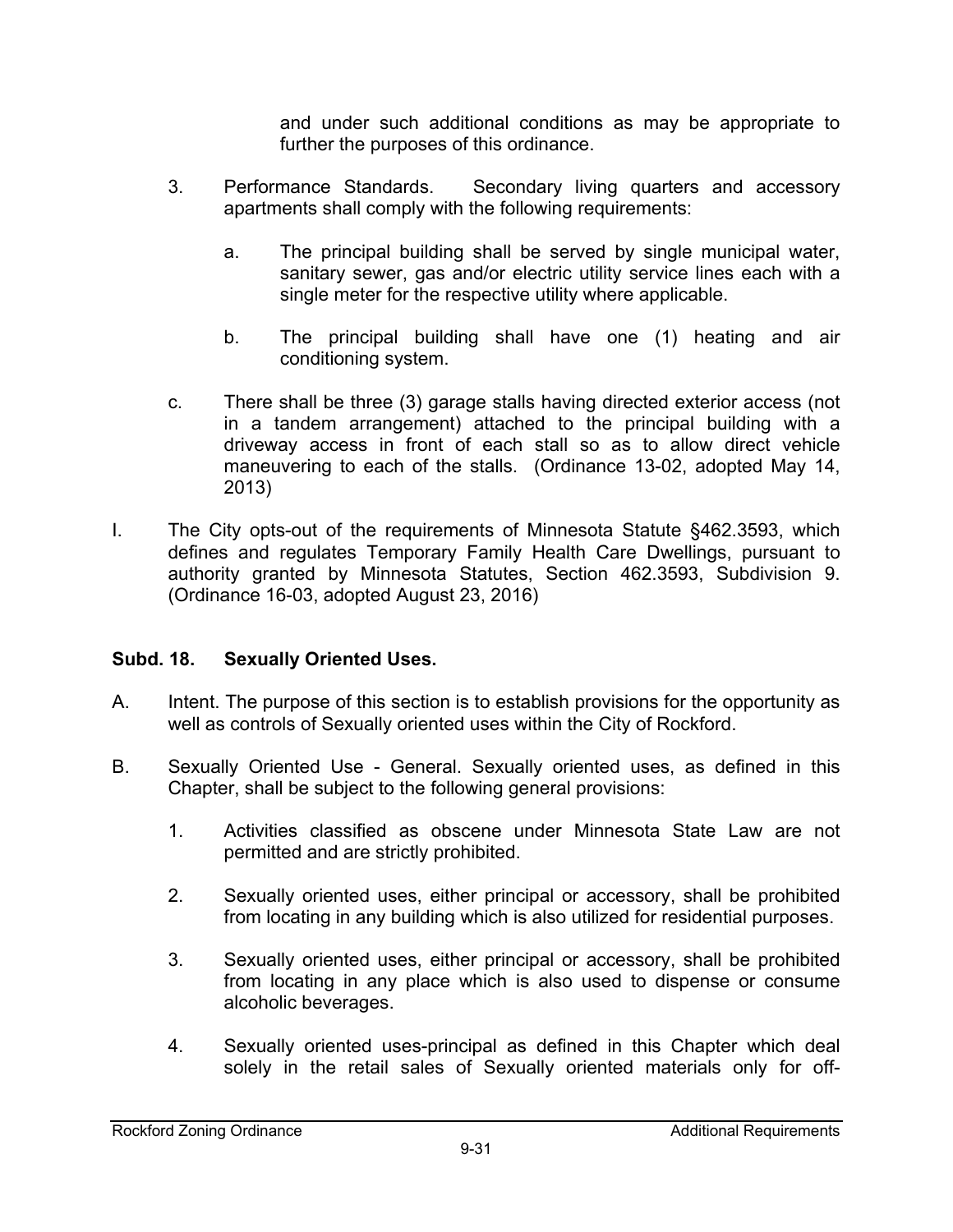premises consumption shall be exempt from the requirements of Section 1001.09, Subd. 18.C of this Chapter.

- 5. A Sexually oriented use which does not qualify as an accessory use shall be classified as a Sexually oriented use-principal.
- C. Sexually Oriented Uses Principal.
	- 1. Sexually oriented use-principal shall be located at least three hundred (300) feet from the property line of any zoning district in which residential uses are allowed, either as permitted or conditional uses, and at least three hundred (300) feet as measured in a straight line from the closest point of the property line of the building upon which the sexually oriented use-principal is located from any sensitive use provided below:
		- a. Public or private school facility.
		- b. Public park.
		- c. Licensed day care facility.
		- d. On-sale or off-sale liquor facilities.
		- e. Places of religious worship and cemeteries.
		- f. Another existing Sexually oriented use-principal.
	- 2. Sexually oriented use-principal activities, as defined by this Chapter, shall be classified as one use. No two (2) Sexually oriented uses-principal shall be located in the same building or upon the same property and each use shall be subject to Section 1001.09, Subd. 18.C.1.
- D. Sexually Oriented Uses Accessory.
	- 1. Sexually oriented uses-accessory shall:
		- a. Comprise no more than ten (10) percent of the floor area of the establishment in which they are located; and
		- b. Comprise no more than two thousand (2,000) square feet of floor area in total; and
		- c. Comprise no more than twenty (20) percent of the gross receipts of the entire business operation; and
		- d. Not involve or include any activity except the sale or rental of merchandise.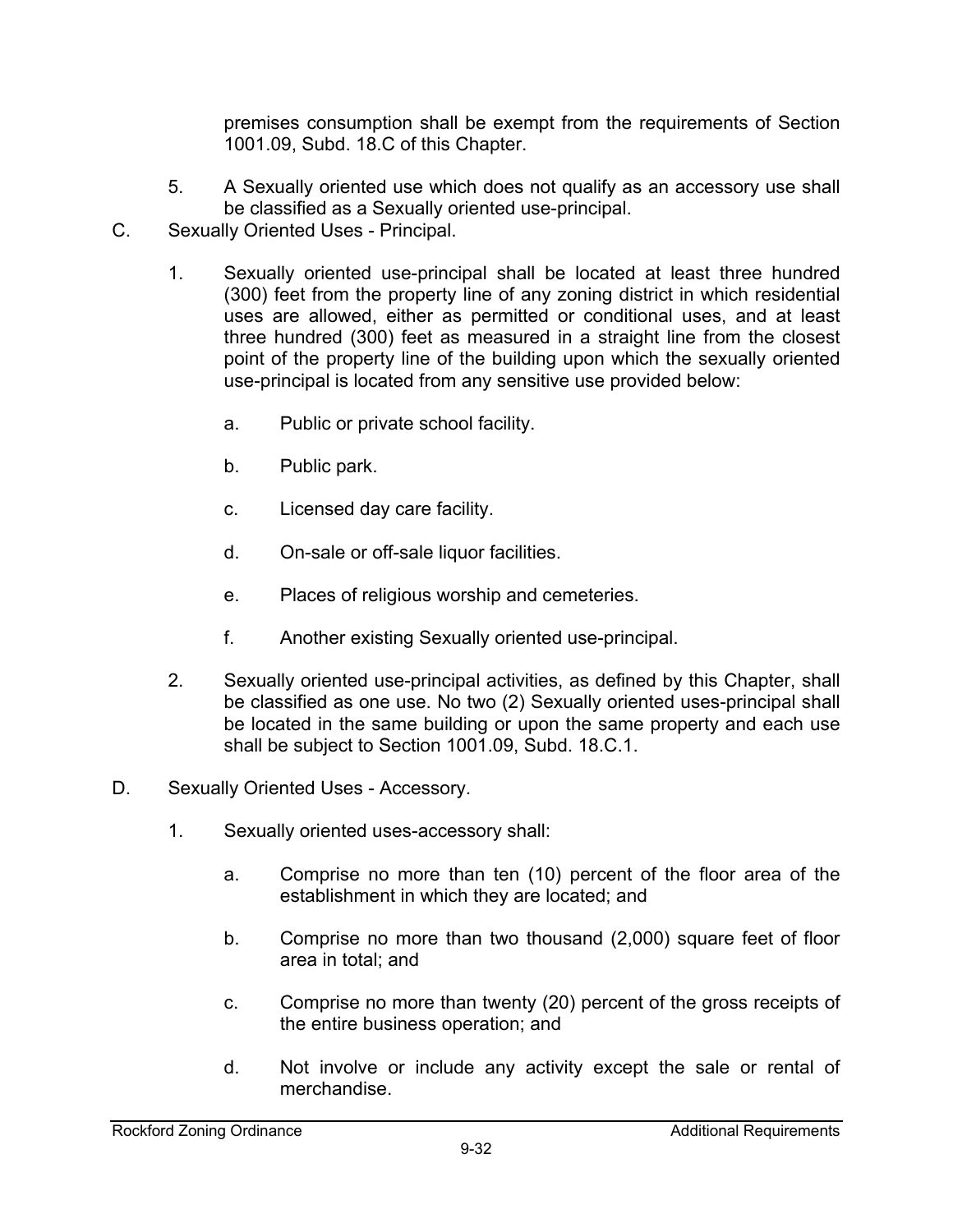- 2. Sexually oriented business-accessory shall be restricted from and prohibit access to minors by the physical separation of such items from areas of general public access:
	- a. Movie Rentals. Display areas shall be restricted from general view and shall be located within a separate room, the access of which is in clear view and under the control of the persons responsible for the operation or shall be in catalogs under the direct control and distribution of the operator.
	- b. Magazines. Publications classified or qualifying as Sexually oriented shall not be physically accessible to minors and shall be covered with a wrapper or other means to prevent display of any material other than the publication title.
- 3. Sexually oriented business-accessory activities shall be prohibited at any public show, movie, caravan, circus, carnival, theatrical or other performance or exhibition presented to the general public where minors are admitted.
- 5E. Violation. Any person violating any provision of this Ordinance shall be punished as prescribed in Section 1001.03, Subd. 09 of the Rockford Zoning Code.

#### **Subd. 19. Required Screening.**

- A. Mechanical Equipment: All mechanical equipment, such as heating and air conditioning units, erected on the roof of any structure shall be screened so as not to be visible.
- B. Refuse and Recyclable Material:
	- 1. For all residential, commercial, and industrial land uses except for Single Family, Two Family, and Three Family Residential structures, all refuse, recyclable materials and necessary handling equipment, including but not limited to, garbage cans, recycling bins and dumpsters shall be stored within the principal structure, within an accessory structure or totally screened from eye-level view from all neighboring uses and the public right-of-way.
	- 2. For all residential, commercial, and industrial land uses except for Single Family, Two Family, and Three Family Residential structures, exterior storage of garbage cans, recycling bins, dumpsters and other refuse containers shall require the following: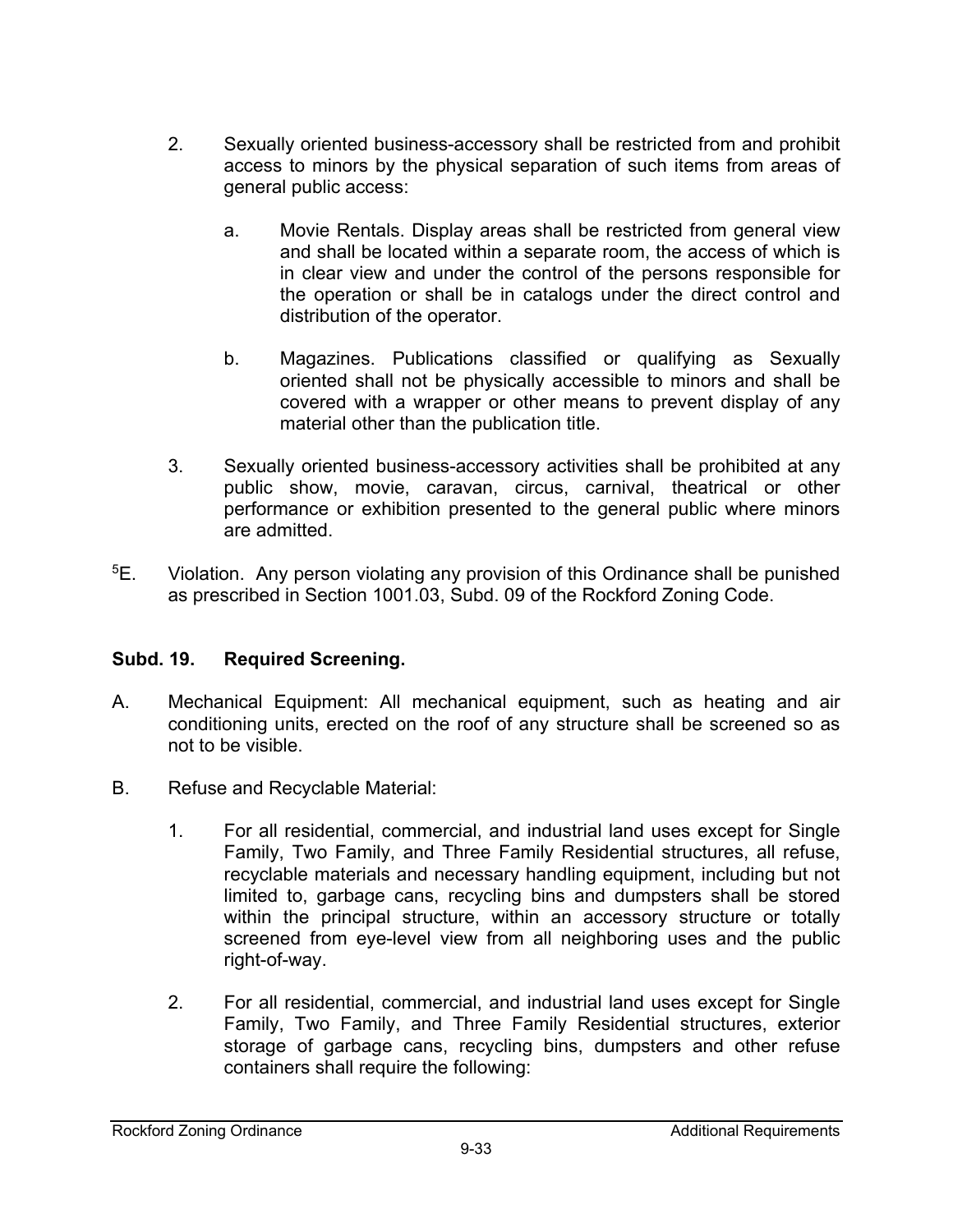- a. Exterior wall or fence treatment shall be similar and/or complement the principal building.
- b. The enclosed trash and/or recycling receptacle area shall be located in the rear or side yard and shall observe all applicable setback requirements and easements.
- c. The trash and/or recycling enclosure must be accessible for trash hauling vehicles.
- d. The trash and/or recycling receptacles must be fully screened from view of adjacent properties and the public right-of-way by a fence or wall of at least six (6) feet in height and a minimum opaqueness of eighty (80) percent.
- e. All dumpsters, recycling bins, garbage cans, handling equipment and enclosures shall be kept in a good state of repair with tightfitting lids to prevent spilling and spread of debris.
- f. The construction of trash and recycling enclosures shall be per standards established by the City Building Official and all designs and construction of such enclosures shall be subject to the Building official's approval.

#### **Subd. 20. Wetlands.**

- A. Purpose. Work in and around wetlands must be guided by the following principles in descending order of priority:
	- 1. Avoid both the direct and indirect impact of the activity that may destroy or diminish the wetland.
	- 2. Minimize the impact by limiting the degree or magnitude of the wetland related activity and its implementation.
	- 3. Rectify the impact by repairing, rehabilitating, or restoring the affected wetland environment with one of at least equal public value.
	- 4. Reduce or eliminate the adverse impact over time by preservation and maintenance operations during the life of the activity.
	- 5. Compensate for the impact by replacing or providing approved substitute wetland resources or environments.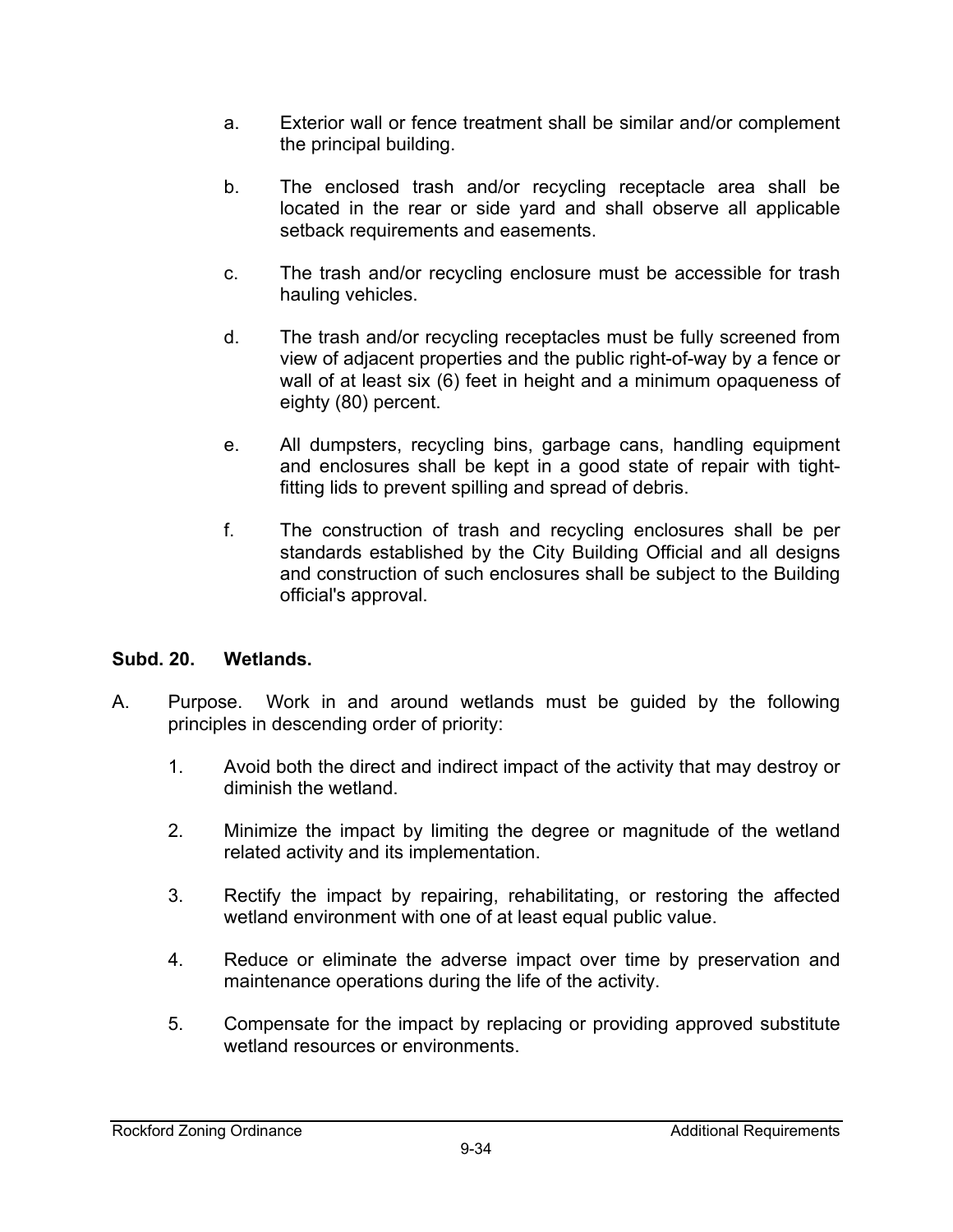- B. Stormwater Drainage. Runoff must not be discharged directly into wetlands without appropriate quality and quantity runoff control, depending on the individual wetland's vegetation sensitivity, subject to approval of the City Engineer.
- C. Wetland Impacts. Wetlands must not be drained or filled, wholly or partially, unless replaced by either restoring or creating wetland areas of at least equal public value. Compensation, including the replacement ratio and quality of replacement should be consistent with the requirements outlined in the rules adopted by the Board of Water and Soil Resources to implement the Wetland Conservation Act of 1991, as may be amended.
- D. Vegetated Buffer Protection.
	- 1. Except for wetland areas impacted and mitigated in accordance with Section 1001.09 Subd. 20C. A protective buffer of natural vegetation at least twenty (20) feet wide from the delineated edge at the time of development shall surround all wetlands within parcels preliminary platted, developed, or redeveloped after October 14, 2003. The City Engineer may require a larger buffer than the minimum based upon site specific design issues. The design criteria should follow common principles and the example of nearby natural areas. The site should be examined for existing buffer zones and mimic the slope structure and vegetation as much as possible.

| <b>Wetland Size</b> | Width of Buffer Area From<br><b>Delineated Wetland Boundary</b> |
|---------------------|-----------------------------------------------------------------|
| $0-3$ acres         | 20 feet                                                         |
| Great than 3 acres  | 25 feet                                                         |
| DNR protected water | 35 feet                                                         |

- 2. A principal building setback of fifty (50) feet from the delineated edge of all wetlands or twenty (20) feet from the edge of a buffer easement, whichever is greater, shall be provided within parcels preliminary platted, developed, or redeveloped after October 14, 2003. Open and uncovered decks attached to the principal building may encroach within the setback from a buffer easement but shall not be closer than ten (10) feet from the easement line. (Ordinance 2015-01, adopted February 24, 2015)
- 3. Grading, construction, or vegetation alteration/disturbance within this buffer is prohibited. Buffer design and protection during construction shall accomplish any or all of the following:
	- a. Slow water runoff.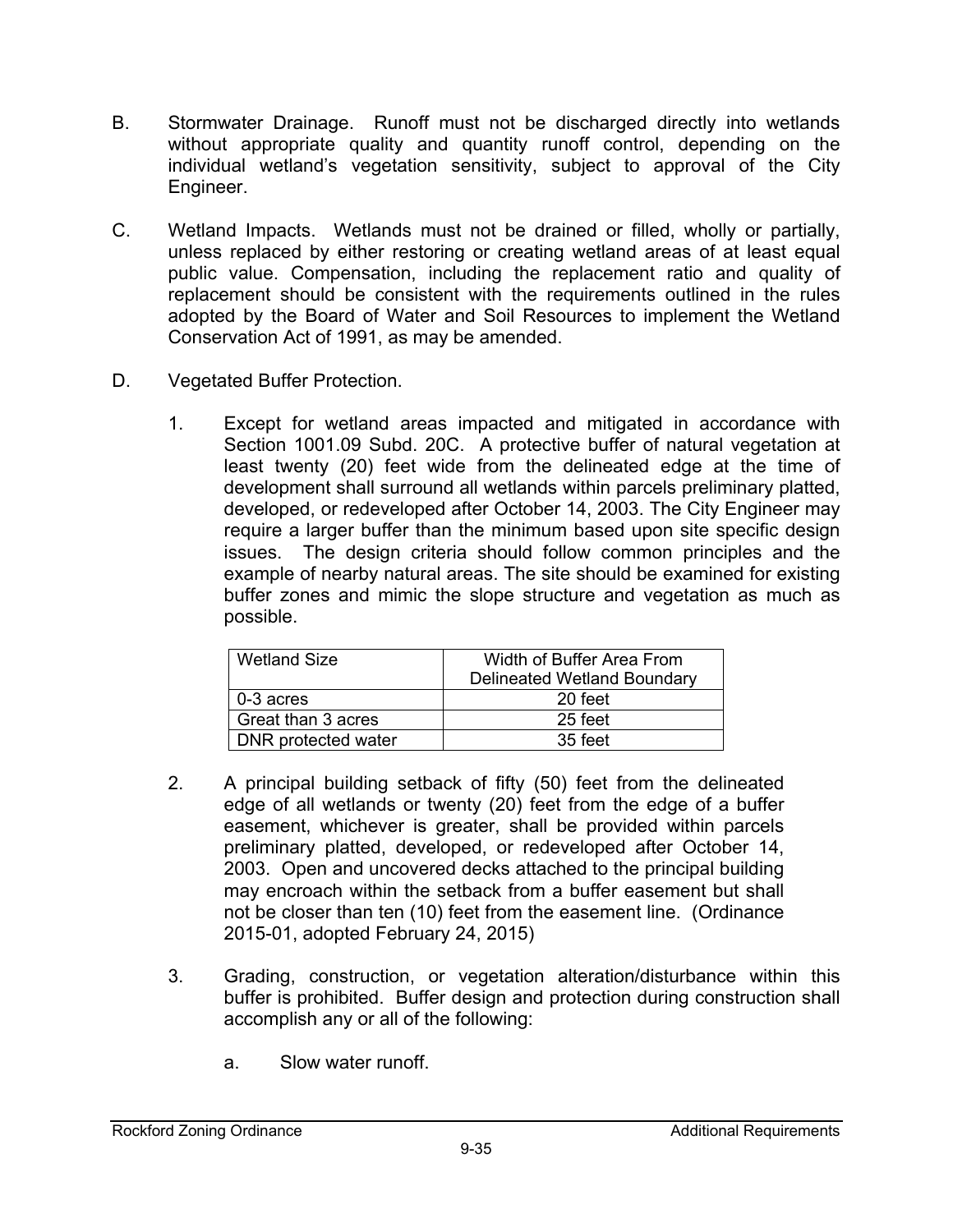- b. Enhance water infiltration.
- c. Trap sediment, fertilizers, pathogens, heavy metals, blowing snow and soil, and act as corridors for wildlife.
- d. All drain tiles shall be identified on the subject property and adjacent properties if they extend across property boundaries. Drain tile lines must be rendered inoperable unless the applicant determines it and is approved by the City engineer that properties located outside the subject property may experience inundation where it did not previously occur. It is the responsibility of the applicants engineer to show how rendering drain tiles inoperable will impact the existing site and adjacent properties.
- 4. The buffer shall be overlaid by a perpetual conservation easement and maintained by the property owner and marked by permanent signs to prevent encroachment.
- 5. Ponding areas established for storm water drainage purposes are exempt from the provisions of this section.
- E. Wetland Buffer Acceptance.
	- 1. Buffer area vegetation shall be considered adequate when the buffer has a continuous, dense layer of perennial grasses, flowers, trees and/or shrubs that have been undisturbed for at least 10 consecutive years. Based on information provided by the applicant the City will determine if the Wetland Buffer is acceptable or if it needs to be replaced or reestablished. The City will utilize the following guidelines to determine if vegetation shall be considered unacceptable:
		- a. It has 30% or more of its vegetation composed of grass, common buckthorn, purple loosestrife, leafy spurge, bull thistle, and other noxious weeds). or
		- b. Has bare or disturbed soil that is greater than 10% of the area. or
		- c. Contain Turf grass (Kentucky bluegrass) that is greater than 10% of the area.
	- 2. The following shall be part of the required submittal to the City.
		- a. A wetland buffer landscaping plan will need to be submitted to the Local Government Unit WCA Agent for approval. At a minimum, this plan shall include the following: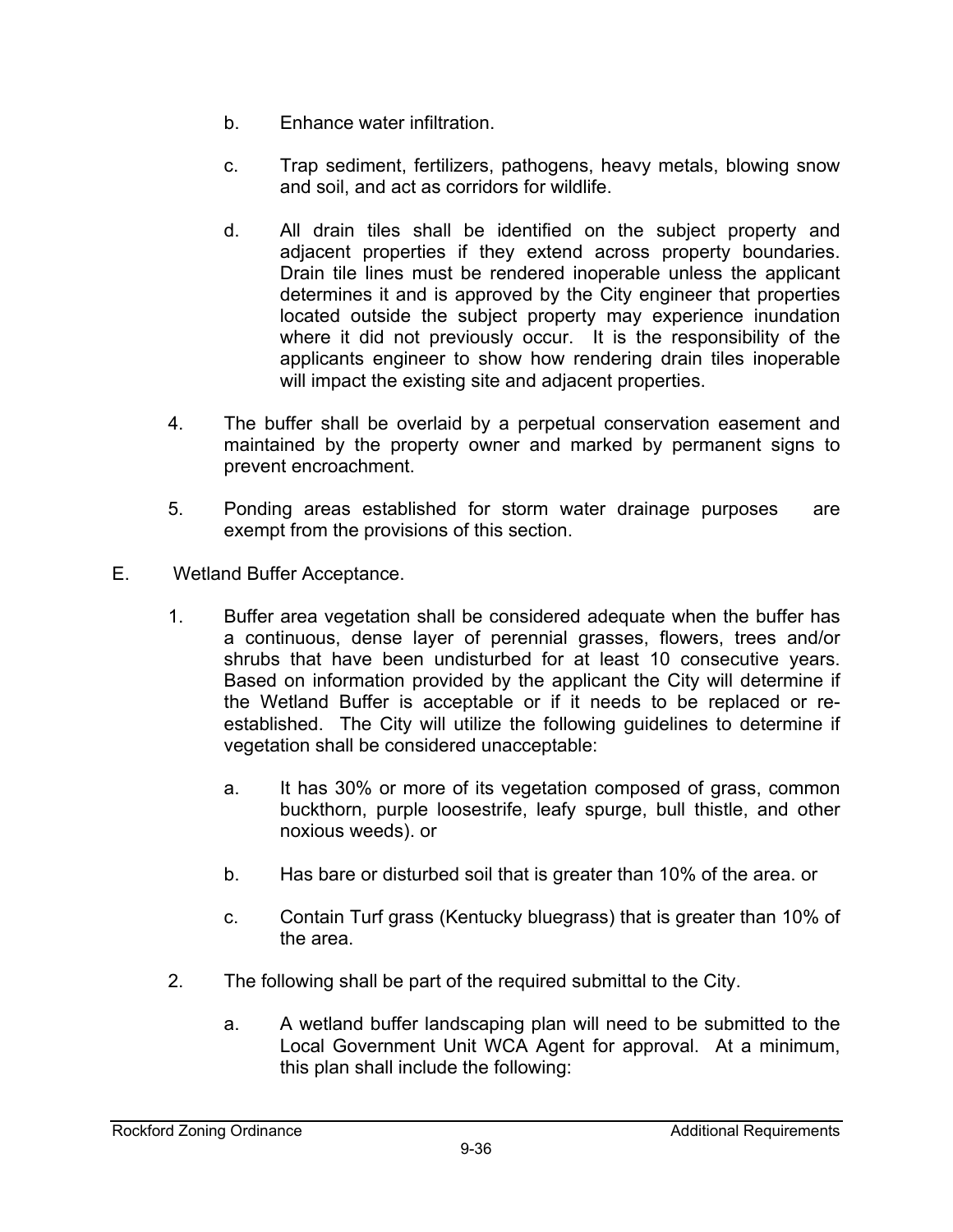- b. A plan sheet that shows the location of the buffers within the subdivision. This sheet should also show buffers that are considered acceptable in their current state and identify them as areas that shall not be disturbed during grading.
- c. For buffer areas that are not acceptable, a plan shall be developed that provides species and planting and/or seeding locations. Planting plans shall include native shrub and/or trees and/or grasses and/or forbs found within this part of the state.
- d. The following maintenance will be required for seeded areas.

Establishment (spring seeding):

- 1) Prepare site Late April May.
- 2) Seed May  $1$  July 1.

Maintenance:

- 1) Mow 6-10 inches (can not be less then 6") July 15 August 15.
- 2) Mow September 1 (optional)
- 3) Weed Control mowing should keep annual weeds down. Spot spray thistles, etc.

Establishment (fall seeding):

- 1) Prepare site Late August –early September
- 2) Seed late September to freeze

Maintenance (following season):

- 1) Mow (6-10) inches June 15 August 15
- 2) Mow September 1 (optional)
- 3) Weed Control mowing should keep annual weeds down. Spot spray thistles, etc.
- e. Applicants may obtain from the City a set of standard seeding and planting specifications for buffer areas that meet all the City requirements.
- F. Wetland buffer Mitigation and Averaging:
	- 1. If an authorized regulatory authority (DNR, city) approves a wetland permit that impacts wetlands the applicant will be required to replace the buffer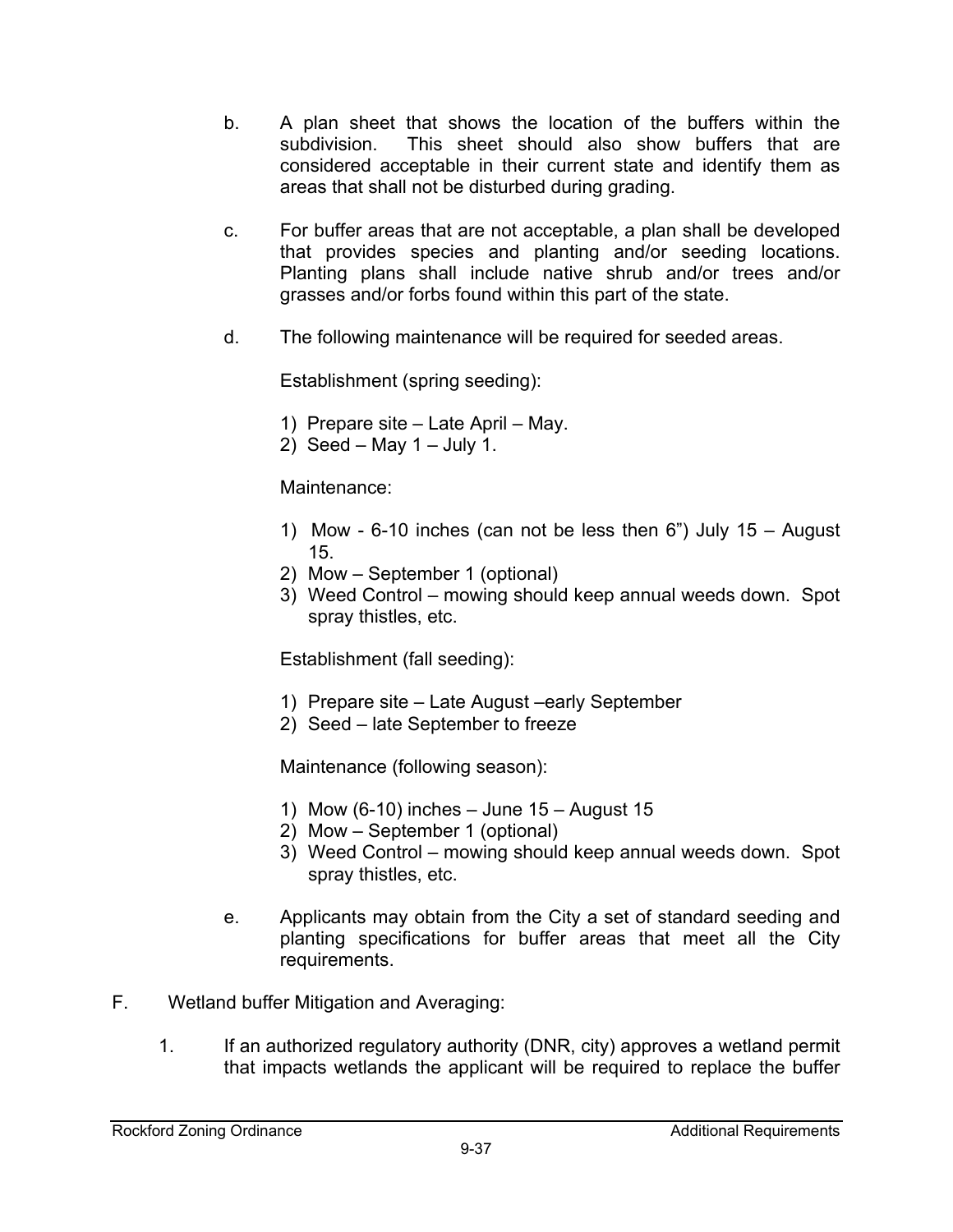on the fill slope. The applicant will not be allowed to increase the proposed fill to accommodate the required buffer.

- 2. In instances where the required buffer width is greater than 20 feet the City may allow averaging. When allowed by the City the applicant will be able to reduce the width along a portion of the buffer below the required width if:
	- a. The width of the buffer is expanded along another portion of the wetland, and
	- b. The total acres of the required buffer width are met, and
	- c. The buffer width is not less than 20 feet along any portion of the wetland.
- 3. When a wetland is completely filled under an approved permit, the buffer area requirement associated with the size of the wetland that was filled will be required for the replacement wetlands unless replacement is occurring adjacent to a larger wetland. A landscaping plan for the buffer replacement site will need to be provided to meet the requirements of Section E.2 of this ordinance.

### <sup>37</sup> **Subd. 21. Alternative Energy Systems.**

- A. Wind Energy Conversion Systems.
	- 1. Purpose. This ordinance is established to regulate the installation and operation of Wind Energy Conversion Systems (WECS) within the City of Rockford not otherwise subject to siting and oversight by the State of Minnesota under the Minnesota Power Plant Siting Act (MS 116C.51 – 116C.697).
	- 2. Application. Wind conversion systems may be allowed as an interim use within certain zoning districts of the City, subject to the regulations and requirements of this Section, provided the property upon which the system is to be located is agricultural, commercial or industrial and is constructed and maintained on any parcel of land of at least five (5) acres in size.
	- 3. Declaration of Conditions. The City Council may impose such conditions on the granting of WECS conditional use permit as may be necessary to carry out the purpose and provisions of this Section and to maintain compatibility.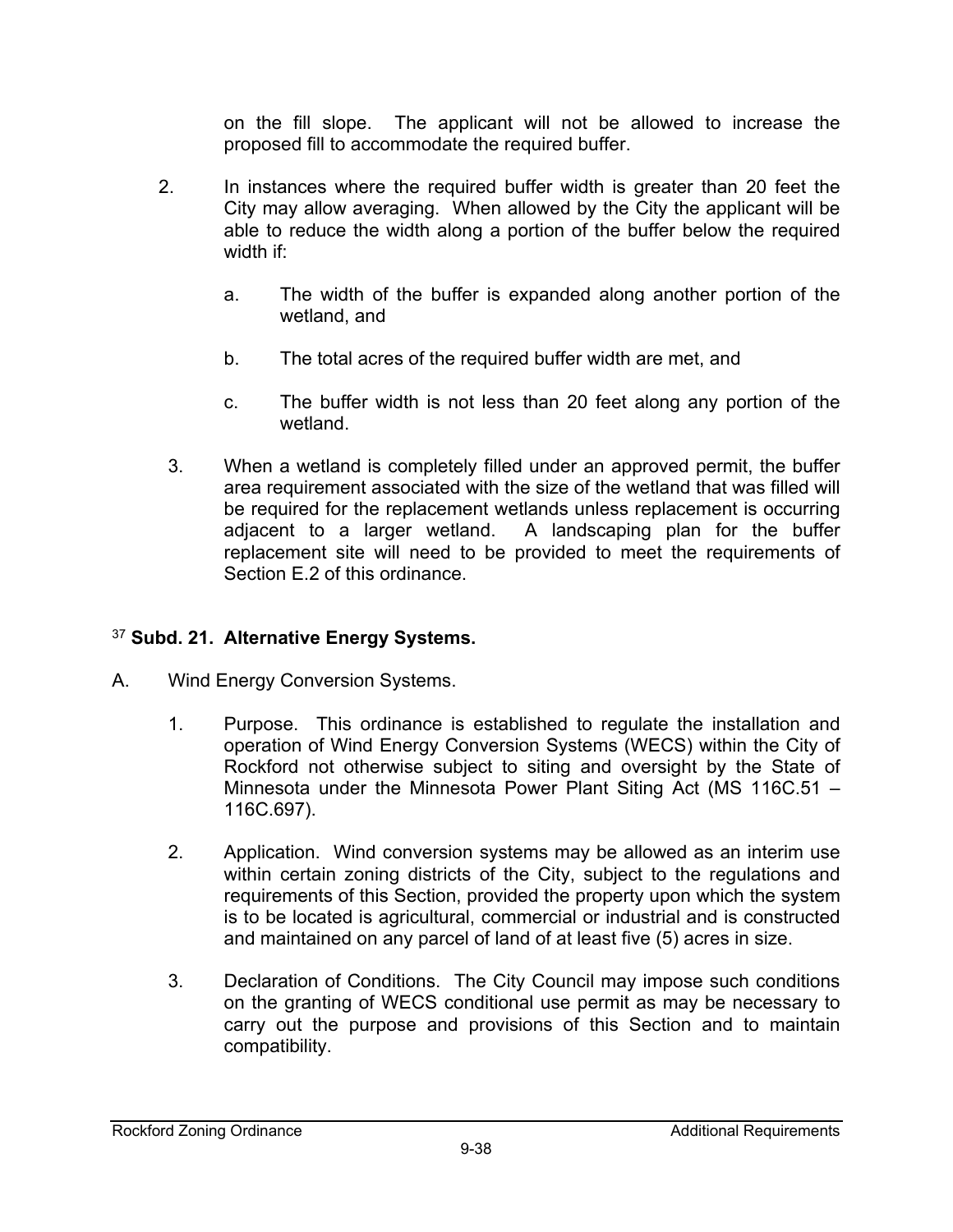- 4. Site Plan Drawings. In addition to the information required by Section 1001.03 of this Chapter, an application for all WECS shall include the following information:
	- a. A description of the project including: Number, type, name plate, generating capacity, tower height, rotor diameter, and total height of all wind turbines and means of interconnecting with the electrical grid.
	- b. Detailed site plans drawn to scale and dimensioned including:
		- (1) Lot lines and dimensions.
		- (2) Location and height of all existing and proposed buildings, structures, above ground utilities, guy wires anchors, electrical wires, interconnection points with the electrical grid, and trees.
		- (3) Locations and height of all adjacent buildings, structures, above ground utilities and trees located within three hundred (350) feet of the exterior boundaries of the property.
		- (4) Existing and proposed setbacks of all structures located on the property.
		- (5) Sketch elevation of the premises accurately depicting the proposed WECS and its relationship to structures on adjacent lots.
		- (6) Location of wetlands, scenic, and natural areas and bluffs within one (1) mile of the proposed WECS.
		- (7) The location of any other WECS within ten (10) rotor distances of the proposed WECS.
	- c. Engineer's certification of site plans.
	- d. A Noise Profile.
	- e. FAA Permit Application.
	- f. Location of all known Communications Towers within five (5) miles of the proposed WECS.
	- g. Decommissioning Plan.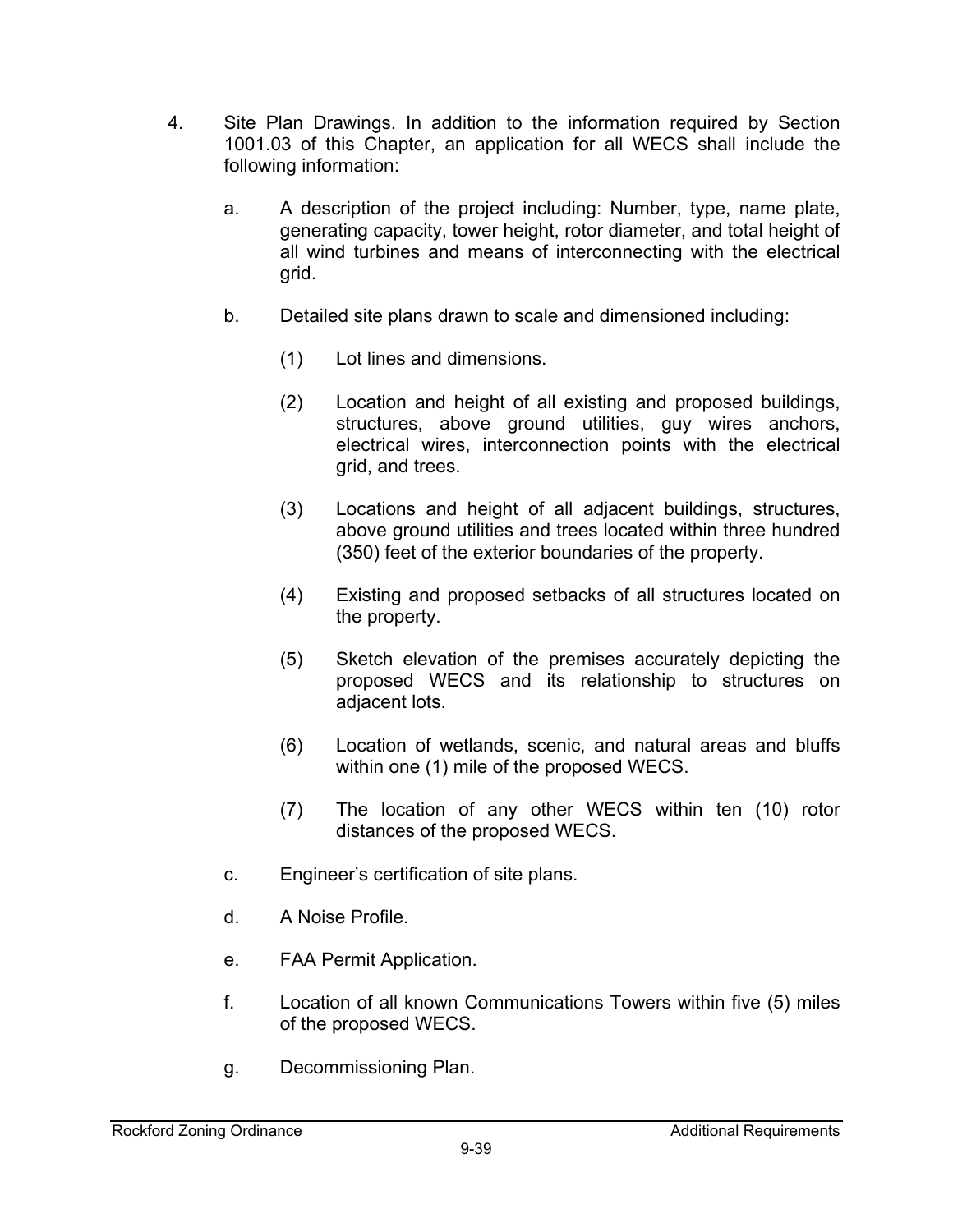- h. Description of potential impacts on nearby WECS and wind resources on adjacent properties.
- 5. Compliance with State Building Code. Standard drawings of the structural components of the wind energy conversion system and support structures, including base and footings shall be provided along with the engineering data and calculations to demonstrate compliance with the structural design provisions of the State Building Code especially with regards to wind and icing loads. Drawings and engineering calculations shall be certified by a registered engineer.
- 6. Compliance with National Electrical Code. WECS electrical equipment and connections shall be designed and installed in adherence to the National Electrical Code as adopted by the City.
- 7. Manufacturer Warranty. The applicant shall provide documentation or other evidence from the dealer or manufacturer that the WECS has been successfully operated in atmospheric conditions similar to the conditions within the City. The WECS shall be warranted against any system failures reasonably expected in severe weather operation conditions.
- 8. Design Standards.
	- a. Height. The permitted maximum height of a WECS shall be determined in one of two ways. In determining the height of the WECS, the total height of the system shall be included. System height shall be measured from the base of the tower to the highest possible extension of the rotor. The shortest height of the two following methods shall be used in determining the maximum allowable height of a WECS system. The height of a WECS must also comply with FAA Regulation Part 77 "Objects Affecting Navigable Air Space" and/or Mn/DOT Rule 14, MCAR 1.3015 "Criteria for Determining Obstruction to Air Navigation."
		- (1) A ratio of one (1) foot to one (1) foot between the distance of the closest property line to the base of WECS to the height of the system.
		- (2) A maximum system height of one hundred fifty (150) feet.
	- b. Setbacks. No part of a WECS (including guy wire anchors) shall be located within or above any required front, side or rear yard setback and no part of the system shall be within ten (10) feet of any property line, whichever is greater. WECS towers shall be setback from the closest property line one foot for every one foot of system height, unless a structural engineer specifies in writing that the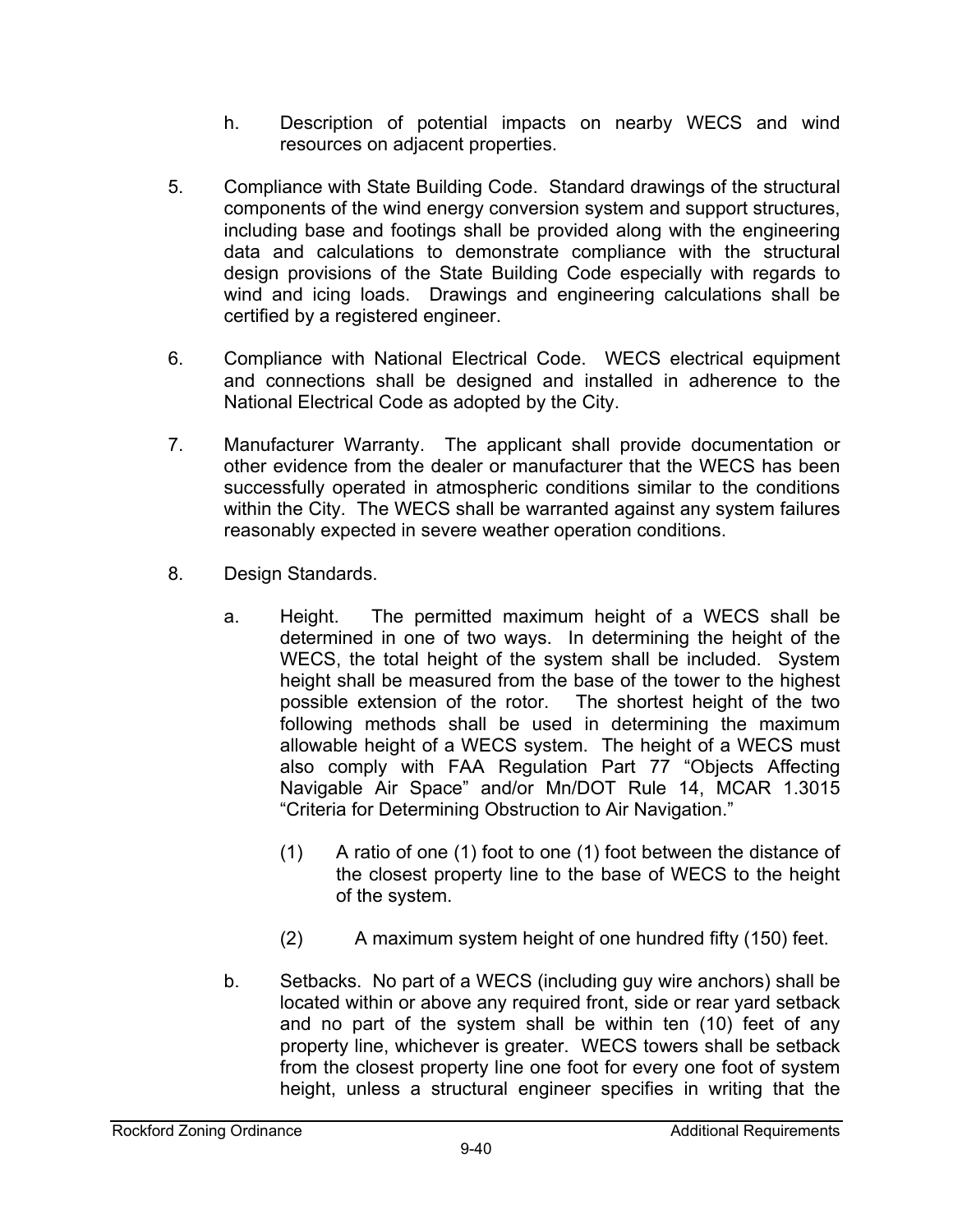collapse of the tower will occur within a lesser distance under all foreseeable circumstances and the property abuts land zoned for industrial or commercial use. WECS shall not be located within fifty (50) feet of an above ground utility line.

- c. Rotors.
	- (1) All WECS rotors shall not have rotor dimensions greater than thirty (30) feet.
	- (2) Blade-arcs created by the WECS shall have a minimum of thirty (30) feet of clearance over any structure or tree within a two hundred (200) foot radius.
	- (3) Each WECS shall be equipped with both a manual and automatic braking device capable of stopping WECS operation in high wind (forty (40) miles per hour or greater) or in conditions of imbalance.
- d. Lightning Protection. Each WECS shall be grounded to protect against natural lightning strikes in conformance with the National Electrical Code as adopted by the City.
- e. Tower Access. To prevent unauthorized climbing, WECS towers must comply with one of the following provision:
	- (1) Tower climbing apparatus shall not be located within twelve (12) feet of the ground.
	- (2) A locked anti-climb device shall be installed on the tower.
	- (3) Tower capable of being climbed shall be enclosed by a locked, protective fence at least eight (8) feet high.
- f. Signs: For all WECS, a sign or signs shall be posted on the tower, transformer and substation warning of shall contain the following information:
	- (1) Warning high voltage.
	- (2) Manufacturer's name.
	- (3) Emergency phone number.
	- (4) Emergency shutdown procedures.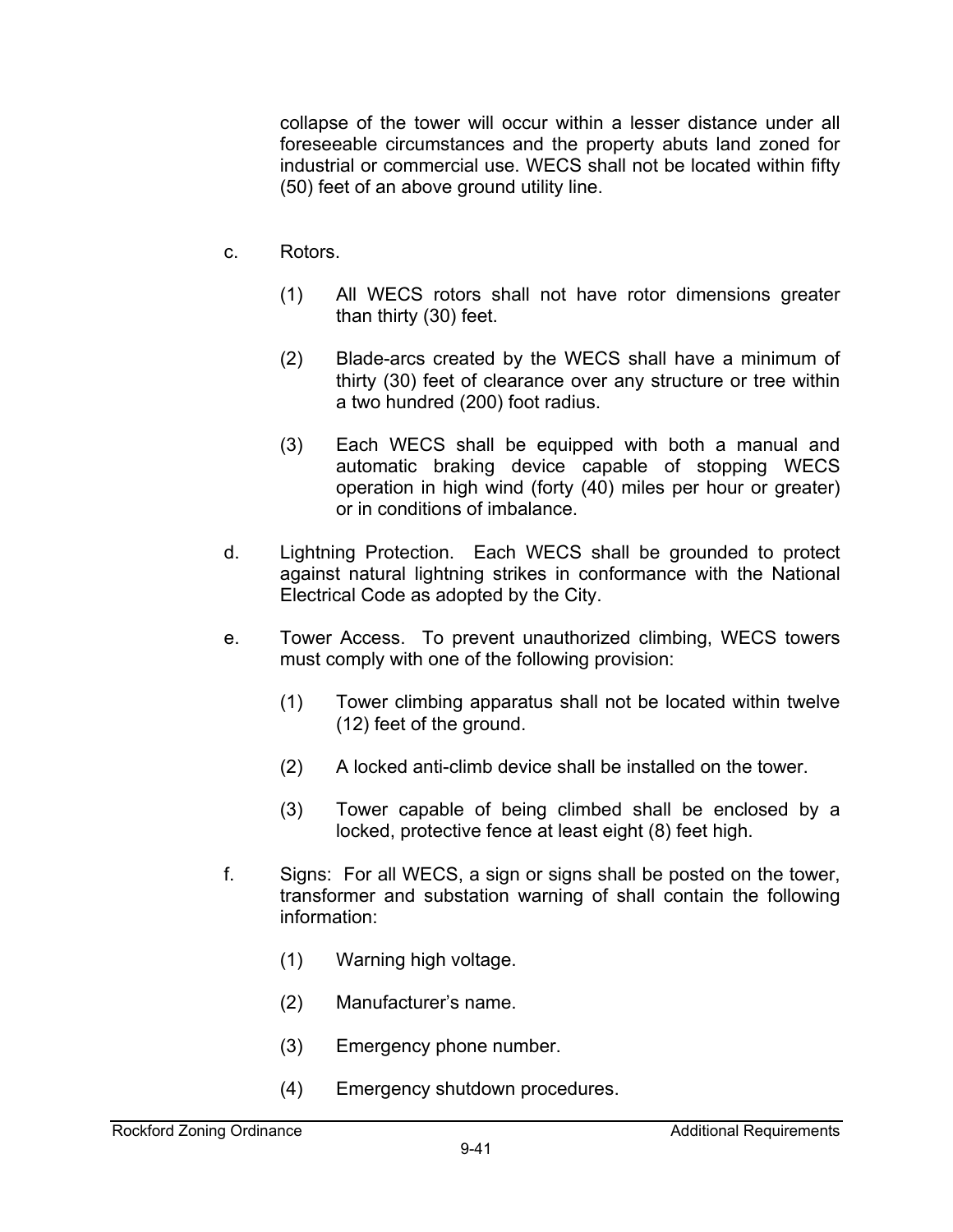- g. Safety. For all guyed towers, visible and reflective objects, such as plastic sleeves, reflectors or tape shall be placed on the guy wire anchor points and along the outer and innermost guy wires up to a height of eight (8) feet above the ground. Visible fencing shall be installed around anchor points or guy wires.
- h. Color and Finish. All wind turbines and towers shall be white, grey or another non-obtrusive color. Finishes shall be matte or nonreflective.
- i. Lighting: WECS shall not have affixed or attached any lights, reflectors, flashers or any other illumination, except for illumination devices required by FAA Regulations Part 77 "Objectives Affecting Navigable Air Space" and Lighting."
- j. Electromagnetic Interference: WECS shall be designed and constructed so as not to cause radio and television interference.
- k. Noise Emissions: Noises emanating from the operation of WECS shall be in compliance with and regulated by the State of Minnesota Pollution Control Standards, Minnesota Regulations NPC 1 and 2, as amended.
- l. Utility Company Interconnection: No WECS shall be interconnected with the local electrical utility company until the utility company and the City Engineer have commented upon such proposal. The interconnection of the WECS with the utility company shall adhere to the National Electrical Code as adopted by the City.
- 9. Building Permit Required. A building permit shall be required for the installation of a WECS in the City.
- 10. Inspection. The City hereby reserves the right upon issuing any interim use permit to inspect the premises on which the WECS is located. If a WECS is not maintained in operational condition and poses a potential safety hazard, the owner shall upon written notice from the City, take expeditious action to correct the situation.
- 11. Decommissioning: Each Commercial WECS shall have a Decommissioning Plan outlining the anticipated means and cost of removing WECS at the end of their serviceable life or upon becoming a discontinued use. The cost estimates shall be made by a competent party; such as a Professional Engineer, a contractor capable of decommissioning or a person with suitable expertise or experience with decommissioning. The plan shall also identify the financial resources that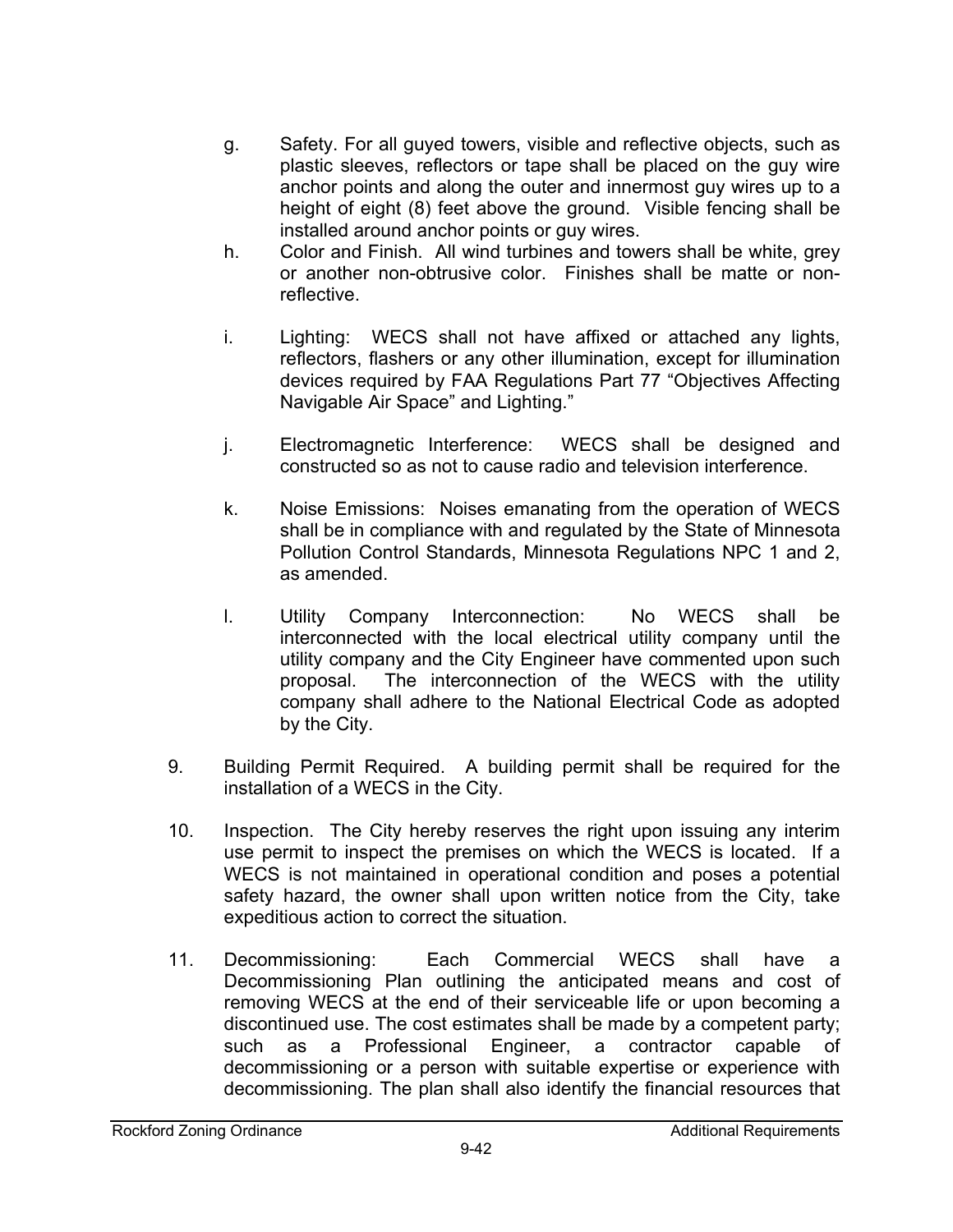will be available to pay for the decommissioning and removal of the WECS and accessory facilities.

- 12. Discontinuation: A WECS shall be considered a discontinued use and the interim use permit void after one (1) year without energy production, unless a plan is developed and submitted to the Zoning Administrator outlining the steps and schedule for returning the WECS to service. All WECS and accessory facilities shall be removed to four feet below ground level within ninety (90) days of the discontinuation of use.
- B. Solar Energy Systems:
	- 1. Accessory Use.
		- a. Solar energy systems shall be allowed as accessory in all zoning districts in accordance with the standards in this Section.
		- b. The following systems shall be exempt from the requirements of this section and shall be regulated as any other building element:
			- (1) Building integrated solar energy systems that are an integral part of a principal or accessory building, rather than a separate mechanical device, replacing or substituting for an architectural element or structural component including, but not limited to, photovoltaic or hot water solar energy systems contained within roofing materials, windows, skylights and awnings.
			- (2) Passive solar energy systems that capture solar light or heat without transforming it into another form of energy or transferring the heat via a heat exchanger.
	- 2. System Standards:
		- a. Electrical:
			- (1) All utilities shall be installed underground.
			- (2) An exterior utility disconnect switch shall be installed at the electric meter serving the property.
			- (3) Solar energy systems shall be grounded to protect against natural lightning strikes in conformance with the National Electrical Code as adopted by the City.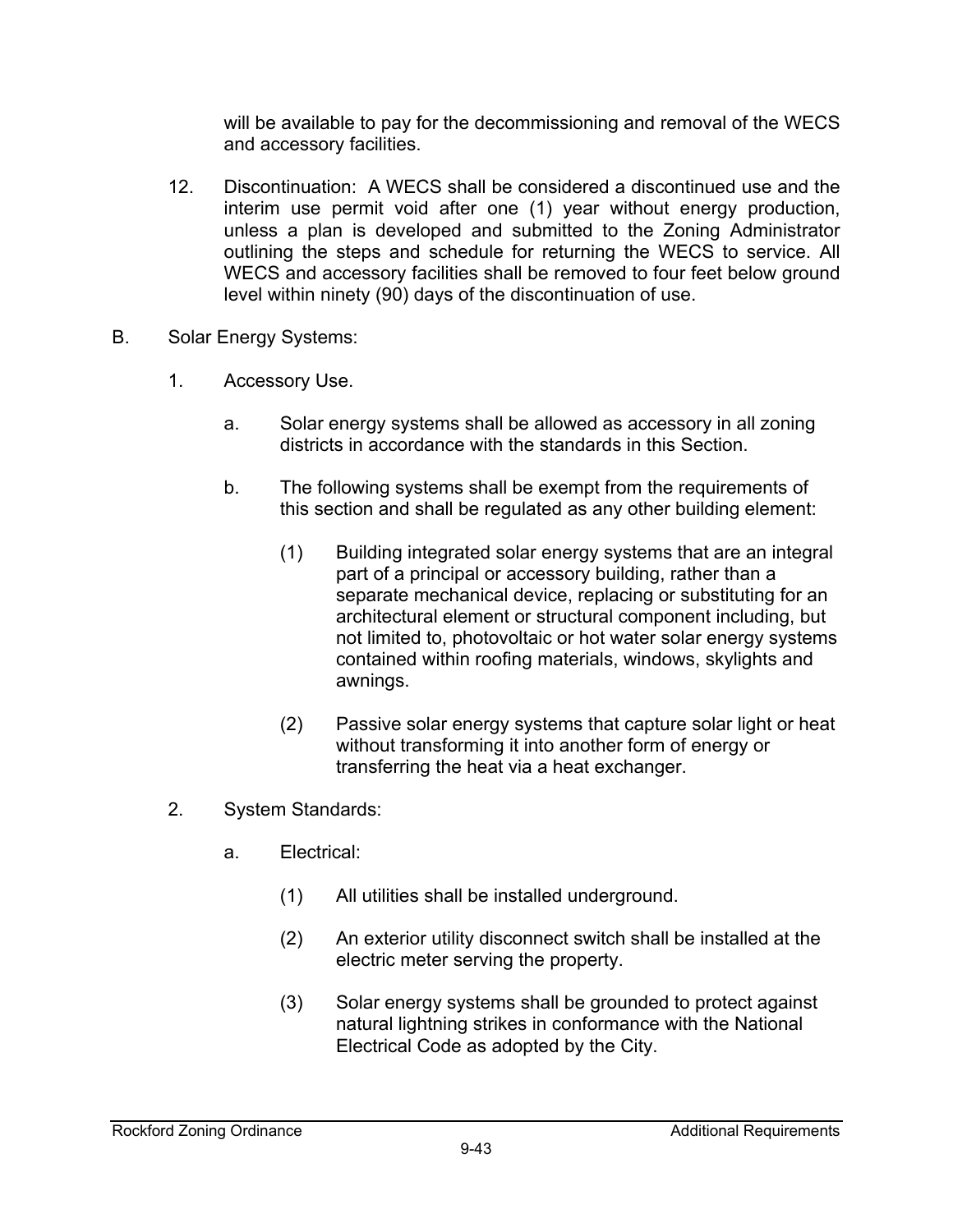- (4) No solar energy system shall be interconnected with a local electrical utility company until the utility company has reviewed and commented upon it. The interconnection of the solar energy system with the utility company shall adhere to the National Electrical Code as adopted by the City.
- b. Maximum Area: Ground mounted solar energy systems shall be limited to a maximum area of:
	- (1) Residential Uses: 120 square feet.
	- (2) Non-Residential Uses: Five (5) Percent of Lot Area
- c. Color: All roof-mounted solar energy systems shall use colors that are the same or similar with the color of the roof material of the building on which the system is mounted.
- 3. Location and Height Standards:
	- a. Roof mounting of solar energy systems shall be a permitted accessory use subject to the following:
		- (1) The solar energy system shall comply with the maximum height requirements of the applicable zoning district.
		- (2) The solar energy system shall not extend beyond the perimeter of the exterior walls of the building on which it is mounted.
	- b. Ground mounting of accessory solar energy systems shall be a conditional use subject to the following:
		- (1) No solar energy system within the C-O District shall be ground mounted.
		- (2) Yards:
			- (a) The solar energy system shall only be located in the rear yard within residential districts.
			- (b) Within all other zoning districts, the solar energy system may be located in any yard.
		- (3) Setbacks: All components of the solar energy system shall comply with the following minimum setbacks from property lines: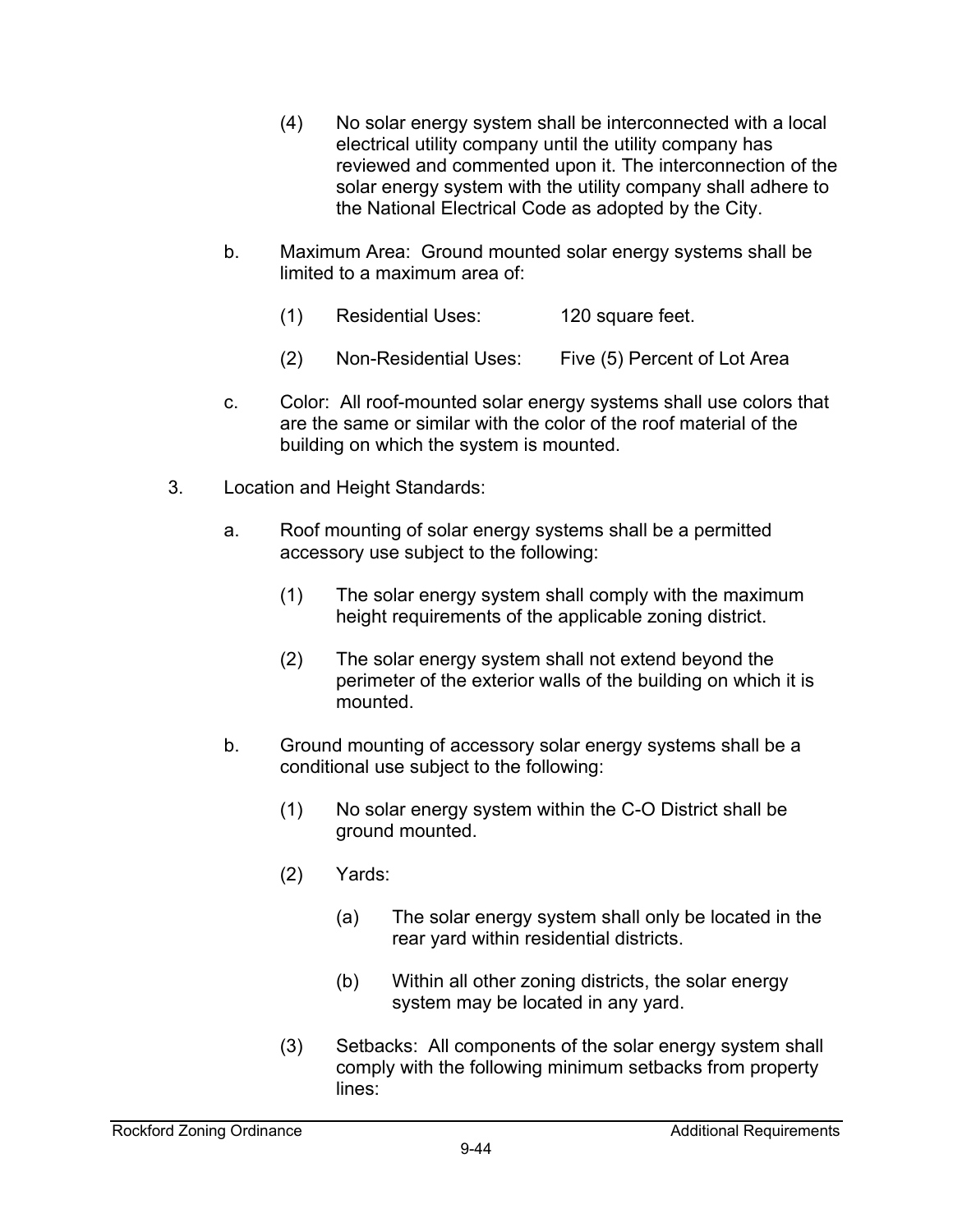- (a) Front Yard: Applicable principal building setback of the respective zoning district.
- (b) Side Yard: Ten (10) feet
- (c) Rear Yard: Ten (10) feet
- (4) Solar energy systems shall not encroach upon drainage and utility easements.
- (5) The solar energy system shall comply with the maximum height requirements for accessory buildings for the applicable zoning district.
- 4. Screening: Solar energy systems shall be screened from view of adjacent residential zoning districts to the extent possible without affecting their function.
- 5. Certification. The solar energy system shall be certified by Underwriters Laboratories, Inc. and comply to the requirements of the International Building Code.
- 6. Abandonment: Any solar energy system which is inoperable for twelve (12) successive months shall be deemed to be abandoned and shall be deemed a public nuisance. The owner shall remove the abandoned system at their expense after obtaining a demolition permit.
- 7. Building Permit. A building permit as may be required by the Building Code shall be obtained for any solar energy system prior to installation.

**Subd. 22. Temporary Sales.** Temporary, outdoor sales events may be allowed in the C-1 and C-3 Districts by approval of the Zoning Administrator provided that:

- A. Such activity is directed towards the general public and includes grand openings, warehouse sales, sidewalk sales, inventory reduction or liquidation sales, distressed merchandise sales, and seasonal merchandise sales, sales of produce or other licensed transient sales and displays of materials that are typically not sold or serviced on the site.
- B. The following specific standards shall apply to all proposed temporary outdoor sales activities allowed by this subsection and by city code business licensing provisions in addition to other applicable building and safety code requirements as determined by the zoning administrator: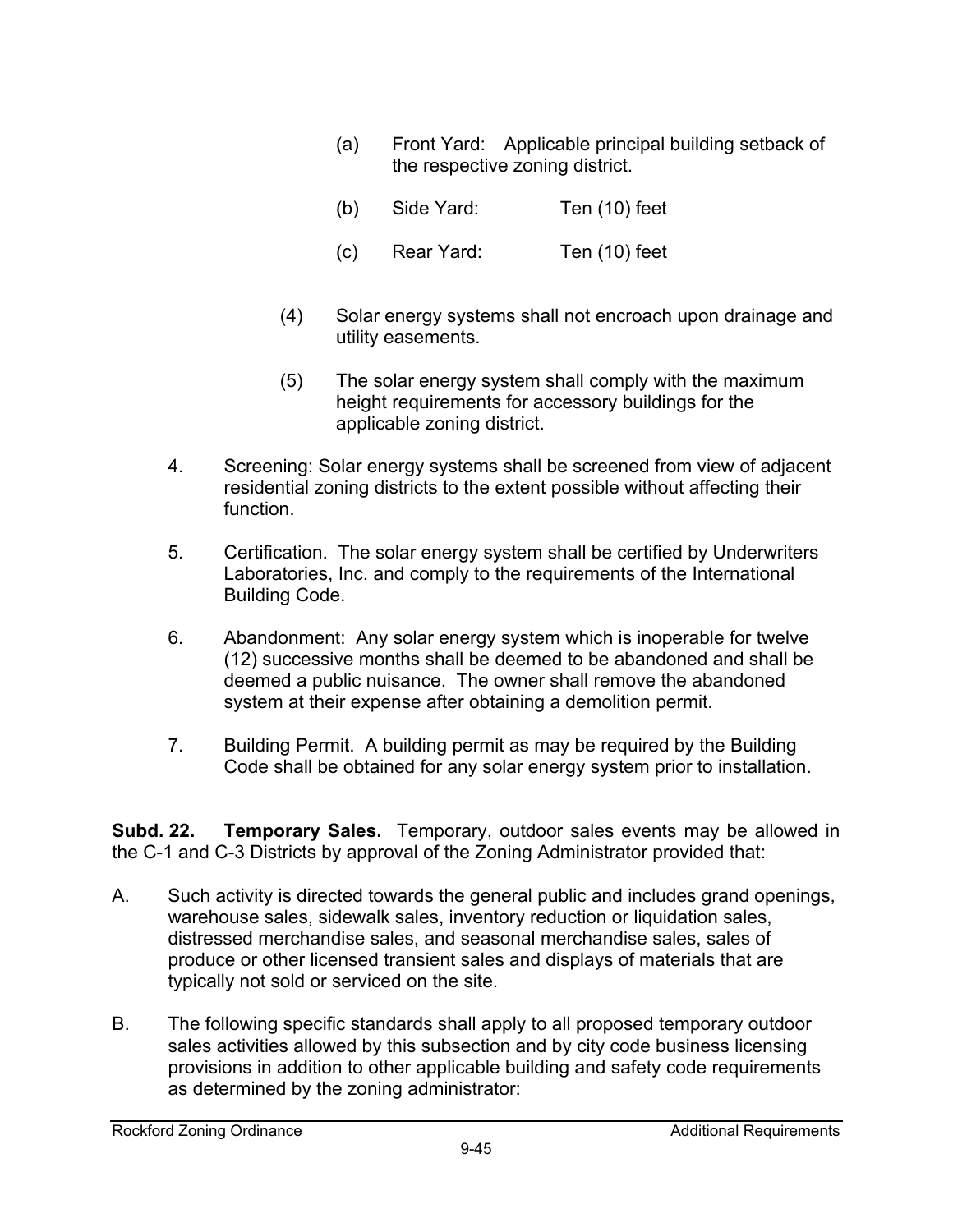- 1. The maximum total time for temporary outdoor sales activities shall be the period specified in the administrative permit and, in no case, shall be limited to no more than ninety (90) days per calendar year.
- 2. There shall be no more sales activities than those specified in the administrative permit and, in no case, and no more than one outdoor sales activity shall occur at any one time.
- 3. Sales activities may be conducted within a required yard provided the area is paved and the activity does not interfere with parking, traffic circulation or emergency vehicle access. Temporary sales on unpaved landscaped areas is prohibited.
- C. Tents, stands, and other similar temporary structures may be utilized, provided they are clearly identified on the submitted plan and provided that it is determined by the zoning administrator that they will not impair the parking capacity, emergency access, or the safe and efficient movement of pedestrian and vehicular traffic on or off the site.
- D. The submitted plan shall clearly demonstrate that adequate off street parking for the proposed event can and will be provided for the duration of the event. Determination of compliance with this requirement shall be made by the zoning Administrator who shall consider the nature of the event and the applicable parking requirements of this Chapter. Consideration shall be given to the parking needs and requirements of other occupants in the case of multiple-tenant buildings. Parking on public right of way and streets is prohibited; except that parking on local streets may be allowed on Saturday and Sunday only, provided that the petitioner arranges for traffic control by authorized enforcement officers, as approved in writing by the Hennepin or Wright County Sheriff's office, at the petitioner's expense.
- E. Signage related to the event shall be in compliance with the temporary sign standards of this Ordinance and shall be allowed for the duration of the event. Special signage for purposes of traffic direction and control may be authorized by the zoning administrator; the erection and removal of such signage shall be the responsibility of the applicant.
- F. The approved permit shall be displayed on the premises for the duration of the event.
- G. Subject to compliance with the requirements of this section, the Zoning Administrator shall issue the permit for the temporary sales within not more than (60) days of a complete application being submitted including payment of fees as established by Section 212 of the City Code. (Ordinance 12-02, adopted June 12, 2012)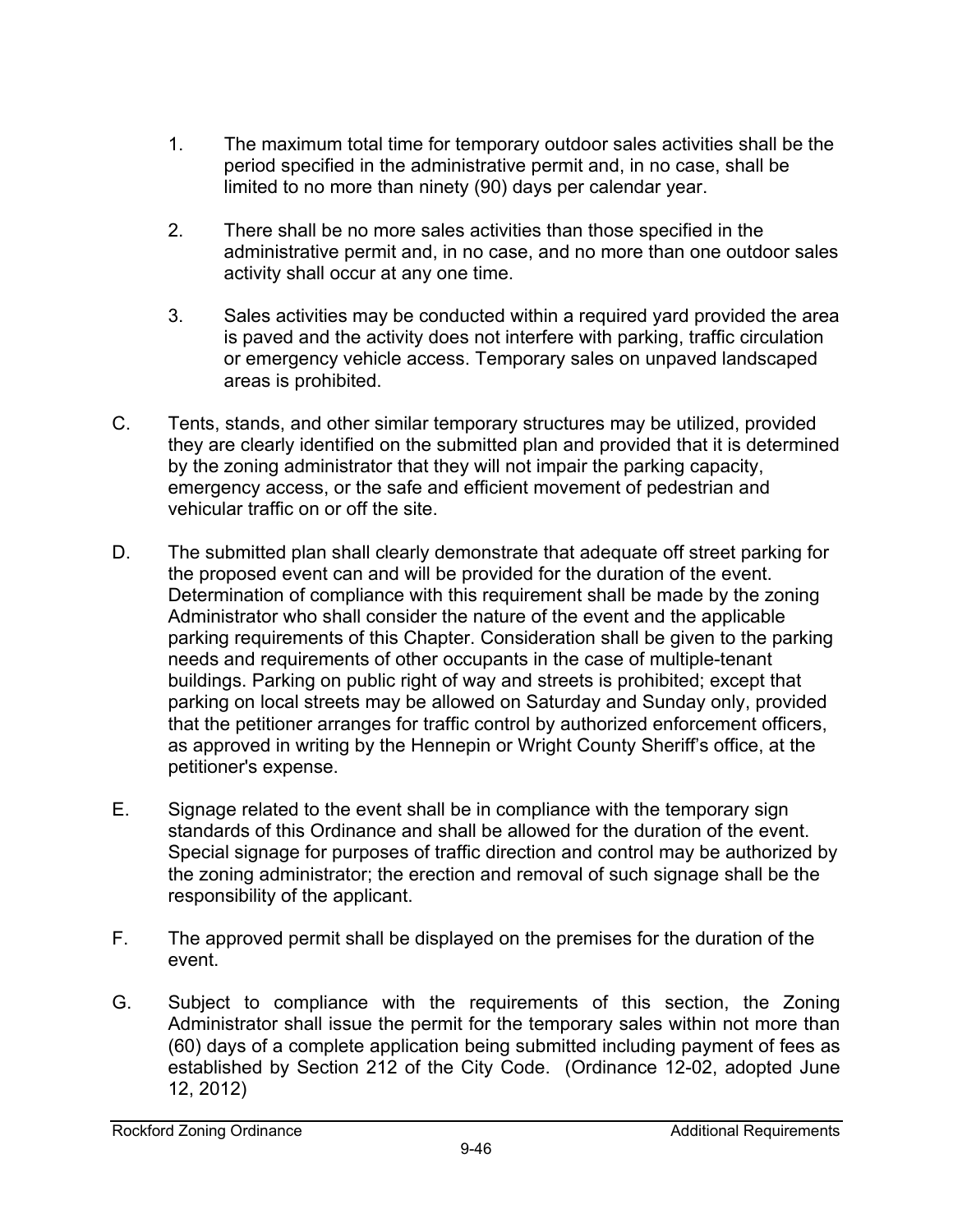# **Subd. 23. Antennas.**

- A. Purpose. The purpose of this Section is to establish predictable and balanced regulations for the siting and screening of wireless communications equipment, including technology associated with amateur radio service, satellite dishes, personal wireless service, radio or television transmitting antennas, public safety communication, and public utility microwave equipment, in order to accommodate the growth of wireless communication systems within the City while protecting the public against any adverse impacts on the City's aesthetic resources and the public welfare. The provisions of this Section are intended to maximize the use of existing towers, structures, buildings, and collocations to accommodate new wireless telecommunication antennas in order to minimize the number of towers needed to serve the community.
- B. General Provisions: The following standards shall apply to all cellular telephone, public utility, microwave, radio and television broadcast transmitting, radio and television receiving, satellite dish and shortwave radio transmitting and receiving antennas:
	- 1. All obsolete and unused antennas shall be removed by the property owner within twelve (12) months of cessation of operation at the site, unless an exemption is granted by the Zoning Administrator.
	- 2. All antennas shall be in compliance with all building and electrical code requirements and as applicable shall require related permits.
	- 3. Structural design, mounting and installation of the antenna shall be in compliance with manufacturer's specifications, and as may be necessary as determined by the zoning administrator and building official, shall be verified and approved by a structural engineer.
	- 4. When applicable, written authorization for antenna erection shall be provided by the property owner.
	- 5. No advertising message shall be affixed to the antenna structure or tower.
	- 6. The height of the antenna shall be the minimum necessary to function satisfactorily, as verified by an engineer or other qualified professional.
	- 7. Antennas shall not be artificially illuminated unless required by law or by a governmental agency to protect the public's health and safety.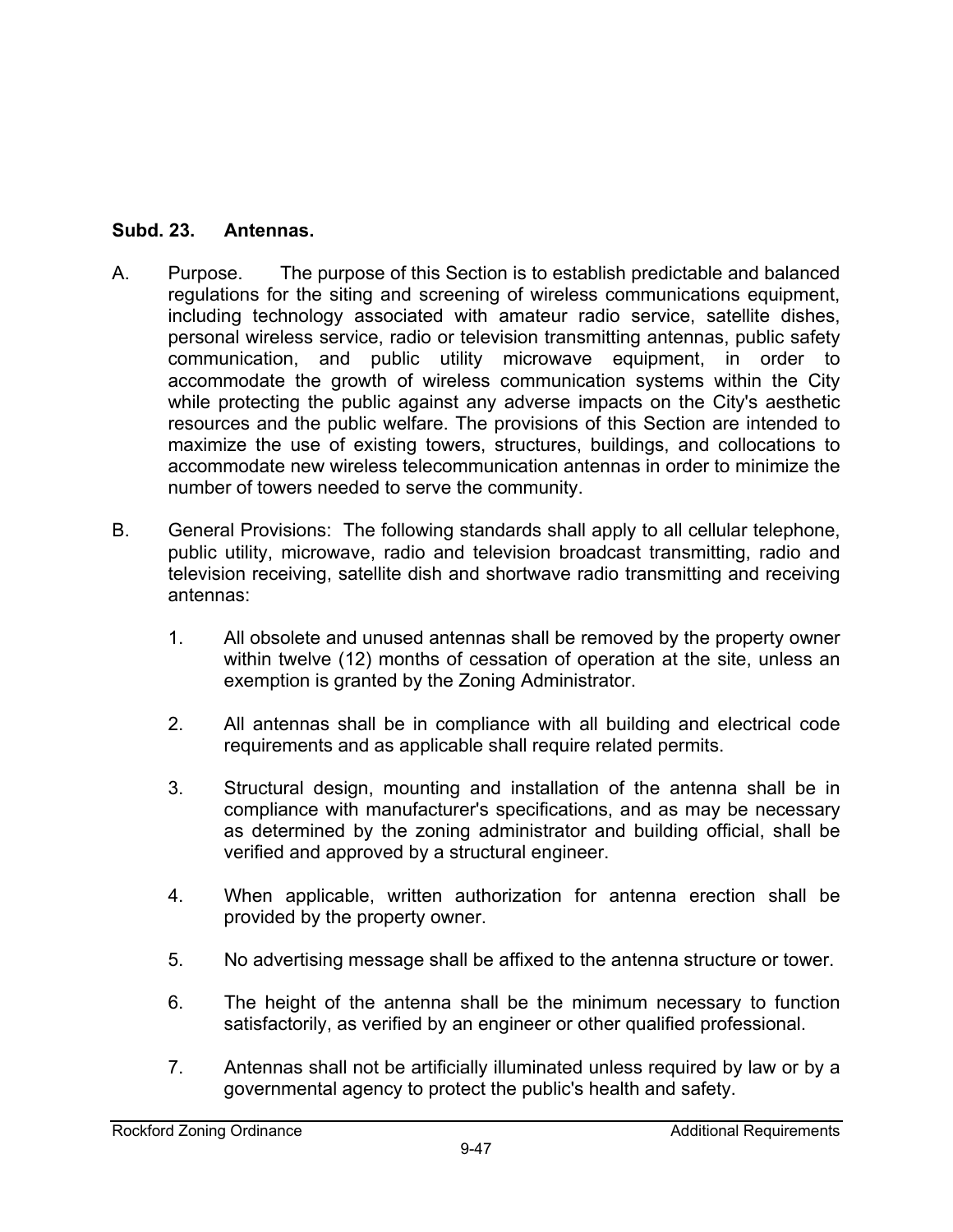- 8. When applicable, proposals to erect new antennas shall be accompanied by any required federal, state, or local agency licenses or permits.
- 9. If a new tower is to be constructed, it shall be designed structurally, electrically, and in all respects, to accommodate both the applicant's antennas and comparable antennas for at least one additional use, including, but not limited to, other cellular communication companies, local police, fire and ambulance companies. Towers must be designed to allow for future rearrangement of antennas upon the tower and to accept antennas mounted at varying heights.
- 10. Towers under two hundred (200) feet in height shall be painted a noncontrasting color consistent with the surrounding area such as: blue, gray, brown, or silver, or have a galvanized or oxidized finish to reduce visual impact.
- 11. Provide documentation or studies utilized to determine the necessary location and height of the antenna, including the following analysis:
	- a. Existing service area of the provider.
	- b. Service area of the provider including the area at the height limits for an antenna established by this Section.
	- c. Location, height and ability to collocate on other existing antenna support structures owned by the applicant or other provider capable of providing service to all or a portion of the proposed service area.
- 12. Tower Design:
	- a. Wireless communication towers shall be of a monopole design unless the City Council determines that an alternative design requested by the applicant would better blend into the surrounding environment. This provision does not apply to amateur radio towers or commercial and public radio or television towers.
	- b. Except for amateur radio towers, a proposal for a new tower shall not be approved unless the zoning administrator finds that the antennas cannot be accommodated on an existing or approved tower, building, or structure within one mile search radius  $(1/2)$  mile search radius for towers under one hundred (100) feet in height) of the proposed tower due to one or more of the following reasons:
		- (1) The planned equipment would exceed the structural capacity of the existing or approved tower, building, or structure as documented by a structural engineer, and the existing or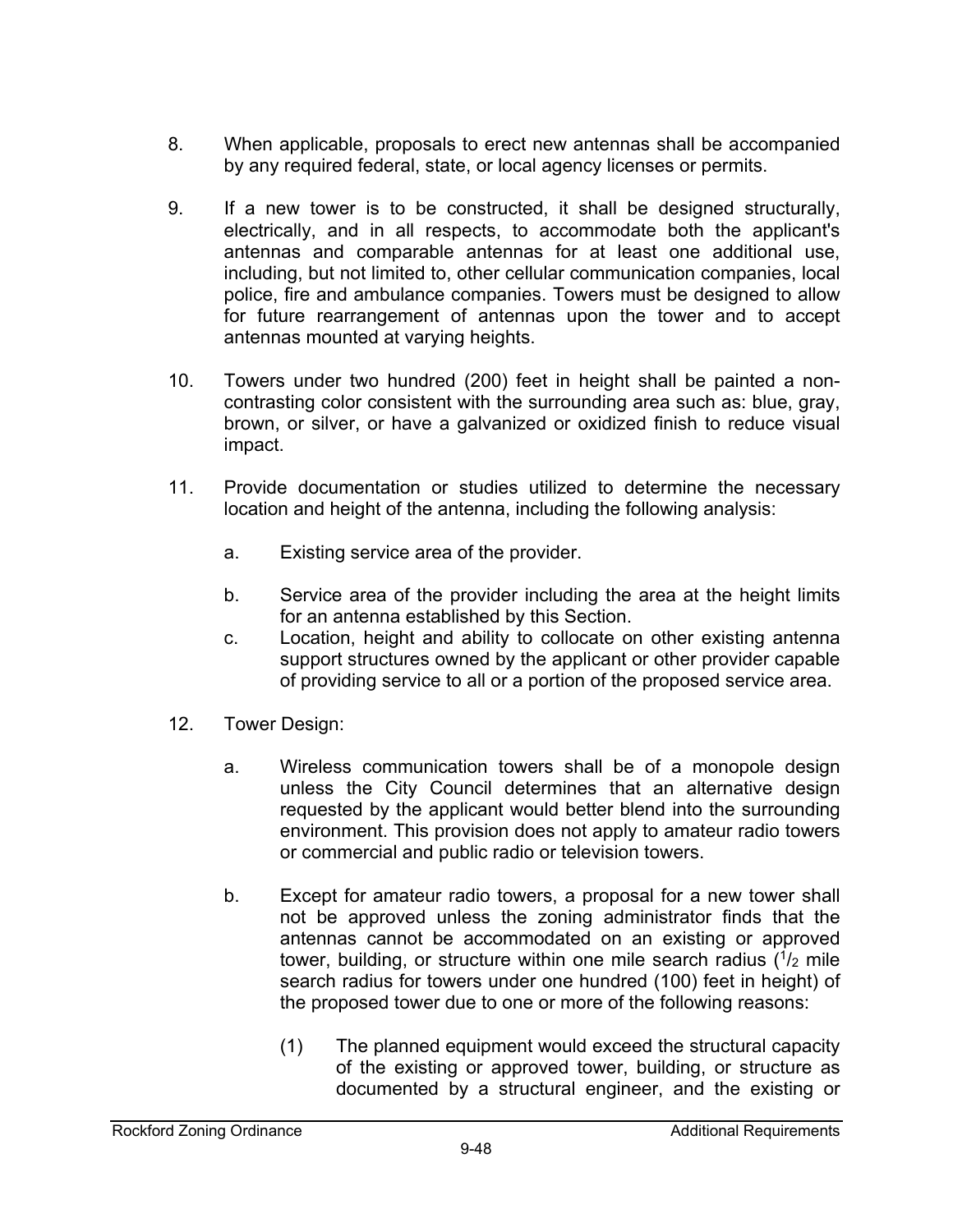approved tower cannot be reinforced, modified, or replaced to accommodate planned or equivalent equipment at a reasonable cost.

- (2) The planned equipment would cause interference materially impacting the usability of other existing or planned equipment at the tower or building as documented by a qualified engineer and interference cannot be prevented at a reasonable cost.
- (3) Existing or approved towers, buildings, or structures within the search radius cannot accommodate the planned equipment at a height necessary to function reasonably as documented by a qualified engineer.
- (4) Other unforeseen reasons that make it unfeasible to locate the antennas upon an existing or approved tower or structure.
- (5) Existing or approved towers, buildings, or other structures do not exist in the service area, or do not meet the needs of the user. Documentation shall be provided at the time of application clearly demonstrating why existing structures do not meet the needs of the users.
- (6) The applicant shall demonstrate in writing that a good faith effort to collocate on existing towers or structures was made, but an agreement could not be reached.
- 13. Setbacks. All towers shall comply with each of the minimum setback requirements:
	- a. Towers shall meet the principal structure setbacks of the underlying zoning district with the exception of industrial zoning districts, where the tower may encroach into the rear setback area, provided that the rear property line abuts another industrial use and zoning district and the tower does not encroach upon any easements.
	- b. Setback requirements for all personal wireless service or commercial and public radio and television transmitting antennas, public safety communication antennas, and public utility towers, may be reduced or its location in relation to a public street modified at the discretion of the City Council, to allow the integration of the structure into an existing or proposed structure, such as a light standard, power line support device, or similar structure.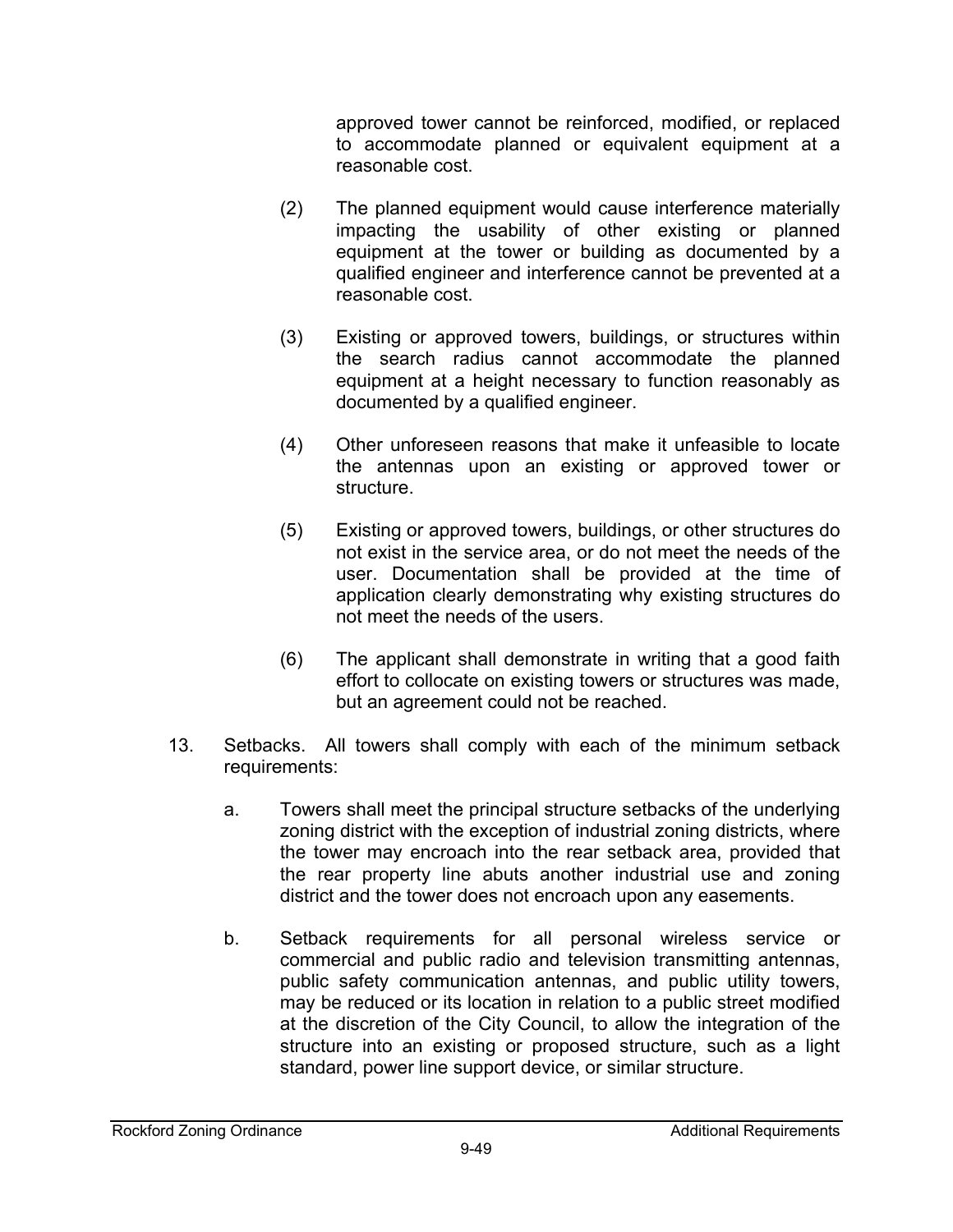- C. Accessory and Secondary Use Antennas: The following standards shall apply to all accessory and secondary use antennas including radio and television receiving antennas, satellite dishes, TVROs (television receive only) two meters (2 m) or less in diameter, shortwave radio dispatching antennas, or those necessary for the operation of electronic equipment including radio and television receivers, but not including antennas used in the amateur radio service regulated by this Section.
	- 1. Single satellite TVROs accessory to a residential use shall not exceed one meter (1 m) in diameter.
	- 2. Accessory or secondary use antennas shall not be erected in any required yard (except a rear yard) or within public or private utility and drainage easements, or buffer yard, and shall be set back a minimum of ten (10) feet from all lot lines.
	- 3. Guywires or guywire anchors shall not be erected within public or private utility and drainage easements, and shall be set back a minimum of five (5) feet from all lot lines.
	- 4. Height:
		- a. The height of accessory or secondary use antennas and necessary support structures or towers, whether freestanding or mounted on another structure, may extend a maximum of fifteen (15) feet above the height restriction for the affected zoning district.
		- b. A height greater than fifteen (15) feet above the height restriction for the affected zoning district may be allowed by approval of an interim use permit provided that the additional height is the minimum required for the antenna to function properly.
- D. Amateur Radio Service Antennas. The following standards shall apply to all accessory use antennas and towers used in the amateur radio service:
	- 1. Exempt Provisions: Antennas and support structures for federally licensed amateur radio stations and used in the amateur radio service shall be exempt from the requirement of subsections Subd. 23.C.3, 6, 9 and 11 of this chapter.
	- 2. Installation Requirements: Antennas and towers used in the amateur radio service shall be installed in accordance with the instructions furnished by the manufacturer of the antenna or tower. Because of the experimental nature of the amateur radio service, antennas mounted on such towers may be modified or changed at any time so long as the published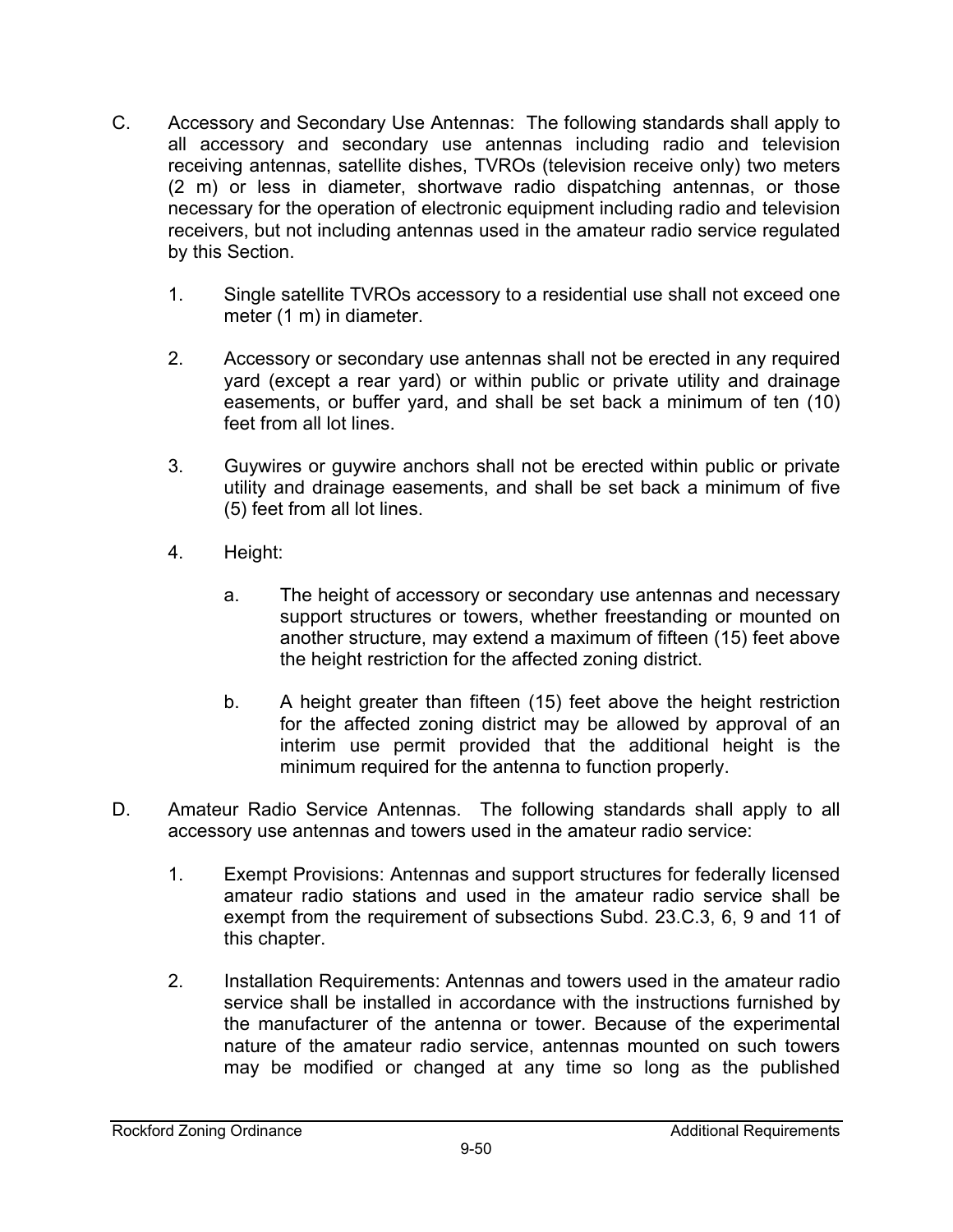allowable load on the tower is not exceeded and the structure of the tower remains in accordance with the manufacturer's specifications.

- 3. Location:
	- a. Amateur radio service antennas and towers shall not be erected in any required yard (except a rear yard) or within a public or private utility and drainage easement, and shall be set back a minimum of ten (10) feet from all lot lines.
	- b. Guywires or guywire anchors shall not be erected within public or private utility and drainage easements or required buffer yard, and shall be set back a minimum of five (5) feet from all lot lines.
- 4. Tower Design:
	- a. Height:
		- (1) Except as provided for in subsection 4.a(2) of this section, antennas and towers used in the amateur radio service may extend a maximum of two (2) times the maximum height restriction for the specific zoning district when in use. When not in use, such equipment shall be restricted to a height not greater than the height of the principal structure or thirty five (35) feet, whichever is higher.
		- (2) Vertical pole antennas not exceeding three (3) inches in diameter that are utilized in the amateur radio service may extend to a maximum height of forty five (45) feet.
	- b. Fail Points: Amateur radio towers shall have fail points so as to assure that the structure will collapse on the subject site and not extend to and jeopardize life or adjacent property.
- 5. More Than One Tower: The installation of more than one tower or support structure per property shall require approval of an interim use permit.
- E. Personal Wireless Service Antennas.
	- 1. Antennas Located Upon A Public Or Quasi-Public Structure Or Existing Tower: Personal wireless service antennas located upon public structures or existing towers shall require approval of the Zoning Administrator and shall comply with the following standards:
		- a. The applicant shall demonstrate by providing a coverage/interference analysis and capacity analysis prepared by a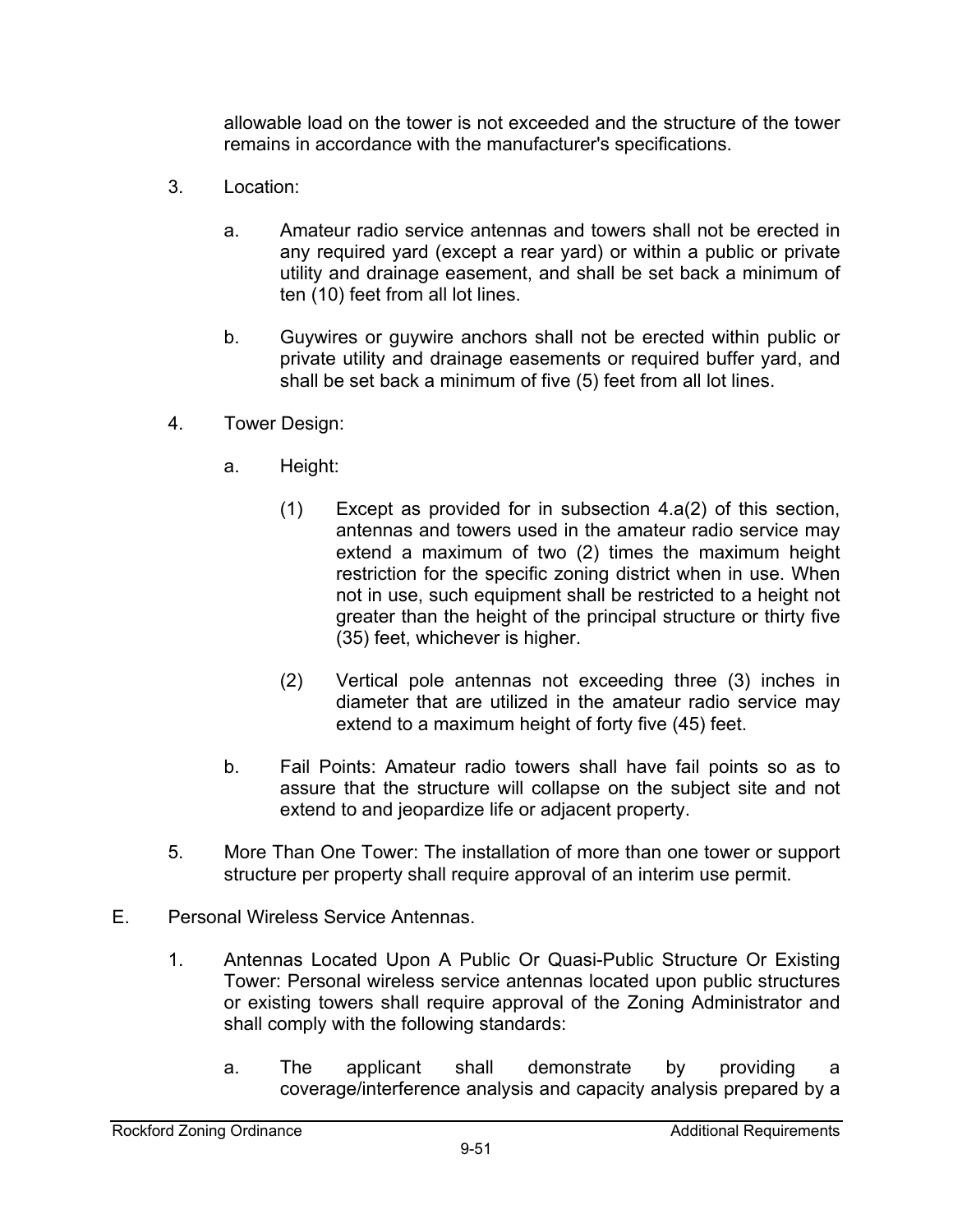qualified engineer that location of the antennas as proposed is necessary to meet the frequency reuse and spacing needs of the personal wireless service system and to provide adequate wireless coverage and capacity to areas not currently served.

- b. Transmitting, receiving and switching equipment shall be housed within an existing structure whenever possible. If a new equipment building is necessary for transmitting, receiving and switching equipment, it shall be situated in the rear yard of the principal use and shall be screened from view by landscaping where appropriate.
- c. The antennas shall comply with the following standards:
	- (1) Antennas mounted on public structures shall not extend more than fifteen (15) feet above the structural height of the structure to which they are attached.
	- (2) Roof mounted antennas shall not extend more than ten (10) feet above the roof, and shall be set back at least the height of the antenna structure from the roof edge.
	- (3) Wall or facade mounted antennas may not exceed more than five (5) feet above the roof line and must be constructed of a material or color which matches the exterior of the building.
	- (4) Antennas may be mounted to quasi-public structures that are allowed to exceed the maximum height requirements of the base district pursuant to subsection Subd. 23.C.12.b of this Section. The location of antennas on such structures may not exceed the height of the structure and must be architecturally compatible in form and color.
- 2. Antennas Not Located Upon A Public Structure Or Existing Tower: Personal wireless service antenna not located upon a public or quasipublic structure or existing tower shall require the processing of an interim use permit and shall comply with the following standards:
	- a. The applicant shall demonstrate by providing a coverage/interference analysis and capacity analysis prepared by a qualified engineer that location of the antennas as proposed is necessary to meet the frequency reuse and spacing needs of the wireless system and to provide adequate portable coverage and capacity to areas not currently adequately served.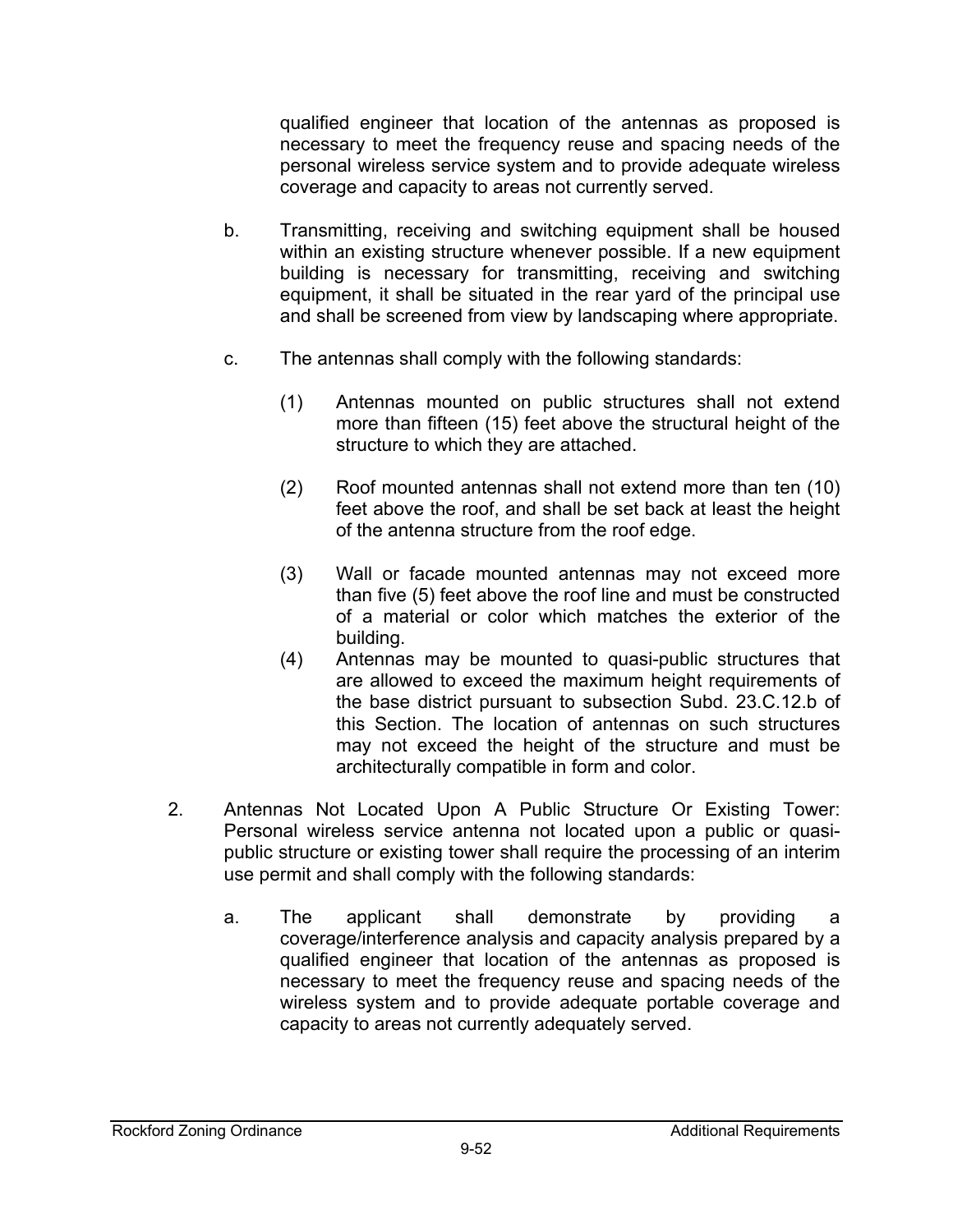- b. If no existing structure which meets the height requirements for the antennas is available for mounting purposes, the antennas may be mounted on a single ground mounted pole provided that:
	- (1) The pole does not exceed seventy five (75) feet in height, except as may be allowed by approval of an interim use permit.
	- (2) The setback of the pole from the nearest residential property line is not less than the height of the antenna. Exceptions to such setback may be granted if a qualified engineer specifies in writing that any collapse of the pole will occur within a lesser distance under all foreseeable circumstances.
- c. Transmitting, receiving and switching equipment shall be housed within an existing structure whenever possible. If a new equipment building is necessary for transmitting, receiving and switching equipment, it shall be situated in the rear yard of the principal use and shall be screened from view by landscaping where appropriate.
- d. At the discretion of the City, a security fence not greater than eight (8) feet in height with a maximum opacity of fifty (50) percent shall be provided around the support structure.
- F. Radio, Television and Utility Microwave Antennas: Commercial and public radio and television transmitting and public utility microwave antennas shall comply with the following standards:
	- 1. Such antennas shall be considered an allowed interim use within the industrial districts.
	- 2. The antennas, transmitting towers, or array of towers shall be located on a continuous parcel having a setback equal to the height of the antenna, transmitting tower, or array of towers measured between the base of the antenna or tower located nearest a property line and said property line, unless a qualified structural engineer specifies in writing that the collapse of any antenna or tower will occur within a lesser distance under all foreseeable circumstances.
	- 3. Unless the antenna is mounted on an existing structure, at the discretion of the City, a fence not greater than eight (8) feet in height with a maximum opacity of fifty (50) percent shall be provided around the support structure and other equipment.
	- 4. Towers in excess of one hundred fifty (150) feet may be of a lattice design.